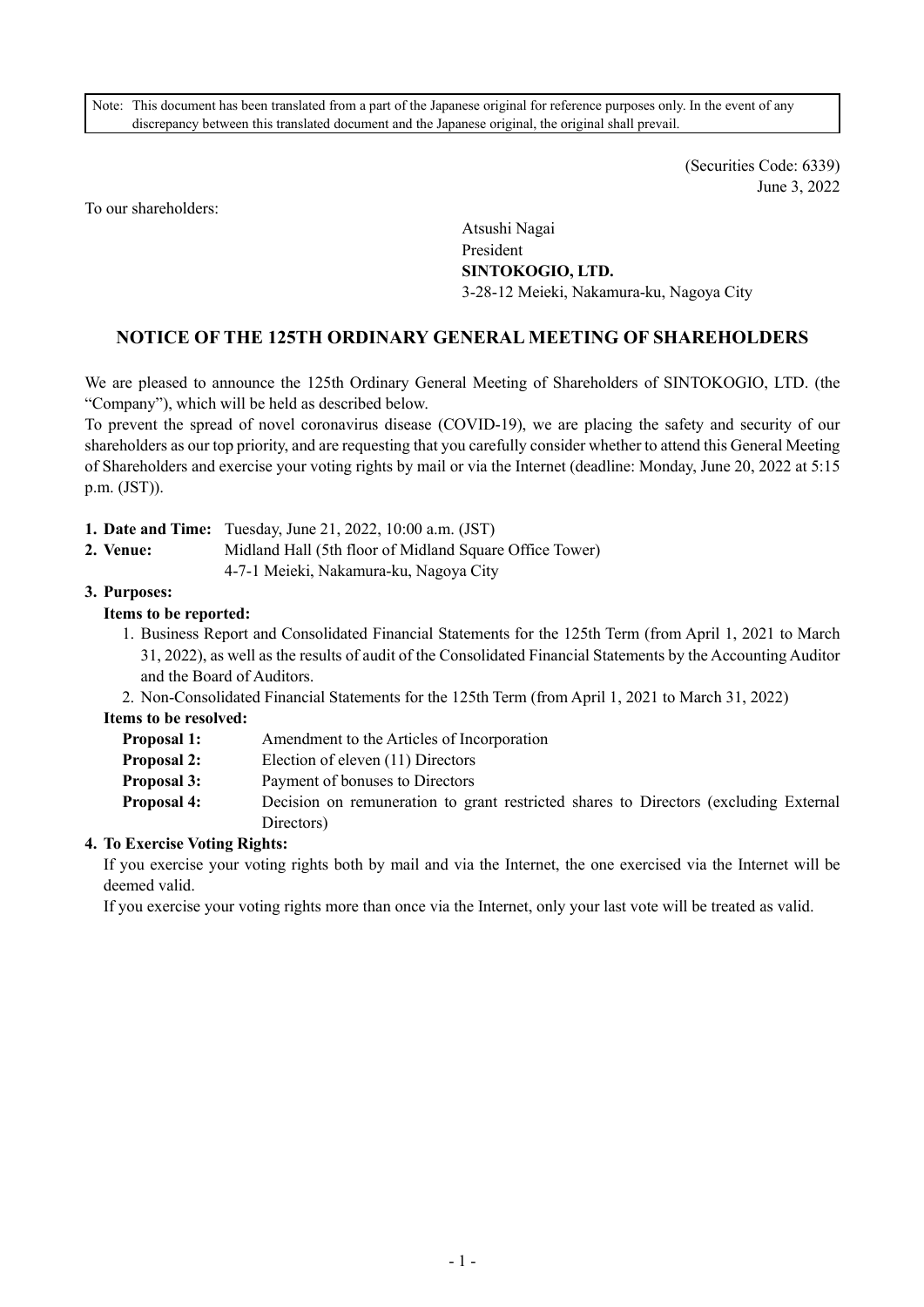## ■ Instructions for Methods to Exercise Voting Rights

Exercise of voting rights via the Internet

Deadline: to be exercised by Monday, June 20, 2022 at 5:15 p.m. (JST).

Please access the voting website (https://evote.tr.mufg.jp/) and indicate whether you approve or disapprove of each proposal by the voting deadline. For the "Instructions on Exercise of Voting Rights via the Internet," please review the following pages.

Exercise of voting rights in writing

Deadline: to be received by Monday, June 20, 2022 at 5:15 p.m. (JST).

Please indicate on the enclosed voting form whether you approve or disapprove of each proposal, and return it by the voting deadline.

Attending the General Meeting of Shareholders Date and Time: Tuesday, June 21, 2022 at 10:00 a.m. (JST) Please submit the enclosed voting form to the receptionist at the meeting site.

## ■ Regarding Internet Disclosure

◎In accordance with laws and regulations and the Company's Articles of Incorporation, the (i) Basic Policy on Internal Control and Operation Status Thereof, (ii) Notes to Consolidated Financial Statements and (iii) Notes to Non-Consolidated Financial Statements are posted on the Company's website (https://www.sinto.co.jp/), and are not stated in the attached materials of this convocation notice. (i) to (iii) are subject to auditing by the Auditors, and (ii) and (iii) are subject to auditing by the Accounting Auditor.

◎If there are any amendments to Reference Documents for the General Meeting of Shareholders, Business Report, Consolidated Financial Statements or Non-Consolidated Financial Statements, they will be announced on the Company's website (https://www.sinto.co.jp/).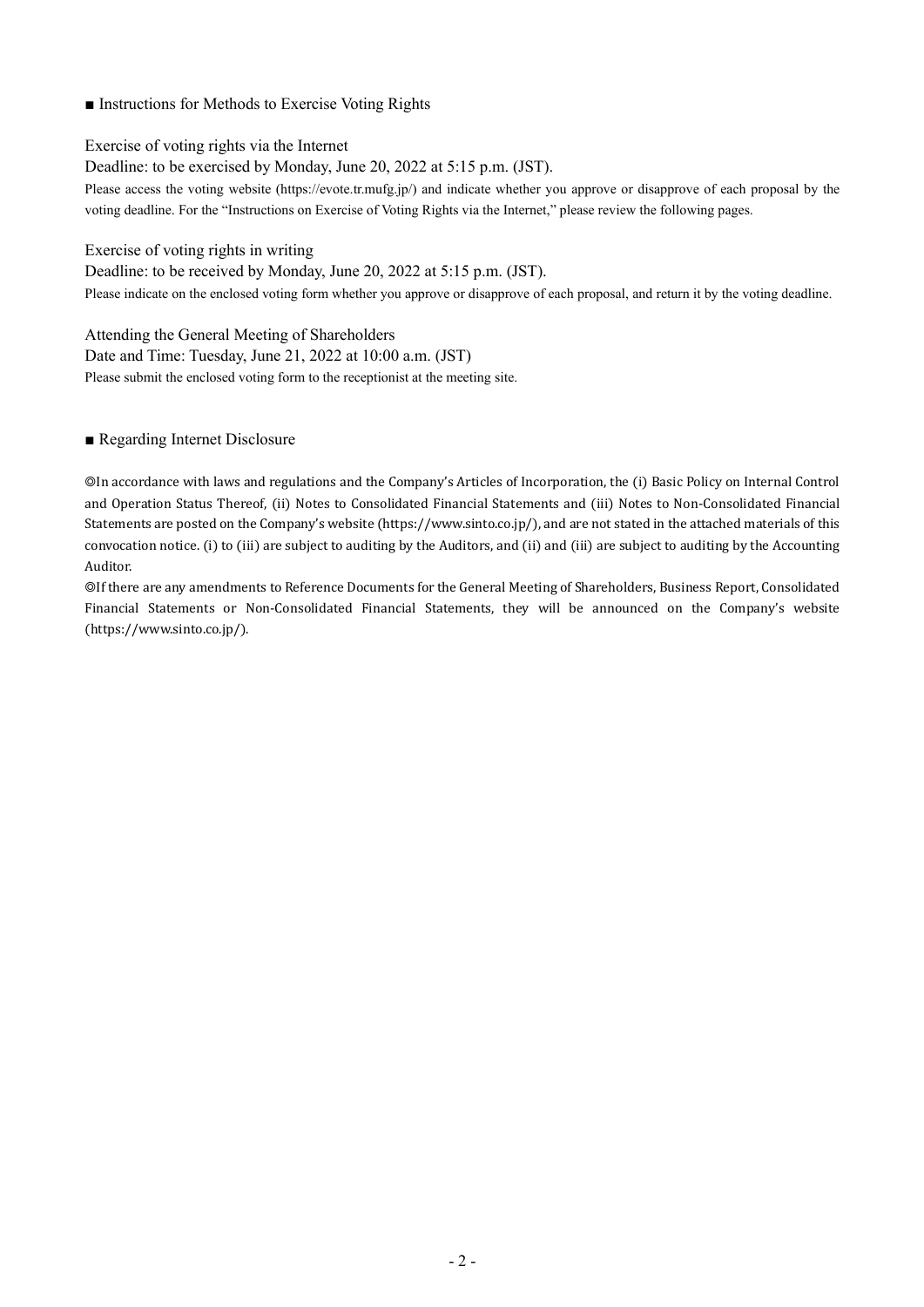## **Reference Documents for the General Meeting of Shareholders**

## **Proposals and Related Matters**

**Proposal 1:** Amendment to the Articles of Incorporation

## 1. Reason for this proposal

Since the revised provisions provided for in the proviso to Article 1 of the Supplementary Provisions of the Act Partially Amending the Companies Act (Act No. 70 of 2019) are to be enforced on September 1, 2022, the Company proposes to make the following changes to its Articles of Incorporation in preparation for the introduction of the system for providing informational materials for the general meeting of shareholders in electronic format.

- (1) Article 16, paragraph (1) in the proposed amendments stipulates that the Company shall take measures for providing information that constitutes the content of reference documents for the general meeting of shareholders, etc. in electronic format.
- (2) Article 16, paragraph (2) in the proposed amendments establishes a provision to limit the scope of the items to be stated in the paper-based documents to be delivered to shareholders who requested the delivery of paper-based documents.
- (3) The provision for Internet Disclosure and Deemed Provision of Reference Documents for the General Meeting of Shareholders, Etc. (Article 16 of the current Articles of Incorporation) is no longer required and will be deleted.
- (4) Accompanying the aforementioned establishment and deletion of provisions, supplementary provisions regarding the effective date, etc. will be established.

## 2. Details of proposed amendments

Details of the proposed amendment are as follows:

|                                                                                                                                                                                                                                                                                                       | (Underlined portions are amended.)                                                                                                                                                                                                                                                                                                                                                                                                                                                                                                                                                                                                  |
|-------------------------------------------------------------------------------------------------------------------------------------------------------------------------------------------------------------------------------------------------------------------------------------------------------|-------------------------------------------------------------------------------------------------------------------------------------------------------------------------------------------------------------------------------------------------------------------------------------------------------------------------------------------------------------------------------------------------------------------------------------------------------------------------------------------------------------------------------------------------------------------------------------------------------------------------------------|
| <b>Current Articles</b>                                                                                                                                                                                                                                                                               | Proposed Amendments                                                                                                                                                                                                                                                                                                                                                                                                                                                                                                                                                                                                                 |
| Article 16<br>In the case where the Company calls a general meeting of<br>shareholders, the Company may disclose reference documents                                                                                                                                                                  | <deleted></deleted>                                                                                                                                                                                                                                                                                                                                                                                                                                                                                                                                                                                                                 |
| for the shareholders' meeting, business report, information<br>relating to matters to be included in the separate and<br>consolidated financial statements of the Company by an<br>electromagnetic means in accordance with the provisions of the<br>Ministry of Justice Order. This disclosure by an |                                                                                                                                                                                                                                                                                                                                                                                                                                                                                                                                                                                                                                     |
| electromagnetic means shall be deemed as a legal delivery<br>thereof to the shareholders.<br>$<$ New $>$                                                                                                                                                                                              | Article 16<br>(1) In the case where the Company calls a general meeting of<br>shareholders, the Company shall take measures for<br>providing information that constitutes the content of<br>reference documents for the general meeting of<br>shareholders, etc. in electronic format.<br>(2) Among items for which the measures for providing<br>information in electronic format will be taken, the<br>Company may exclude all or some of those items<br>designated by the Ministry of Justice Order from<br>statements in the paper-based documents to be delivered to<br>shareholders who requested the delivery of paper-based |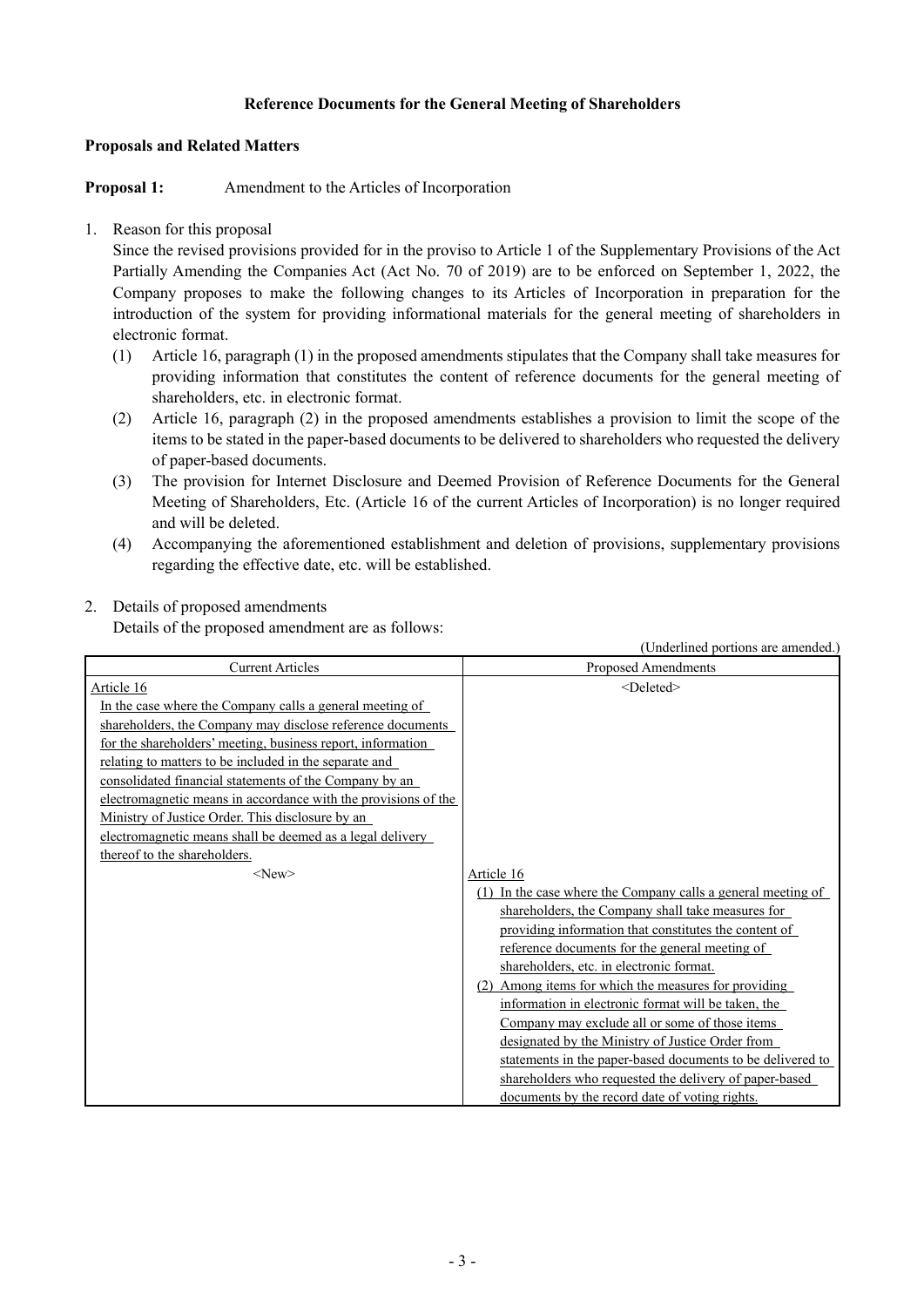| <b>Current Articles</b> | <b>Proposed Amendments</b>                                                                                                                                                                                                                                                |  |  |  |
|-------------------------|---------------------------------------------------------------------------------------------------------------------------------------------------------------------------------------------------------------------------------------------------------------------------|--|--|--|
| $<$ New $>$             | (Supplementary Provisions)<br>The deletion of Article 16 (Internet Disclosure and Deemed<br>Provision of Reference Documents for the General Meeting<br>of Shareholders, Etc.) in the pre-amended Articles of                                                             |  |  |  |
|                         | Incorporation and Article 16 (Measures for Electronic<br>Provision, etc.) in the amended Articles of Incorporation<br>shall take effect on September 1, 2022 ("Enforcement<br>Date").                                                                                     |  |  |  |
|                         | 2. Notwithstanding the provision of the preceding paragraph,<br>Article 16 of the pre-amended Articles of Incorporation<br>shall remain effective regarding any general meeting of<br>shareholders held between June 1, 2022 and the last day in<br>February 2023.        |  |  |  |
|                         | These supplementary provisions shall be deleted on the<br>date when $six(6)$ months have elapsed from the<br>Enforcement Date or three (3) months have elapsed from<br>the date of the general meeting of shareholders in the<br>preceding paragraph, whichever is later. |  |  |  |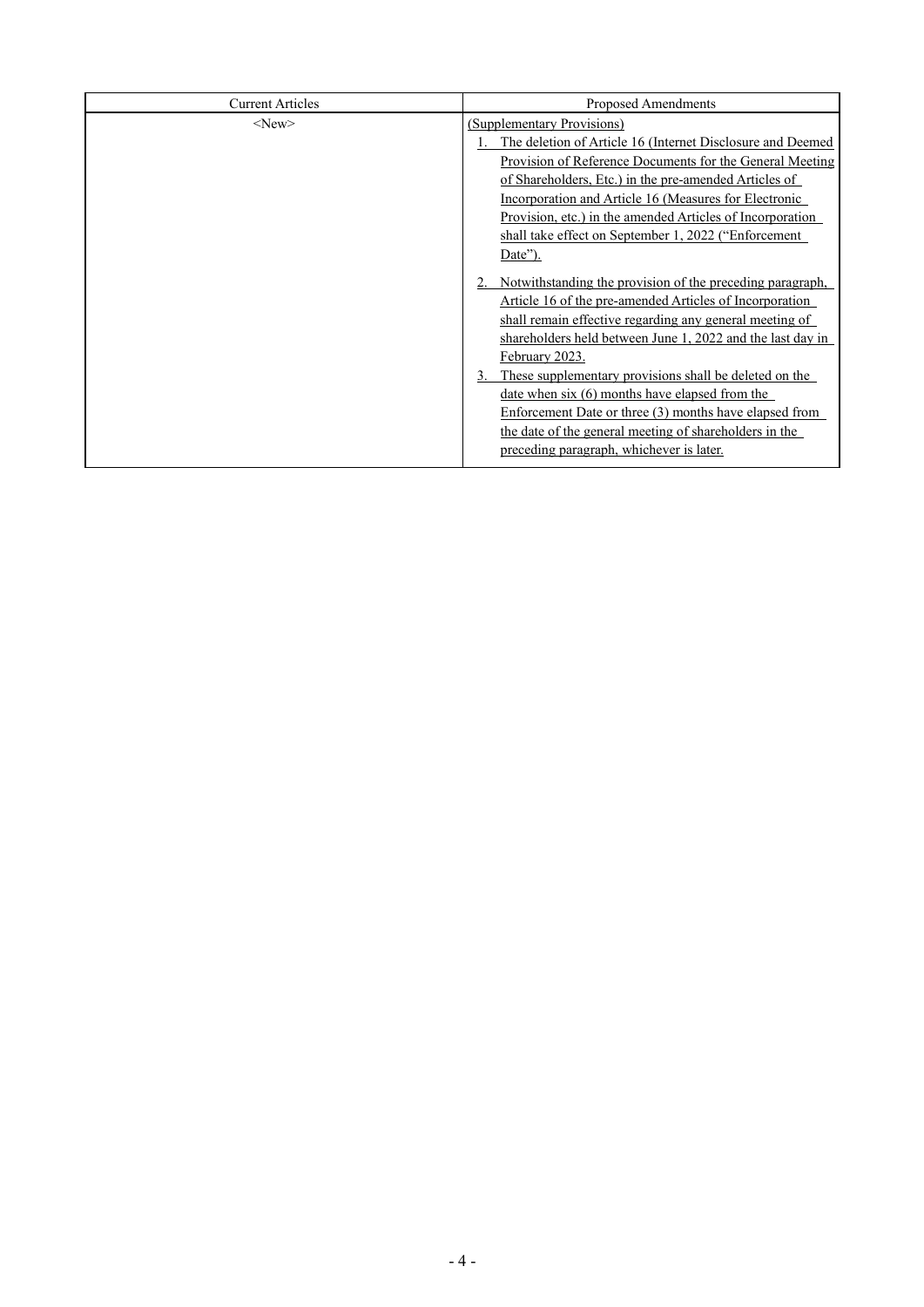## **Proposal 2:** Election of eleven (11) Directors

At the end of this Ordinary General Meeting of Shareholders, the term of office of all eleven (11) Directors will expire. Therefore, the Company proposes that eleven (11) Directors be elected.

The candidates for Directors were decided based on recommendations by the Nomination and Compensation Committee comprised of independent external officers.

The candidates for Directors are as follows:

| No.            | Name<br>(Date of birth)                                                                                                             | Career summary, position and responsibilities<br>(significant concurrent positions outside the Company)                                                                                                                                                                                                                                                                                                                                                                                                                                                                     | Number of the<br>Company's shares<br>owned |
|----------------|-------------------------------------------------------------------------------------------------------------------------------------|-----------------------------------------------------------------------------------------------------------------------------------------------------------------------------------------------------------------------------------------------------------------------------------------------------------------------------------------------------------------------------------------------------------------------------------------------------------------------------------------------------------------------------------------------------------------------------|--------------------------------------------|
| $\mathbf{1}$   | Yoshiki Ueda<br>(March 10, 1953)                                                                                                    | Apr. 1976<br>Joined Mitsubishi Corporation<br>Apr. 2008<br>Senior Vice President ("Riji") of Mitsubishi<br>Corporation<br>June 2010<br>President and CEO of Mitsubishi Corporation<br>Technos<br>June 2016<br>External Director of the Company<br>June 2017<br>Chairman of the Company (present position)<br>(Significant concurrent positions outside the Company)<br>Outside Director and Audit and Supervisory Committee<br>Member of THK CO., LTD.                                                                                                                      |                                            |
|                | [The reason for nominating as a candidate for External Director]<br>shareholders to elect him continuously as an External Director. | As Yoshiki Ueda has extensive business experience and knowledge as a senior executive of a general trading company<br>and a manager of a specialized trading company, the Company believes that he can supervise the management properly.<br>Therefore, the Company is convinced that he is capable of properly performing his duties as an External Director to<br>enhance auditing functions of the Board of Directors and contribute to the business of the Company, and it asks<br>Ueda has been in the position of External Director of the Company for six (6) years. |                                            |
| $\overline{c}$ | Atsushi Nagai<br>(September 30, 1960)                                                                                               | Senior Managing Director of the Company<br>June 2002<br><b>June 2006</b><br>President of the Company (present position)<br>(Significant concurrent positions outside the Company)<br>Representative Director of Heinrich Wagner Sinto<br>Maschinenfabrik GmbH<br>Director of Sinto America, Inc.                                                                                                                                                                                                                                                                            | 508,971                                    |
|                | [The reason for nominating as a candidate for Director]                                                                             | Atsushi Nagai has been taking responsibility as President since 2006. Nagai has extensive knowledge of global business<br>as well as the ability to apply his knowledge of the whole business of the Company, and he has directed and supervised<br>the management properly as President. Therefore the Company is convinced that he is an appropriate person to realize<br>sustainable improvement of corporate value, and asks shareholders to elect him continuously as a Director.                                                                                      |                                            |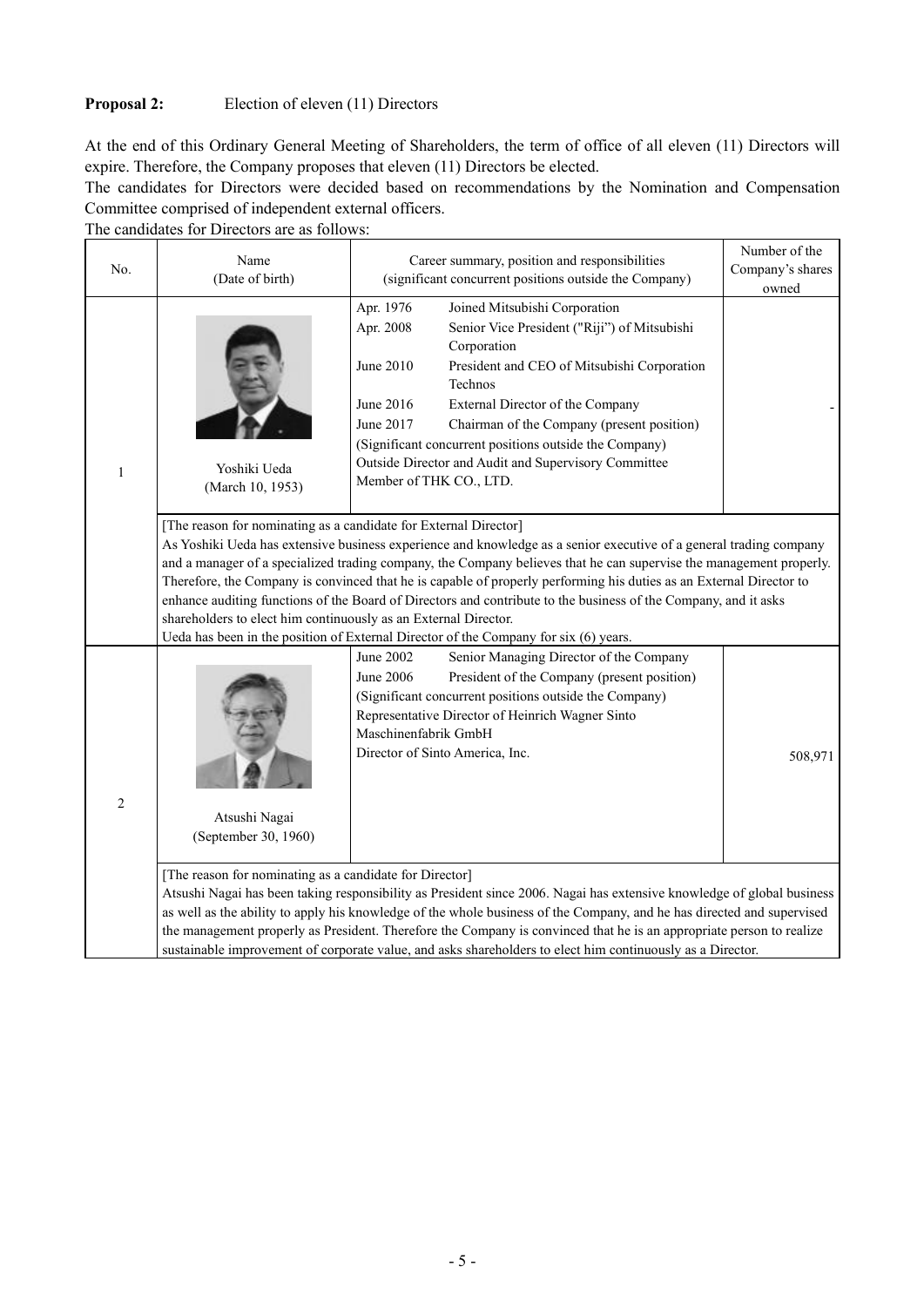| No.            | Name<br>(Date of birth)                                                                                                                                                                                                                                                                                                                                                                                                                                                                                                                                                                                                                                                                                         | Career summary, position and responsibilities<br>(significant concurrent positions outside the Company) | Number of the<br>Company's shares<br>owned                                                                                                                                                                                                                                                                                                                                                                                                                                                               |        |  |  |  |
|----------------|-----------------------------------------------------------------------------------------------------------------------------------------------------------------------------------------------------------------------------------------------------------------------------------------------------------------------------------------------------------------------------------------------------------------------------------------------------------------------------------------------------------------------------------------------------------------------------------------------------------------------------------------------------------------------------------------------------------------|---------------------------------------------------------------------------------------------------------|----------------------------------------------------------------------------------------------------------------------------------------------------------------------------------------------------------------------------------------------------------------------------------------------------------------------------------------------------------------------------------------------------------------------------------------------------------------------------------------------------------|--------|--|--|--|
| $\mathfrak{Z}$ | Tsuneyasu Kuno<br>(February 3, 1957)                                                                                                                                                                                                                                                                                                                                                                                                                                                                                                                                                                                                                                                                            | Apr. 1980<br>Sept. 1996<br><b>July 2006</b><br>June 2014<br>June 2015<br>Apr. 2021                      | Joined the Company<br>President of Thai Sintokogio Co., Ltd.<br>Executive Officer, Manager of Production<br>Center of the Company<br>Director in charge of Production Center of the<br>Company<br>Managing Director, Deputy General Manager<br>of Sales Division of the Company<br>Managing Director, Senior Executive Officer in<br>charge of System and Engineering of the<br>Company (present position)                                                                                               |        |  |  |  |
|                | [The reason for nominating as a candidate for Director]<br>While engaged in management as a Director since 2014, Tsuneyasu Kuno performed his role and responsibility<br>effectively as General Manager of Toyokawa Works, which is the key part of manufacturing for the Company, and as<br>Deputy General Manager of the Sales Division. Kuno is able to apply his high level of knowledge and extensive<br>experience of production and sales and his experience as an executive of the overseas subsidiary. Therefore the<br>Company is convinced that he is an appropriate person to realize sustainable improvement of corporate value, and asks<br>shareholders to elect him continuously as a Director. |                                                                                                         |                                                                                                                                                                                                                                                                                                                                                                                                                                                                                                          |        |  |  |  |
| $\overline{4}$ | Yatsuka Taniguchi<br>(December 10, 1956)                                                                                                                                                                                                                                                                                                                                                                                                                                                                                                                                                                                                                                                                        | <b>July 2007</b><br>Apr. 2009<br>Apr. 2011<br>June 2014<br>June 2021                                    | Joined SINTOBRATOR, LTD.<br>Executive Officer and General Manager of<br>Human Resources Department of the Company<br>Executive Officer, Deputy Manager of<br>Administration Center and General Manager of<br>Human Resources Department of the Company<br>Director in charge of General Administration<br>and General Manager of Human Resources<br>Department of the Company<br>Managing Director, Senior Executive Officer in<br>charge of General Administration of the<br>Company (present position) | 25,833 |  |  |  |
|                | [The reason for nominating as a candidate for Director]<br>While engaged in management as a Director since 2014, Yatsuka Taniguchi currently performs his role and<br>responsibility effectively as Supervisor of General Administration. Taniguchi is able to apply his high level of<br>knowledge and extensive experience of overall General Administration. Therefore the Company is convinced that he is<br>an appropriate person to realize sustainable improvement of corporate value, and asks shareholders to elect him<br>continuously as a Director.                                                                                                                                                 |                                                                                                         |                                                                                                                                                                                                                                                                                                                                                                                                                                                                                                          |        |  |  |  |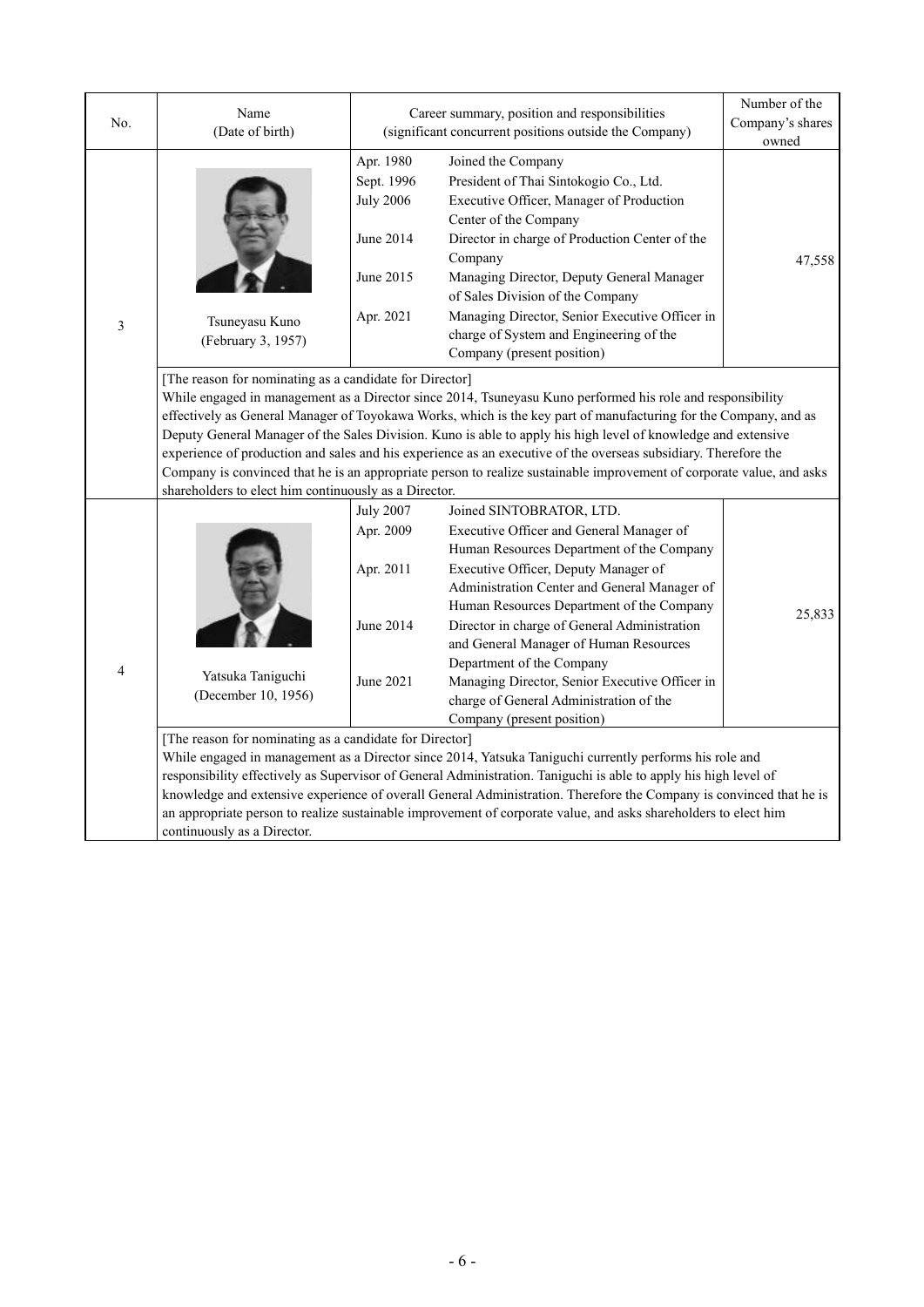| No. | Name<br>(Date of birth)                                                                                                                                                                                                                                                                                                                                                                                                                                                                                                                                                                                                                        | Career summary, position and responsibilities<br>(significant concurrent positions outside the Company)                                                                                                                                                                                                                                                                                                                                                                                           | Number of the<br>Company's shares<br>owned                                                                                                                                                                                                                                                                                                                                                                          |        |  |  |  |  |
|-----|------------------------------------------------------------------------------------------------------------------------------------------------------------------------------------------------------------------------------------------------------------------------------------------------------------------------------------------------------------------------------------------------------------------------------------------------------------------------------------------------------------------------------------------------------------------------------------------------------------------------------------------------|---------------------------------------------------------------------------------------------------------------------------------------------------------------------------------------------------------------------------------------------------------------------------------------------------------------------------------------------------------------------------------------------------------------------------------------------------------------------------------------------------|---------------------------------------------------------------------------------------------------------------------------------------------------------------------------------------------------------------------------------------------------------------------------------------------------------------------------------------------------------------------------------------------------------------------|--------|--|--|--|--|
| 5   | Toshikazu Morishita<br>(June 22, 1958)                                                                                                                                                                                                                                                                                                                                                                                                                                                                                                                                                                                                         | Apr. 1982<br>Joined the Company<br><b>July 2006</b><br>Executive Officer, Deputy General Manager of<br>Foundry Business Division of the Company<br>Apr. 2012<br>Executive Officer, Manager of Foundry<br>Business Division of the Company<br>June 2016<br>Director in charge of Sales and General<br>Manager of Sales Division of the Company<br>Director, Senior Executive Officer in charge of<br>Apr. 2021<br>Sales and General Manager of Sales Division of<br>the Company (present position) |                                                                                                                                                                                                                                                                                                                                                                                                                     | 50,069 |  |  |  |  |
|     | [The reason for nominating as a candidate for Director]<br>While engaged in management as a Director since 2016, Toshikazu Morishita has performed his role and responsibility<br>effectively as General Manager of the Sales Division. Morishita is able to apply his wealth of experience and high level<br>of knowledge of overall sales and foundry business. Therefore the Company is convinced that he is an appropriate<br>person to realize sustainable improvement of corporate value, and asks shareholders to elect him continuously as a<br>Director.                                                                              |                                                                                                                                                                                                                                                                                                                                                                                                                                                                                                   |                                                                                                                                                                                                                                                                                                                                                                                                                     |        |  |  |  |  |
| 6   | Kenichi Nakamichi<br>(August 8, 1965)                                                                                                                                                                                                                                                                                                                                                                                                                                                                                                                                                                                                          | Apr. 1989<br>Apr. 2012<br><b>July 2014</b><br><b>July 2015</b><br><b>June 2020</b><br>Apr. 2022                                                                                                                                                                                                                                                                                                                                                                                                   | Joined SINTOBRATOR, LTD.<br>Manager of Blast Division of the Company<br>Executive Officer, Manager of Blast Division<br>of the Company<br>Managing Executive Officer, Manager of Blast<br>Division of the Company<br>Director, General Manager of Overseas<br>Business Division of the Company<br>Director, Senior Executive Officer, General<br>Manager of Castec Company (in-house<br>Company) (present position) | 14,602 |  |  |  |  |
|     | [The reason for nominating as a candidate for Director]<br>While engaged in management as a Director since 2020, Kenichi Nakamichi has performed his role and responsibility<br>effectively as General Manager of Castec Company. Nakamichi has abundant experience in the overseas business<br>operations, and is able to apply his extensive experience and high level of knowledge in overseas business and the<br>surface treatment business. Therefore the Company is convinced that he is an appropriate person to realize sustainable<br>improvement of corporate value, and asks shareholders to elect him continuously as a Director. |                                                                                                                                                                                                                                                                                                                                                                                                                                                                                                   |                                                                                                                                                                                                                                                                                                                                                                                                                     |        |  |  |  |  |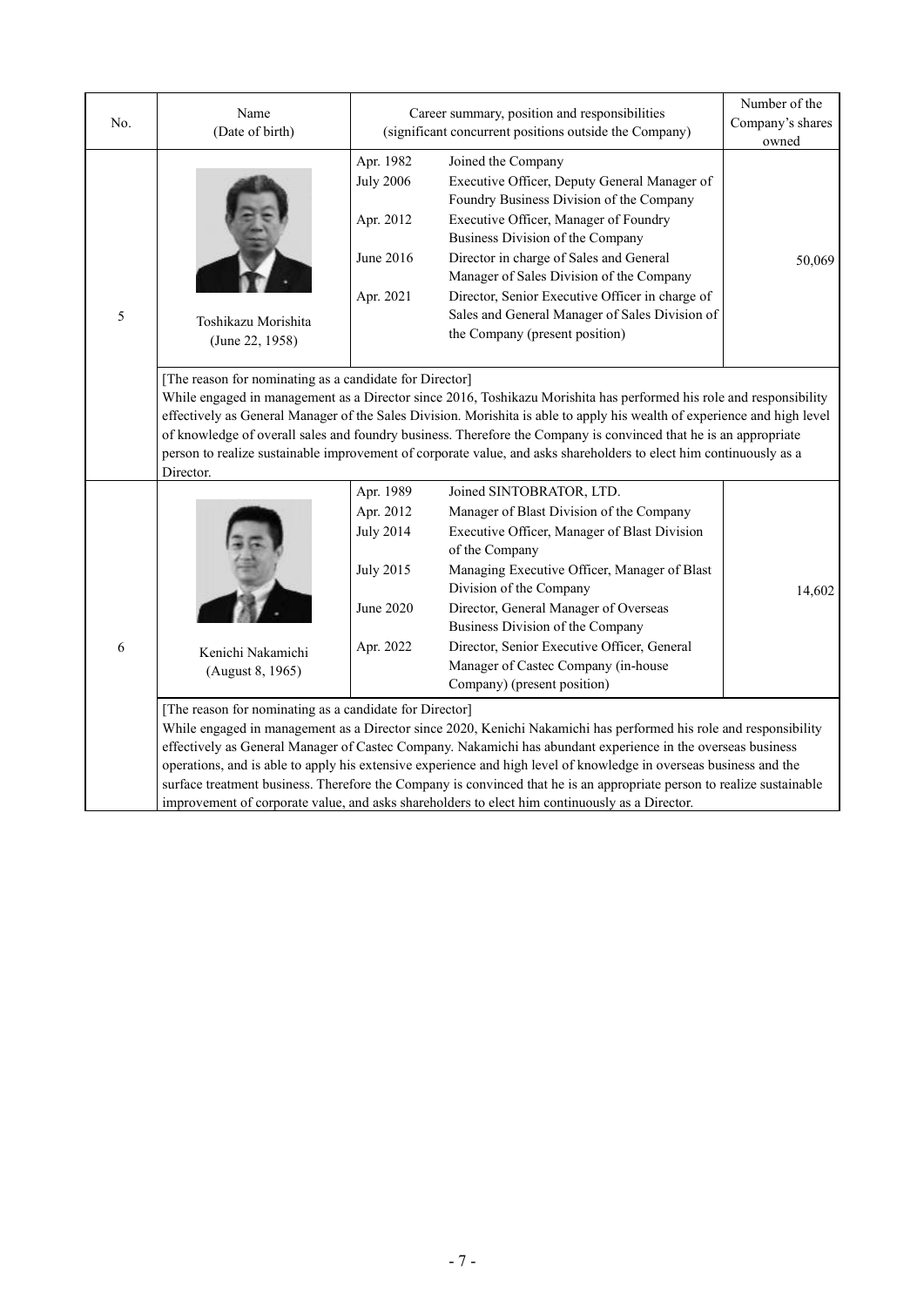| No.              | Name<br>(Date of birth)                                                                                                                                                   | Career summary, position and responsibilities<br>(significant concurrent positions outside the Company) | Number of the<br>Company's shares<br>owned                                                                                                                                                                                                                                                                                                                                                                                                                                                                                                                                                                                                                                                                                                                                                                                                                                                                                                                                                                                     |       |
|------------------|---------------------------------------------------------------------------------------------------------------------------------------------------------------------------|---------------------------------------------------------------------------------------------------------|--------------------------------------------------------------------------------------------------------------------------------------------------------------------------------------------------------------------------------------------------------------------------------------------------------------------------------------------------------------------------------------------------------------------------------------------------------------------------------------------------------------------------------------------------------------------------------------------------------------------------------------------------------------------------------------------------------------------------------------------------------------------------------------------------------------------------------------------------------------------------------------------------------------------------------------------------------------------------------------------------------------------------------|-------|
| $\boldsymbol{7}$ | Hiromitsu Uchiyama<br>(April 26, 1960)<br>The reason for nominating as a candidate for Director]<br>value, and asks shareholders to elect him continuously as a Director. | Apr. 1983<br>Jan. 2011<br><b>May 2020</b><br><b>July 2020</b><br>Apr. 2021<br>June 2021                 | Joined Toyota Motor Corporation<br>General Manager of Battery and FC Production<br>Engineering Department of Toyota Motor<br>Corporation<br>Advisor of the Company<br>Managing Executive Officer, General Manager<br>of Development Division of the Company<br>Senior Executive Officer, General Manager of<br>Development Division of the Company (present<br>position)<br>Director, Senior Executive Officer in charge of<br>Business Development and General Manager of<br>Development Division of the Company (present<br>position)<br>While engaged in management as a Director since 2021, Hiromitsu Uchiyama has performed his role and responsibility<br>effectively as General Manager of the Development Division. Uchiyama is able to apply his extensive practical<br>experience and knowledge cultivated in the development of products, such as batteries, at an automobile manufacturer.<br>Therefore the Company is convinced that he is an appropriate person to realize sustainable improvement of corporate | 2,430 |
| 8                | $\ast$<br>Mikio Nakane<br>(November 2, 1960)<br>The reason for nominating as a candidate for Director]                                                                    | Apr. 1985<br><b>July 2015</b><br><b>July 2016</b><br>Apr. 2018<br>Apr. 2021                             | Joined the Company<br>Manager of Environment Division of the<br>Company<br>Executive Officer and Manager of Environment<br>Division of the Company<br>Managing Executive Officer, General Manager<br>of Ecotec Company (in-house Company)<br>Senior Executive Officer, General Manager of<br>Ecotec Company (in-house Company) (present<br>position)<br>Mikio Nakane has extensive experience in environment business, and after serving as Manager of the Environment<br>Division, he currently serves as General Manager of Ecotec Company. Nakane is able to apply his extensive experience<br>and high level of knowledge in environment business. Therefore, the Company is convinced that he is an appropriate                                                                                                                                                                                                                                                                                                           | 9,763 |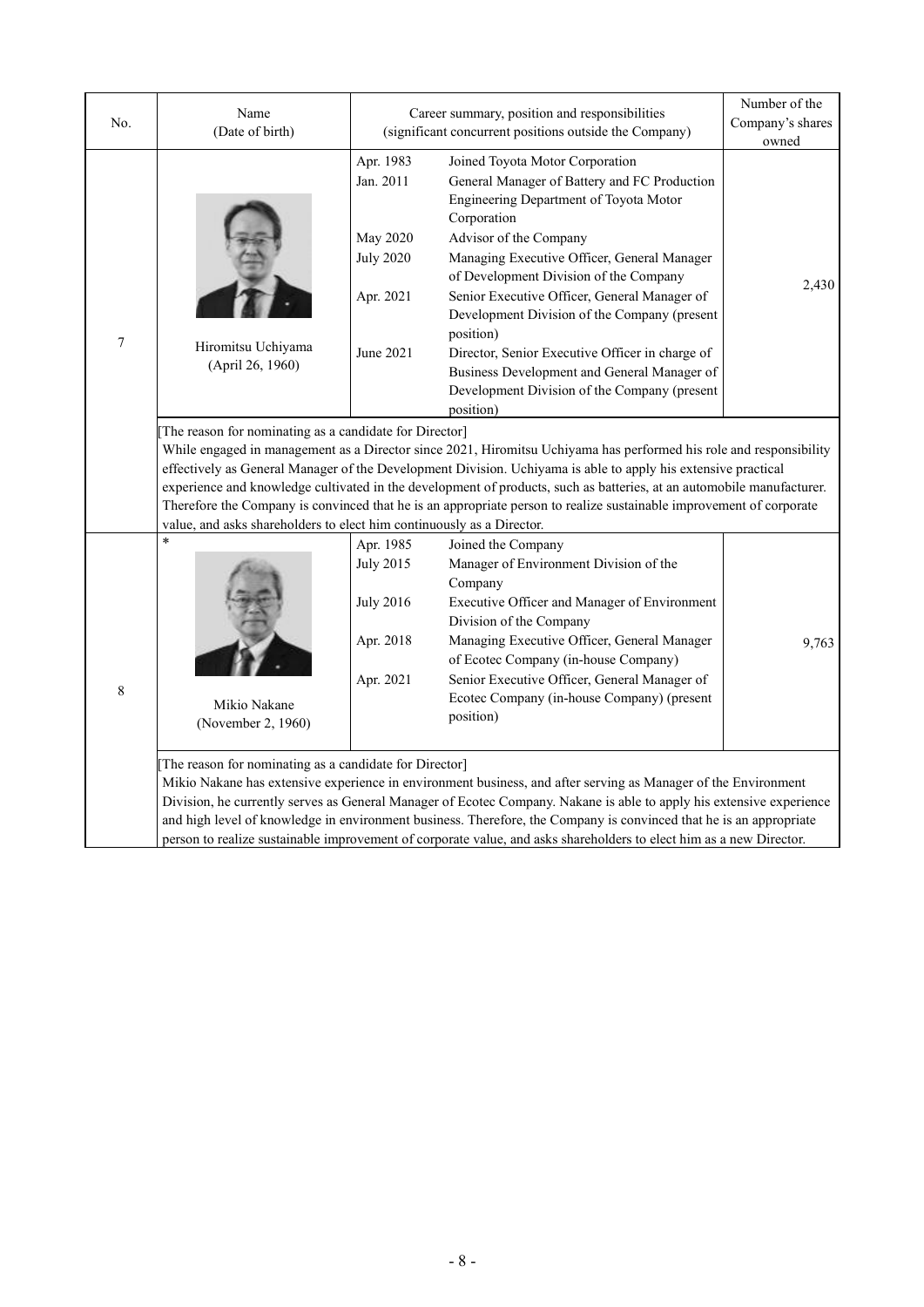| No.    | Name<br>(Date of birth)                                                                                                                                                                                                                                                                                                                                                                                                                                                                                                                                                   | Career summary, position and responsibilities<br>(significant concurrent positions outside the Company) | Number of the<br>Company's shares<br>owned                                                                                                                                                                                                                                                                                             |  |  |  |  |
|--------|---------------------------------------------------------------------------------------------------------------------------------------------------------------------------------------------------------------------------------------------------------------------------------------------------------------------------------------------------------------------------------------------------------------------------------------------------------------------------------------------------------------------------------------------------------------------------|---------------------------------------------------------------------------------------------------------|----------------------------------------------------------------------------------------------------------------------------------------------------------------------------------------------------------------------------------------------------------------------------------------------------------------------------------------|--|--|--|--|
| 9      | Masatoshi Ozawa<br>(February 23, 1943)                                                                                                                                                                                                                                                                                                                                                                                                                                                                                                                                    | Apr. 1966<br>June 2004<br>June 2010<br>June 2014                                                        | Joined Daido Steel Co., Ltd.<br>Representative Director and President of Daido<br>Steel Co., Ltd.<br>Representative Director and Chairman of Daido<br>Steel Co., Ltd.<br>External Director of the Company (present<br>position)<br>(Significant concurrent positions outside the Company)<br>Outside Director of Okuma Corporation     |  |  |  |  |
|        | [The reason for nominating as a candidate for External Director]<br>asks shareholders to elect him continuously as an External Director.                                                                                                                                                                                                                                                                                                                                                                                                                                  |                                                                                                         | As Masatoshi Ozawa has extensive knowledge and experience as a corporate manager, the Company is convinced that<br>he is capable of properly performing his duties as an External Director to contribute to the business of the Company and<br>Ozawa has been in the position of External Director of the Company for eight (8) years. |  |  |  |  |
| $10\,$ | Yasuhito Yamauchi<br>(January 2, 1942)                                                                                                                                                                                                                                                                                                                                                                                                                                                                                                                                    | Apr. 1968<br>June 1995<br>June 2001<br>June 2005<br>June 2015                                           | Joined Toyota Motor Co., Ltd. (Current Toyota<br>Motor Corporation)<br>Director of Toyota Motor Co., Ltd.<br>Senior Managing Director of Toyota Motor Co.,<br>Ltd.<br>President of Aisin Seiki Co., Ltd. (Current<br>AISIN CORPORATION)<br>External Director of the Company (present<br>position)                                      |  |  |  |  |
|        | [The reason for nominating as a candidate for External Director]<br>As Yasuhito Yamauchi has extensive business experience and knowledge of manufacturing as a manager of automobile<br>manufacturers and automobile parts manufacturers, the Company is convinced that he is capable of properly performing<br>his duties as an External Director to contribute to the business of the Company and asks shareholders to elect him<br>continuously as an External Director.<br>Yamauchi has been in the position of External Director of the Company for seven (7) years. |                                                                                                         |                                                                                                                                                                                                                                                                                                                                        |  |  |  |  |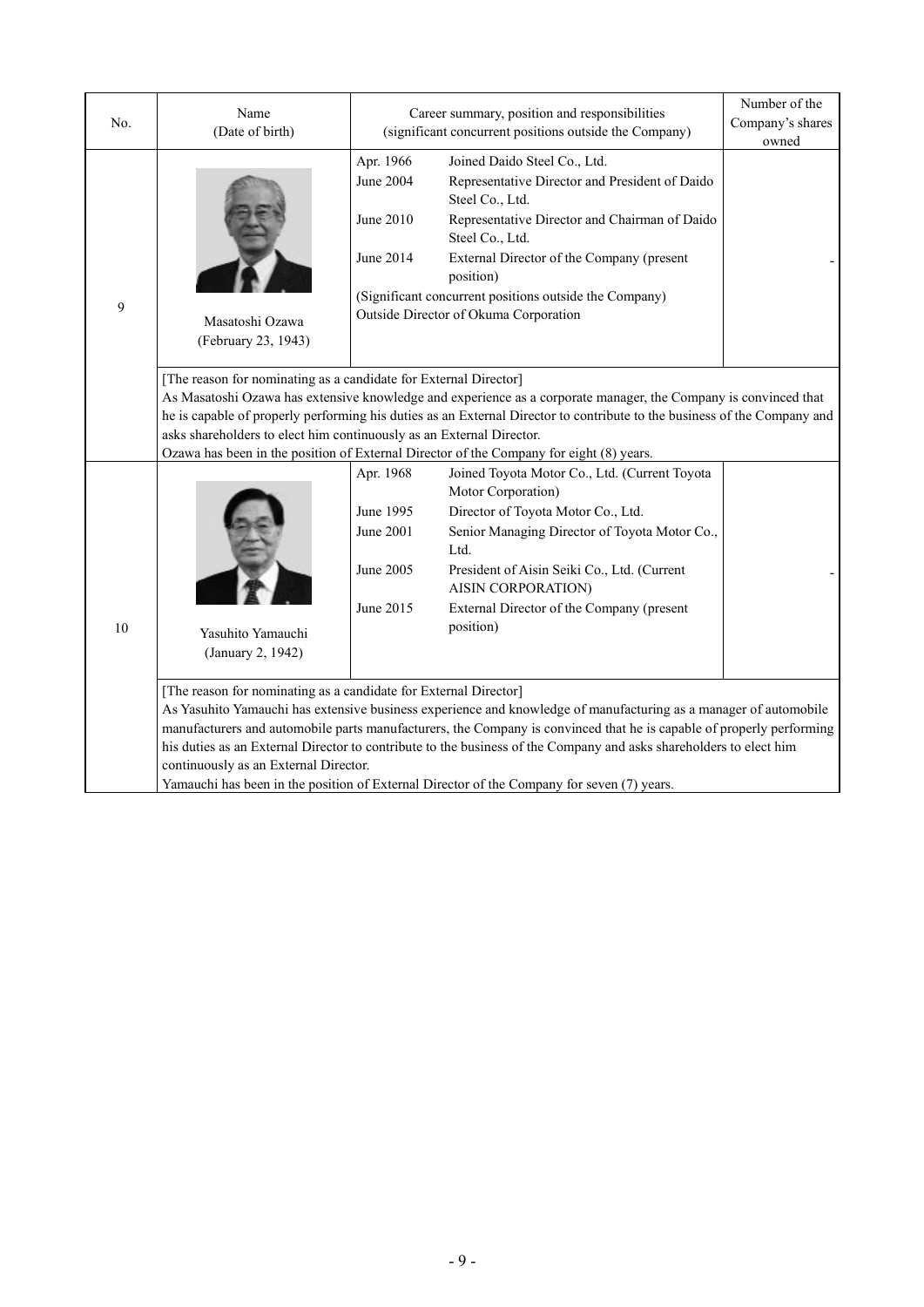| No.                      | Name<br>(Date of birth)                                                                                                                                                                                                                                                                                                                                                                                                                                                                                                                                                                                                                                                                                                                                                                                                                                                                                                                                                                                                                                                                                                                                                                                                                                                                                                                                                                                                                                                                                                                                                                                                                                                                                                                                                                                                                                                                                                                                                                                                                                                                                                                                                                                                                                                                                                                                                                                                                                                                                                                                                                                                                                                                                                                                                                                                                                                                                                                                                                                                                                                                                                                                                                      |                                                                            | Career summary, position and responsibilities<br>(significant concurrent positions outside the Company)                                                                                                                                                                                                                                                                                                                                                                                                                                                                                              | Number of the<br>Company's shares<br>owned |  |  |  |
|--------------------------|----------------------------------------------------------------------------------------------------------------------------------------------------------------------------------------------------------------------------------------------------------------------------------------------------------------------------------------------------------------------------------------------------------------------------------------------------------------------------------------------------------------------------------------------------------------------------------------------------------------------------------------------------------------------------------------------------------------------------------------------------------------------------------------------------------------------------------------------------------------------------------------------------------------------------------------------------------------------------------------------------------------------------------------------------------------------------------------------------------------------------------------------------------------------------------------------------------------------------------------------------------------------------------------------------------------------------------------------------------------------------------------------------------------------------------------------------------------------------------------------------------------------------------------------------------------------------------------------------------------------------------------------------------------------------------------------------------------------------------------------------------------------------------------------------------------------------------------------------------------------------------------------------------------------------------------------------------------------------------------------------------------------------------------------------------------------------------------------------------------------------------------------------------------------------------------------------------------------------------------------------------------------------------------------------------------------------------------------------------------------------------------------------------------------------------------------------------------------------------------------------------------------------------------------------------------------------------------------------------------------------------------------------------------------------------------------------------------------------------------------------------------------------------------------------------------------------------------------------------------------------------------------------------------------------------------------------------------------------------------------------------------------------------------------------------------------------------------------------------------------------------------------------------------------------------------------|----------------------------------------------------------------------------|------------------------------------------------------------------------------------------------------------------------------------------------------------------------------------------------------------------------------------------------------------------------------------------------------------------------------------------------------------------------------------------------------------------------------------------------------------------------------------------------------------------------------------------------------------------------------------------------------|--------------------------------------------|--|--|--|
| 11                       | 3<br>Yukako Uchinaga<br>(July 5, 1946)                                                                                                                                                                                                                                                                                                                                                                                                                                                                                                                                                                                                                                                                                                                                                                                                                                                                                                                                                                                                                                                                                                                                                                                                                                                                                                                                                                                                                                                                                                                                                                                                                                                                                                                                                                                                                                                                                                                                                                                                                                                                                                                                                                                                                                                                                                                                                                                                                                                                                                                                                                                                                                                                                                                                                                                                                                                                                                                                                                                                                                                                                                                                                       | June 1971<br>Apr. 1995<br>Apr. 2004<br>Apr. 2007<br>Apr. 2008<br>June 2021 | Joined IBM Japan, Ltd.<br>Director of IBM Japan, Ltd.<br>Director, Senior Executive Officer in charge of<br>Development and Manufacturing of IBM Japan,<br>Ltd.<br>Board Chair of Japan Women's Innovative<br>Network (J-Win) (present position)<br>Director, Vice Chairman of Benesse<br>Corporation<br>Representative Director, Chairman of the<br>Board, President & CEO of Berlitz Corporation<br>External Director of the Company (present<br>position)<br>(Significant concurrent positions outside the Company)<br>Outside Director of HOYA CORPORATION<br>Outside Director of Teijin Limited |                                            |  |  |  |
|                          | [The reason for nominating as a candidate for External Director]                                                                                                                                                                                                                                                                                                                                                                                                                                                                                                                                                                                                                                                                                                                                                                                                                                                                                                                                                                                                                                                                                                                                                                                                                                                                                                                                                                                                                                                                                                                                                                                                                                                                                                                                                                                                                                                                                                                                                                                                                                                                                                                                                                                                                                                                                                                                                                                                                                                                                                                                                                                                                                                                                                                                                                                                                                                                                                                                                                                                                                                                                                                             |                                                                            | As Yukako Uchinaga has extensive management experience as she has served as Director and Senior Executive Officer<br>of IBM Japan, Ltd. and Director and Vice Chairman of Benesse Corporation, extensive knowledge in the information<br>technology (IT) field and a deep understanding of diversity, the Company is convinced that she is capable of properly<br>performing her duties as an External Director to contribute to the business of the Company and asks shareholders to                                                                                                                |                                            |  |  |  |
| Notes:<br>1.<br>2.<br>3. | elect her continuously as an External Director.<br>Uchinaga has been in the position of External Director of the Company for one (1) year.<br>New Candidates for Directors are marked with (*).<br>There is no special interest between the candidates and the Company.<br>Yoshiki Ueda, Masatoshi Ozawa, Yasuhito Yamauchi and Yukako Uchinaga are candidates for External Directors.<br>Yoshiki Ueda served as Advisor to Mitsubishi Corporation Technos until June 2016. The amount of transactions<br>between the Company and Mitsubishi Corporation Technos is less than 1% of the consolidated net sales of either<br>company.<br>Furthermore, Ueda served as Advisor to Makino Milling Machine Co., Ltd. until June 2021. The amount of<br>transactions between the Company and Makino Milling Machine Co., Ltd. is less than 0.1% of the consolidated net<br>sales of either company. Therefore, this business relationship does not require special mention because it will not<br>influence Ueda's execution of duties as External Director.<br>Masatoshi Ozawa serves as Special Advisor of Daido Steel Co., Ltd. The amount of transactions between the<br>Company and Daido Steel Co., Ltd. is less than 1% of the consolidated net sales of either company. Therefore, this<br>business relationship does not require special mention because it will not influence Ozawa's execution of duties as<br>External Director.<br>Yasuhito Yamauchi served as Advisor to Aisin Seiki Co., Ltd. (currently AISIN CORPORATION) until June 2018.<br>$\overline{\phantom{a}}$<br>The amount of transactions between the Company and AISIN CORPORATION is less than 2% of the consolidated<br>net sales of either company. Therefore, this business relationship does not require special mention because it will not<br>influence Yamauchi's execution of duties as External Director.<br>Yukako Uchinaga serves as Board Chair of Japan Women's Innovative Network (J-Win). The amount of transactions<br>$\overline{\phantom{a}}$<br>between the Company and Japan Women's Innovative Network (J-Win) is less than 0.1% of the consolidated net<br>sales of either entity.<br>Furthermore, Uchinaga also served as Director, Vice Chairman of Benesse Corporation until June 2013, but the<br>amount of transactions between the Company and Benesse Corporation is less than 0.1% of the consolidated net<br>sales of either company.<br>Furthermore, the amount of transactions between the Company and IBM Japan, Ltd., from where Uchinaga retired in<br>2007, is less than 0.1% of the consolidated net sales of either company.<br>Furthermore, the amount of transactions between the Company and HOYA CORPORATION, where Uchinaga<br>currently serves as Outside Director, is less than 0.1% of the consolidated net sales of either company.<br>Furthermore, the amount of transactions between the Company and Teijin Limited, where Uchinaga currently serves<br>as Outside Director, is less than 0.1% of the consolidated net sales of either company.<br>Therefore, this business relationship does not require special mention because it will not influence Uchinaga's |                                                                            |                                                                                                                                                                                                                                                                                                                                                                                                                                                                                                                                                                                                      |                                            |  |  |  |

4. The Company has entered into limited liability agreements pursuant to Article 427, paragraph 1 of the Companies Act with Yoshiki Ueda, Masatoshi Ozawa, Yasuhito Yamauchi and Yukako Uchinaga. Under the terms of the limited liability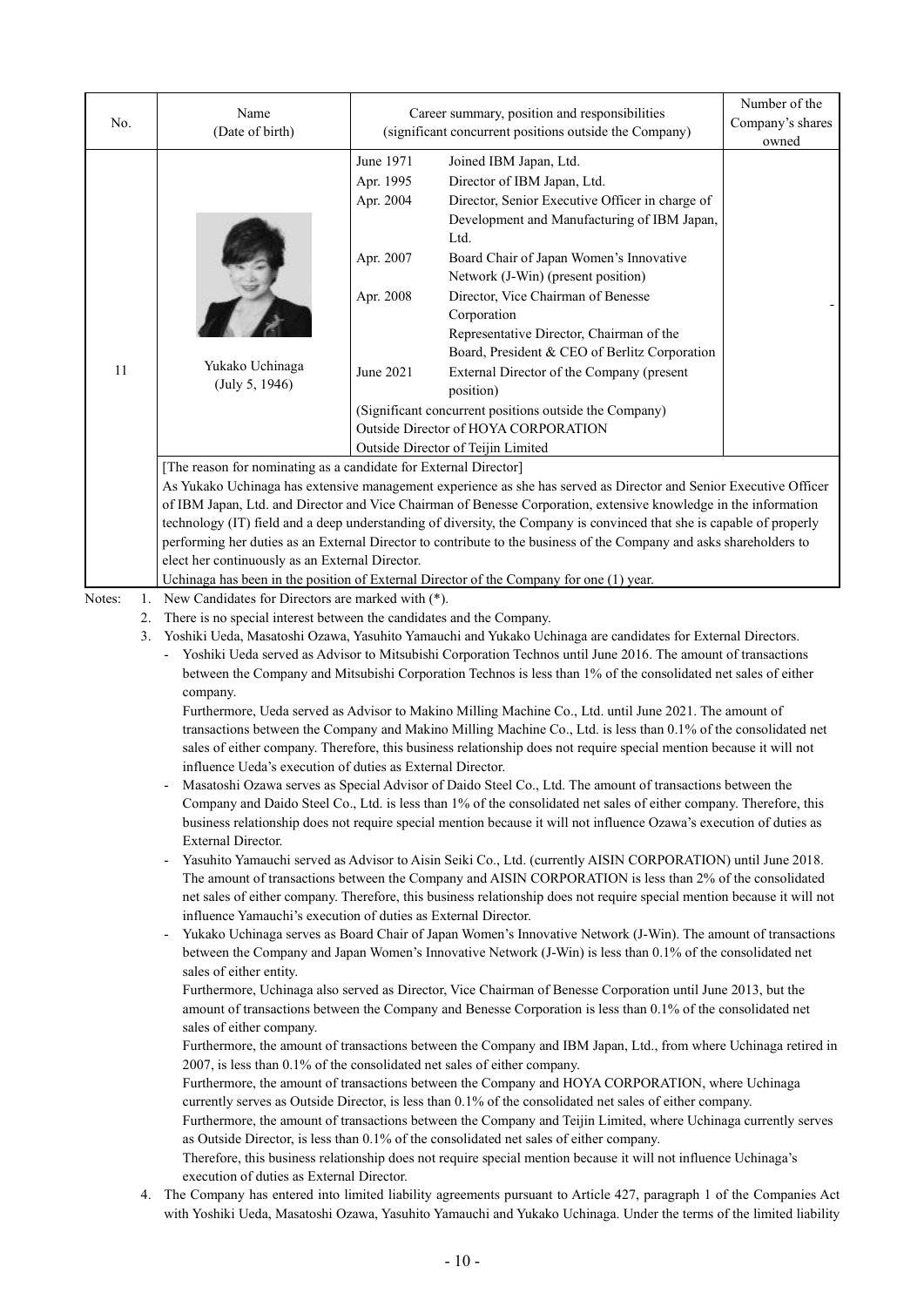agreement, their liability will be limited to a minimum amount stipulated by applicable laws and regulations. If the reelections of them are approved, the Company intends to continue the aforesaid agreements with them.

- 5. The Company has registered Yoshiki Ueda, Masatoshi Ozawa, Yasuhito Yamauchi and Yukako Uchinaga as Independent Officers qualified under the regulations of the Tokyo Stock Exchange and Nagoya Stock Exchange.
- 6. The Company has entered into a directors and officers liability insurance contract as provided for in Article 430-3, paragraph 1 of the Companies Act with an insurance company. This insurance policy covers damages, litigation expenses, etc. to be borne by the insured. The candidates are included as the insured in this insurance policy. In addition, when the policy is renewed, the Company plans to renew the policy with the same terms.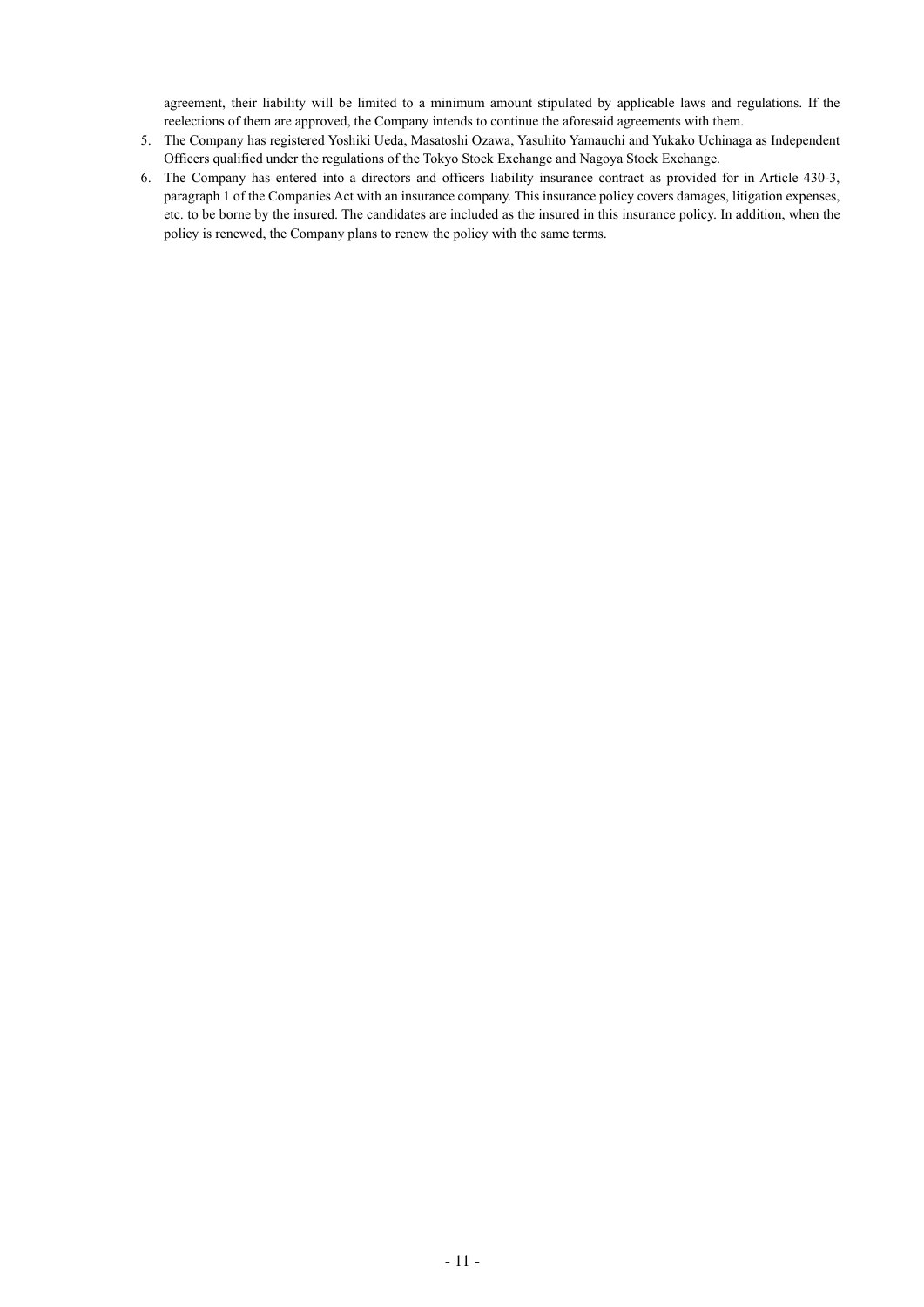(Reference) Management structure after agenda is approved (Expertise and experience possessed by Directors and Auditors)

Persons with abundant experience, a high level of insight, and a high degree of expertise are appointed as Directors while ensuring there is a diversity suited to the Company's management plan and strategy. Within the Board of Directors, they conduct appropriate decision-making and management supervision. For Internal Directors, persons who are familiar with sales, development, technology, production, management, etc. are appointed, while taking into account the balance of knowledge, experience and abilities. Four independent External Directors have experience as Representative Directors of listed companies and track records within corporate management, and provide advice and recommendations based on a variety of backgrounds related to sales, technology, manufacturing, information, and sustainability.

- Notes: The purpose of this table is not to show all expertise and experience but rather to show the expertise and experience considered particularly important in deliberation and decision-making at the Board of Directors, as indicated with the ◎ symbol, and expertise and experience considered important, as indicated with the  $\circ$  symbol.
	- The criteria include current job title and experience based on past job titles.
	- Fourteen (14) males and one (1) female (female comprising 6.7% of Directors and Auditors)

|                        |                                                   |                         | Expertise and experience possessed by Directors of the Company                                               |                                                  |                                     |                                 |                         |                                                     |                                                       |                                   |                                      |
|------------------------|---------------------------------------------------|-------------------------|--------------------------------------------------------------------------------------------------------------|--------------------------------------------------|-------------------------------------|---------------------------------|-------------------------|-----------------------------------------------------|-------------------------------------------------------|-----------------------------------|--------------------------------------|
| Name                   | Job Title                                         | Attributes              | listed company)<br>experience as a<br>Representative<br>Director at a<br>Management<br>Corporate<br>(such as | Knowledge<br>Industry                            | Internationality<br>Global Business | Environment /<br>Sustainability | Marketing<br>Sales $\&$ | Manufacturing<br>Development<br>${\rm Technology}/$ | Capital/Planning<br><b>Finance</b><br>$\mbox{Hunnan}$ | mation Security<br>Digital/Infor- | <b>Risk Management</b><br>Governance |
| Yoshiki Ueda           | Chairman                                          | External<br>Independent | $\circledcirc$                                                                                               | $\bigcirc$<br>(Trading<br>Company)               | $\bigcirc$                          |                                 | $\bigcirc$              |                                                     |                                                       |                                   | $\circledcirc$                       |
| Atsushi<br>Nagai       | President                                         |                         | $\circledcirc$                                                                                               | $\bigcirc$                                       | $\circledcirc$                      |                                 |                         |                                                     |                                                       |                                   | $\circledcirc$                       |
| Tsuneyasu<br>Kuno      | Managing Director,<br>Senior Executive<br>Officer |                         |                                                                                                              | $\bigcirc$                                       | $\bigcirc$                          |                                 |                         | $\bigcirc$                                          |                                                       | $\bigcirc$                        | $\bigcirc$                           |
| Yatsuka<br>Taniguchi   | Managing Director,<br>Senior Executive<br>Officer |                         |                                                                                                              | $\bigcirc$                                       |                                     |                                 |                         |                                                     | $\bigcirc$                                            |                                   | $\circledcirc$                       |
| Toshikazu<br>Morishita | Director,<br>Senior Executive<br>Officer          |                         |                                                                                                              | $\bigcirc$                                       |                                     |                                 | $\bigcirc$              |                                                     |                                                       |                                   | ∩                                    |
| Kenichi<br>Nakamichi   | Director,<br>Senior Executive<br>Officer          |                         |                                                                                                              | $\bigcirc$                                       | $\bigcirc$                          |                                 | $\bigcirc$              |                                                     |                                                       |                                   | $\bigcirc$                           |
| Hiromitsu<br>Uchiyama  | Director,<br>Senior Executive<br>Officer          |                         |                                                                                                              | $\bigcirc$                                       |                                     |                                 |                         | $\bigcirc$                                          |                                                       |                                   | $\bigcirc$                           |
| Mikio<br>Nakane        | Director,<br>Senior Executive<br>Officer          |                         |                                                                                                              | $\bigcirc$                                       |                                     | $\bigcirc$                      |                         | $\bigcirc$                                          |                                                       |                                   | $\bigcirc$                           |
| Masatoshi<br>Ozawa     | <b>External Director</b>                          | External<br>Independent | $\circledcirc$                                                                                               | $\bigcirc$<br>(Steel<br>Industry)                | $\bigcirc$                          |                                 |                         | $\bigcirc$                                          |                                                       |                                   | $\circledcirc$                       |
| Yasuhito<br>Yamauchi   | <b>External Director</b>                          | External<br>Independent | $\circledcirc$                                                                                               | $\bigcirc$<br>(Auto-<br>mobile<br>Industry)      |                                     |                                 |                         | $\bigcirc$                                          |                                                       |                                   | $\circledcirc$                       |
| Yukako<br>Uchinaga     | <b>External Director</b>                          | External<br>Independent | $\circledcirc$                                                                                               | ∩<br>Informa-<br>tion $/$<br>Commu-<br>nications | $\bigcirc$                          |                                 |                         | O                                                   | $\bigcirc$                                            | $\bigcirc$                        | $\circledcirc$                       |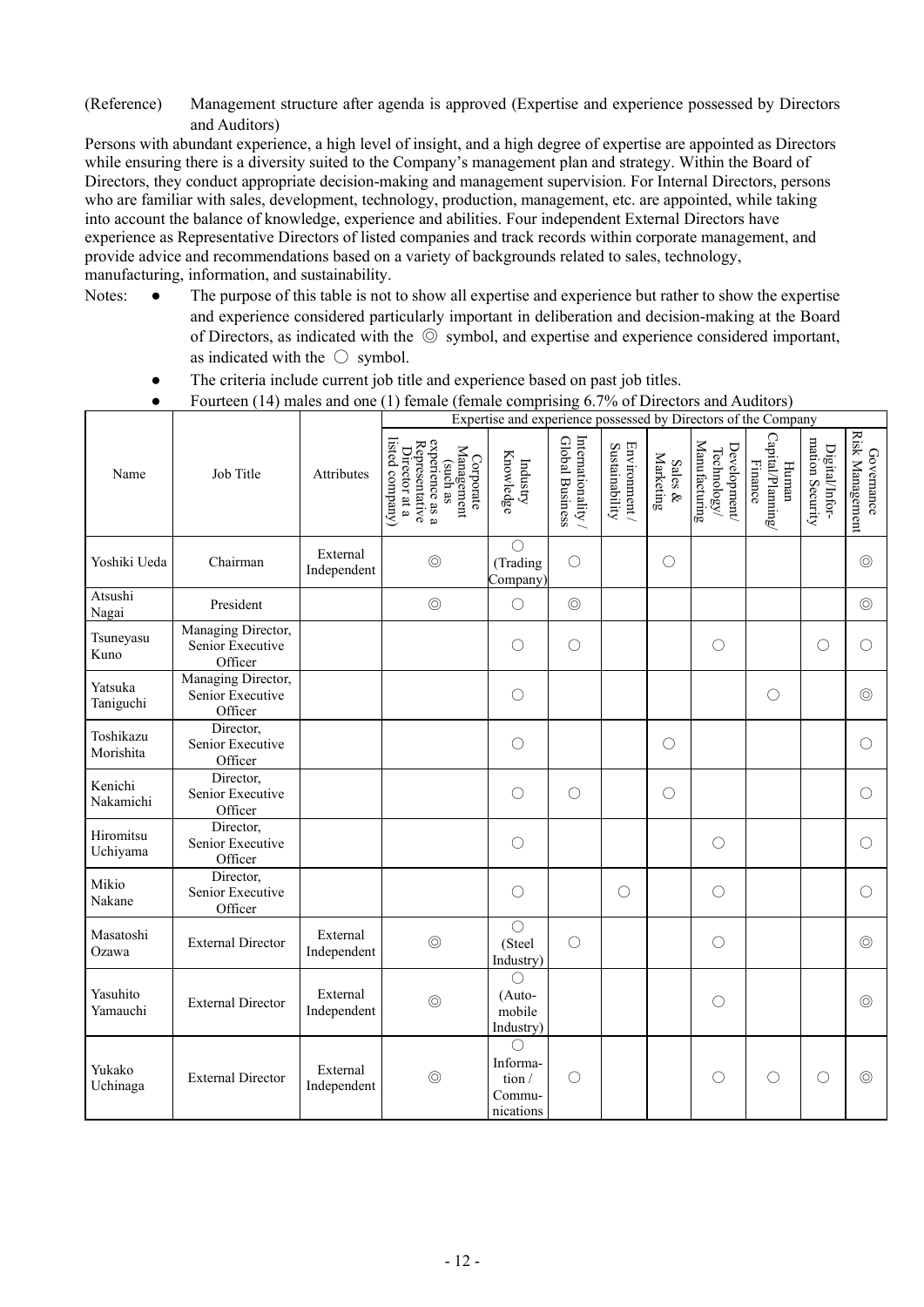|                      |           |                         | Expertise and experience possessed by Auditors of the Company                                                                              |                                           |                                               |                                |                                |                                            |                                      |                                      |                               |
|----------------------|-----------|-------------------------|--------------------------------------------------------------------------------------------------------------------------------------------|-------------------------------------------|-----------------------------------------------|--------------------------------|--------------------------------|--------------------------------------------|--------------------------------------|--------------------------------------|-------------------------------|
| Name                 | Job Title | <b>Attributes</b>       | Director at<br>experience as a<br>Representative<br>Management<br>company<br>Corporate<br>(such<br>88<br>a listed<br>$\boldsymbol{\omega}$ | Knowledge<br>Industry                     | Internationality<br>Global<br><b>Business</b> | Environment/<br>Sustainability | <b>Sales</b><br>$\&$ Marketing | Manufacturing<br>Development<br>Technology | Capital/Plaming/<br>Finance<br>Human | mation<br>Digital/Infor-<br>Security | Risk Management<br>Governance |
| Tsuyoshi<br>Goto     | Auditor   |                         |                                                                                                                                            | С                                         |                                               |                                |                                | $\circledcirc$                             |                                      |                                      | C                             |
| Yuji Okubo           | Auditor   |                         |                                                                                                                                            | . .                                       | $\mathcal{L}$                                 |                                |                                |                                            | $\circledcirc$                       |                                      | O                             |
| Toshiro<br>Kojima    | Auditor   | External<br>Independent |                                                                                                                                            | О.<br>(Electri-<br>cal<br>Equip-<br>ment) | C                                             |                                |                                |                                            |                                      |                                      | $\circledcirc^*$              |
| Kazuhiko<br>Hasegawa | Auditor   | External<br>Independent |                                                                                                                                            | . .<br>(Bank-<br>ing)                     |                                               |                                |                                |                                            | $\mathcal{L}$                        |                                      | $\odot$ *2                    |

\*1: Possessing a wealth of business experience involving risk management in global business

\*2: Possessing a wealth of business experience involving financial related operations, etc.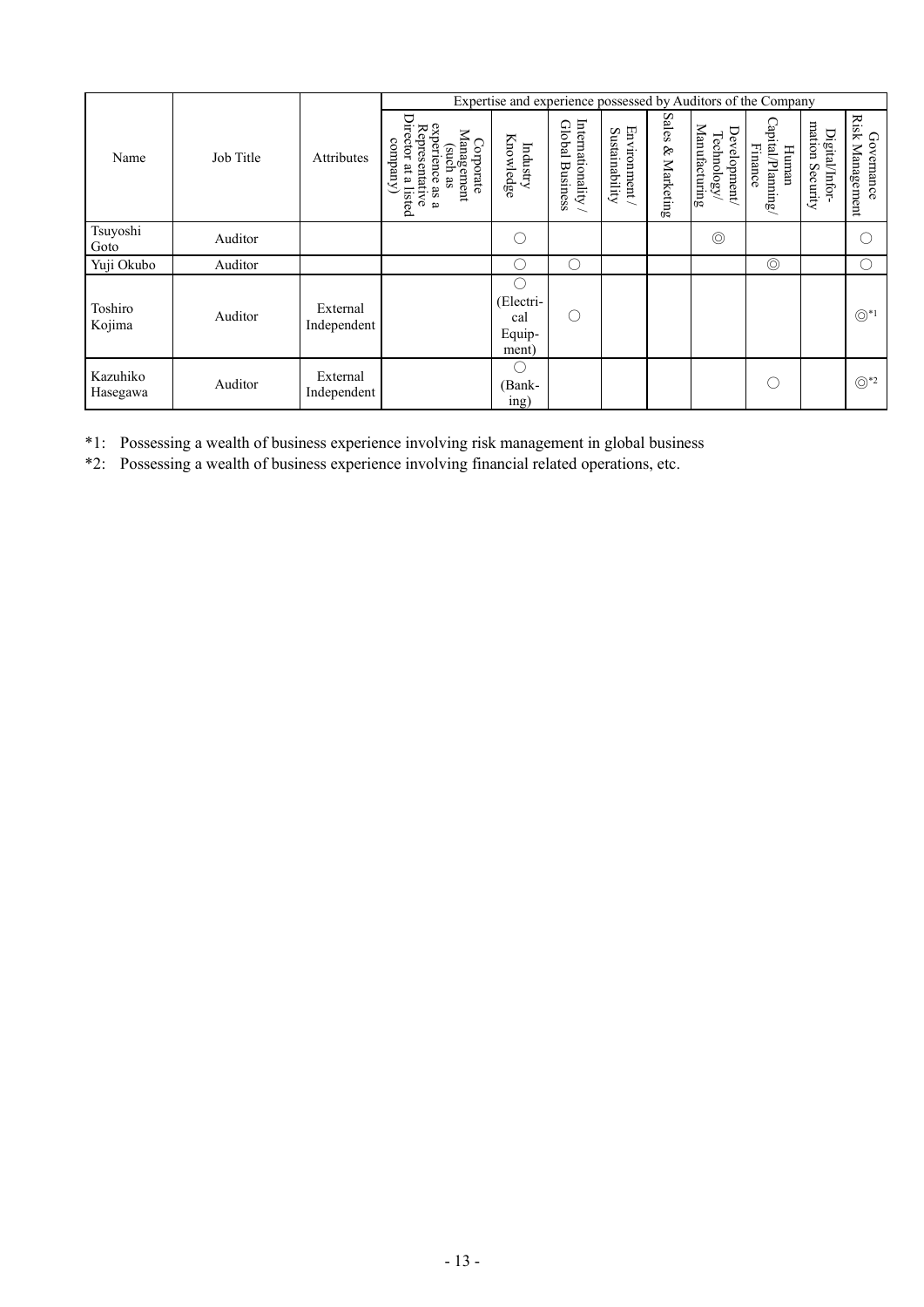## **Proposal 3:** Payment of bonuses to Directors

With consideration to the profit level of FY2021, the bonuses paid to Directors in the past, and other various reasons, a total of ¥30 million will be paid to seven (7) Directors (excluding the four (4) External Directors) who are in office at the end of FY2021. This proposal has been decided by giving consideration to the Company's business condition, the policy regarding determination of content of individual remunerations, etc., of Directors of the Company, and other general factors; and we consider it to be appropriate.

The amount to be paid to each Director will be determined by the resolutions of a meeting of the Board of Directors.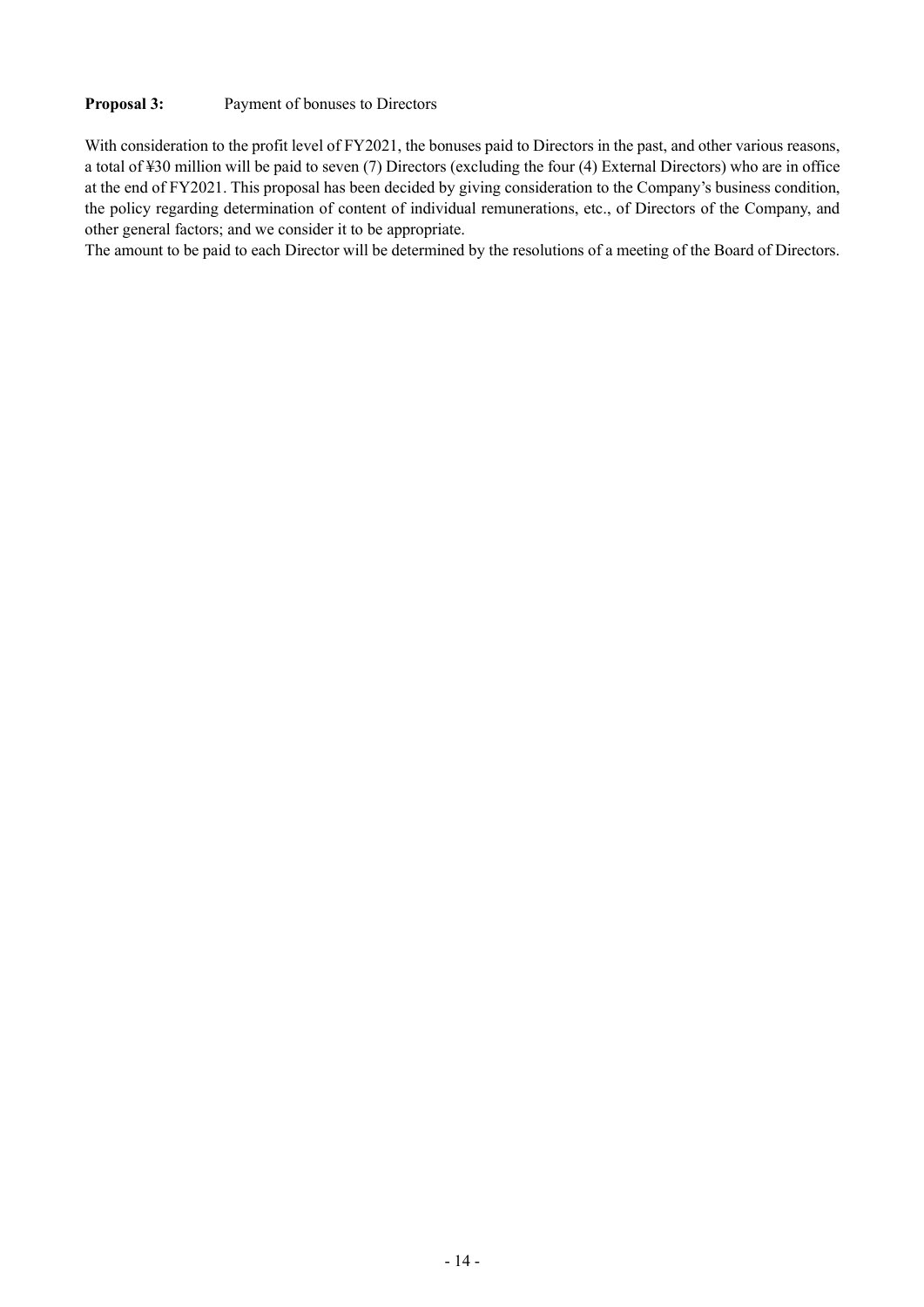### **Proposal 4:** Decision on remuneration to grant restricted shares to Directors (excluding External Directors)

The amount of remuneration for the Directors of the Company was approved to be ¥37 million or less per month (not including employee salaries of Directors who also serve as employees) at the 112th Ordinary General Meeting of Shareholders held on June 26, 2009. At the 118th Ordinary General Meeting of Shareholders held on June 24, 2015, we received approval to contribute up to a total of ¥200 million for each of the three (3) consecutive fiscal years as a share-based remuneration system using a trust, not subject to the aforementioned remuneration limit. These have remained unchanged to the present.

As part of the revision to its remuneration package for officers, the Company hereby proposes to pay remuneration to grant restricted shares to Directors (excluding External Directors) of the Company ("Eligible Directors") within the limit above in order to provide incentive to sustainably increase the Company's corporate value and to further promote shared value between shareholders and Directors. With regard to the remuneration limit of ¥37 million per month, the Company seeks to annualize this amount as a remuneration limit of ¥444 million per year (not including employee salaries of Directors who also serve as employees), and to pay remuneration within that limit for granting restricted shares to Eligible Directors.

Based on this proposal, the remuneration to be paid to Eligible Directors for granting restricted shares shall be monetary claims, and the total amount shall be ¥80 million or less per year (not including employee salaries of Directors who also serve as employees). The specific timing and allocation of payment to Eligible Directors of the Company shall be determined by resolution by the Board of Directors. However, no remuneration for granting restricted shares will be paid to External Directors.

There are currently eleven (11) Directors (including four (4) External Directors), and once Proposal 2 "Election of eleven (11) Directors" is approved and adopted as originally proposed, there will be eleven (11) Directors (including four (4) External Directors).

Based on resolution by the Board of Directors of the Company, Eligible Directors shall pay all monetary claims to be paid by this proposal as property contributed in-kind and receive common shares of the Company that shall be issued or disposed of by the Company, and the total number of common shares of the Company to be issued or disposed of shall not exceed 110,000 per year (provided, however, if, on or after the day on which this proposal is approved and adopted, the Company performs a share split (including allotment of shares without contribution) or a reverse share split of its common shares, or any other reason arises necessitating an adjustment to the total number of common shares of the Company to be issued of disposed of as restricted shares, the relevant total number shall be reasonably adjusted). The amount to be paid per share shall be determined by the Board of Directors based on the closing price of the Company's common shares on the Tokyo Stock Exchange on the business day immediately preceding the date of each resolution by the Board of Directors regarding the allotment of shares (if there is no closing price on such date, the closing price on the closest preceding trading day) so that said amount will not be particularly advantageous to Eligible Directors who accept the Company's common shares. Issuance or disposal of the Company's common shares and the payment of monetary claims as property contributed in-kind are conditional upon conclusion of an allotment agreement for transfer-restricted shares ("Allotment Agreement") between the Company and the Eligible Directors that includes the following content. We consider the upper limit on the amount of remuneration in this proposal, the total number of common shares of the Company to be issued or disposed of, and the other conditions for granting restricted shares to Eligible Directors based on this proposal to be appropriate as they have been determined after taking into consideration the aforementioned purposes, the business conditions of the Company, the policies regarding decisions on the content of individual remuneration for the Directors of the Company, and other circumstances.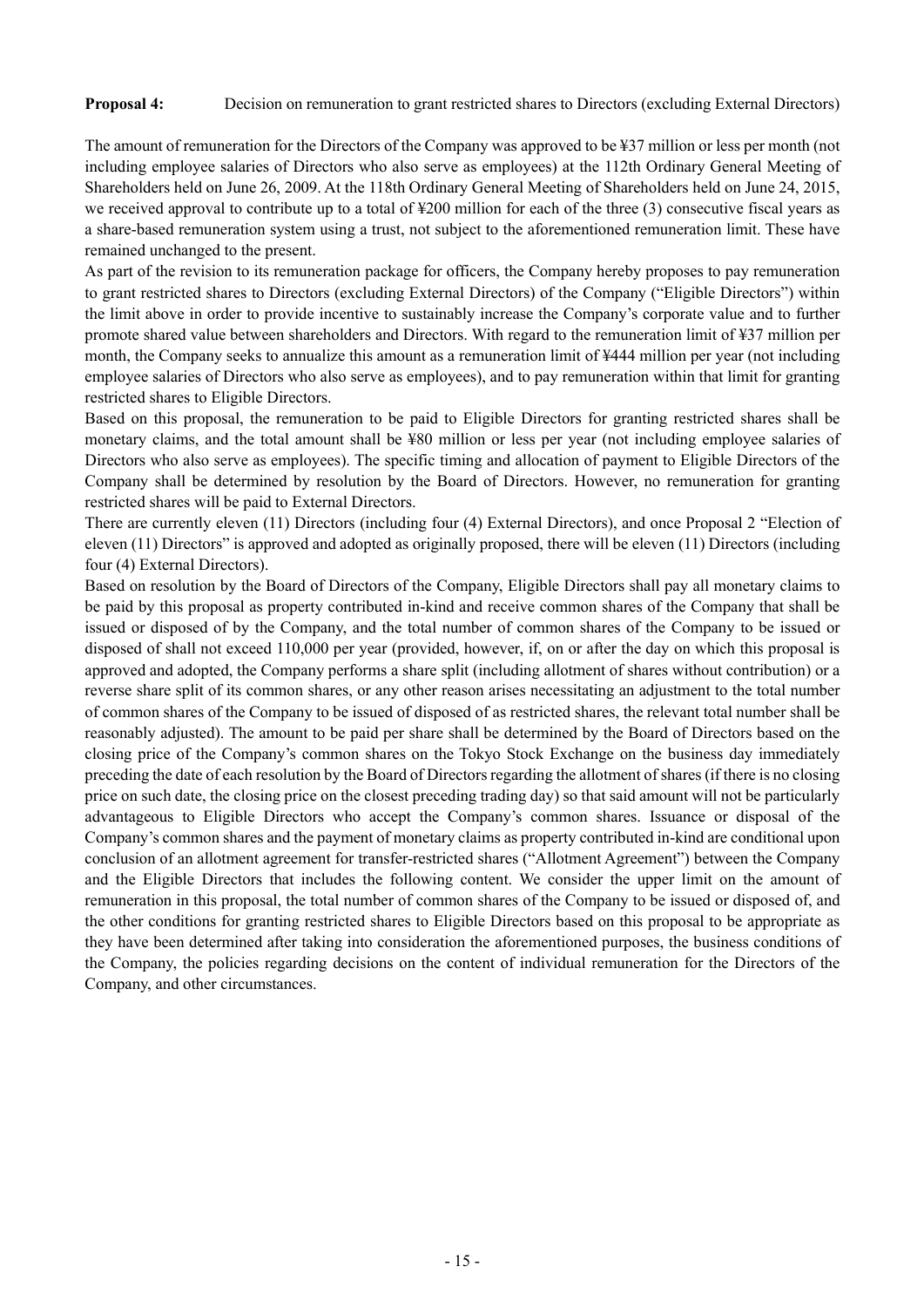## [Summary of the Allotment Agreement]

## (1) Restricted Period

Eligible Directors shall not transfer, establish collateral rights to, or otherwise dispose of ("Transfer Restrictions") the Company's common shares to be allotted under the Allotment Agreement ("Allotted Shares") from the day on which shares are allotted under the Allotment Agreement to the time immediately after resigning or retiring the position of officer or employee of the Company or its subsidiaries that is predetermined by the Board of Directors ("Restricted Period"). However, if said time immediately after resigning or retiring the position is prior to the date when three (3) months have passed after the end of the fiscal year containing the date of allotment of Allotted Shares, the end of the Restricted Period can be adjusted within reason.

## (2) Treatment upon Resignation or Retirement of Position

When an Eligible Director resigns or retires the position of officer or employee of the Company or its subsidiaries that is predetermined by the Board of Directors before the expiration of the period predetermined by the Board of Directors of the Company ("Period of Service"), the Company will acquire, by rights, the Allotted Shares without contribution unless the term of office has been fulfilled, or in case of death or other justifiable reason for said resignation or retirement of position.

## (3) Lifting of Transfer Restrictions

The Company shall lift the Transfer Restrictions on all Allotted Shares upon expiration of the Restricted Period on the condition that the Eligible Director has remained in a position stipulated by the Board of Directors as officer or employee in the Company or its subsidiaries throughout the Period of Service. However, the number of Allotted Shares on which Transfer Restrictions are to be lifted and the timing of lifting shall be adjusted as necessary if (i) the Eligible Director resigns or retires the position of officer or employee of the Company or its subsidiaries that is predetermined by the Board of Directors of the Company for justifiable reasons before the Period of Service expires, or (ii) if the Eligible Director resigns or retires the position predetermined by the Board of Directors of the Company before the expiration of the Restricted Period for reasons not deemed justifiable even though the Period of Service has expired. The Company shall acquire, by rights, without contribution the Allotted Shares on which Transfer Restrictions have not been lifted at the time immediately after Transfer Restrictions are lifted in accordance with the provision above.

## (4) Treatment during Reorganization, etc.

Notwithstanding the provision of (1) above, if, during the Restricted Period, matters relating to a merger agreement in which the Company is the disappearing company, a share exchange agreement or share transfer plan in which the Company becomes a wholly owned subsidiary, or other reorganization, etc. are approved at the Company's General Meeting of Shareholders (or at a meeting of its Board of Directors in case approval at the Company's General Meeting of Shareholders is not required in relation to the reorganization, etc.), prior to the date on which said reorganization becomes effective, the Company shall, by resolution of the Board of Directors, lift the transfer restrictions with the number of Allotted Shares reasonably determined based on the period of time from the start date of the Restricted Period to the date of approval of the reorganization, etc. Moreover, under the aforementioned circumstances, the Company shall, by right, acquire without contribution the Allotted Shares on which Transfer Restrictions have not been lifted at the time immediately after Transfer Restrictions are lifted.

## (5) Other Matters

Other matters pertaining to the Allotment Agreement shall be determined by the Board of Directors of the Company.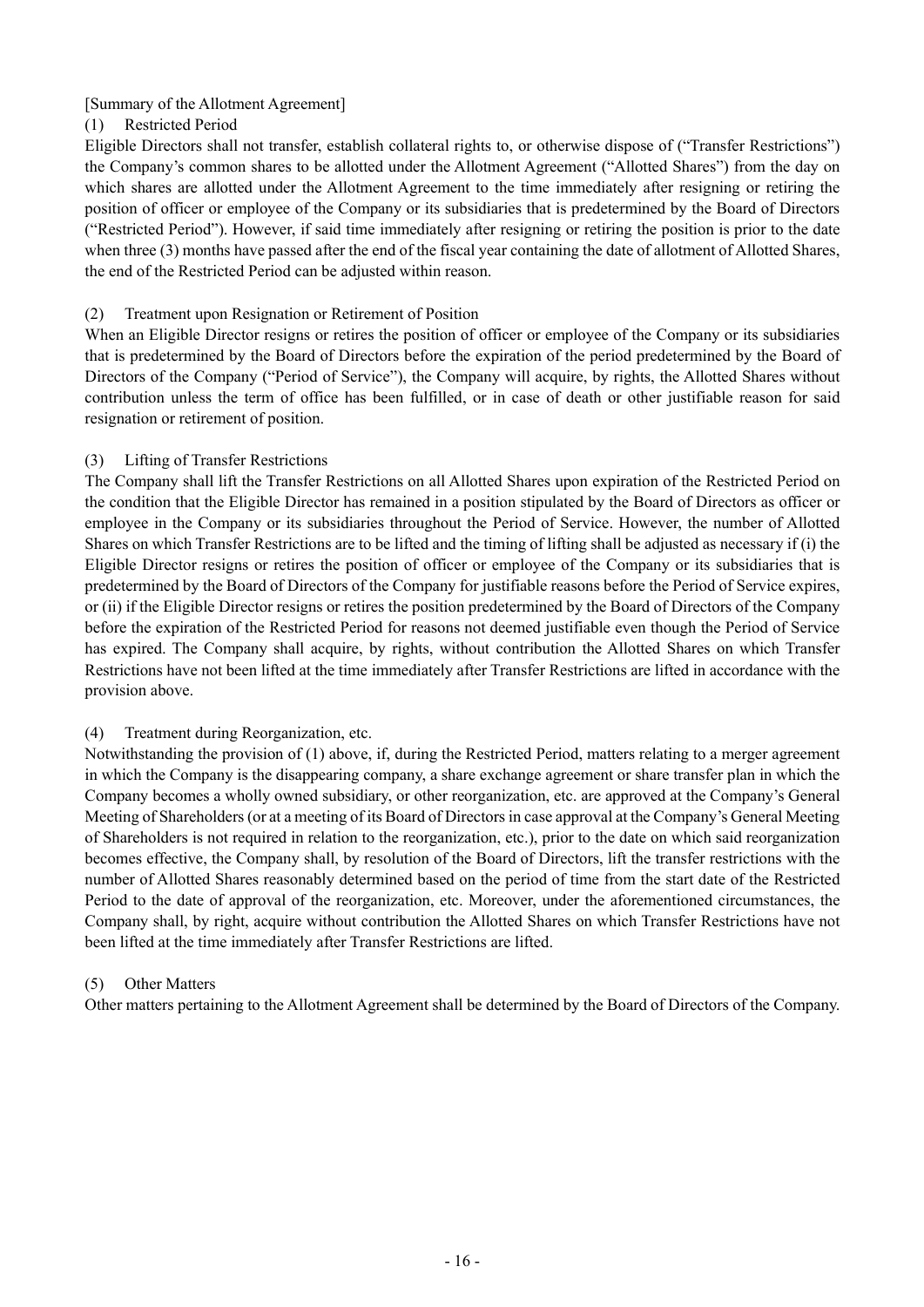Reference: Structure of Remuneration for Directors (Excluding External Directors) After the Proposal Is Approved

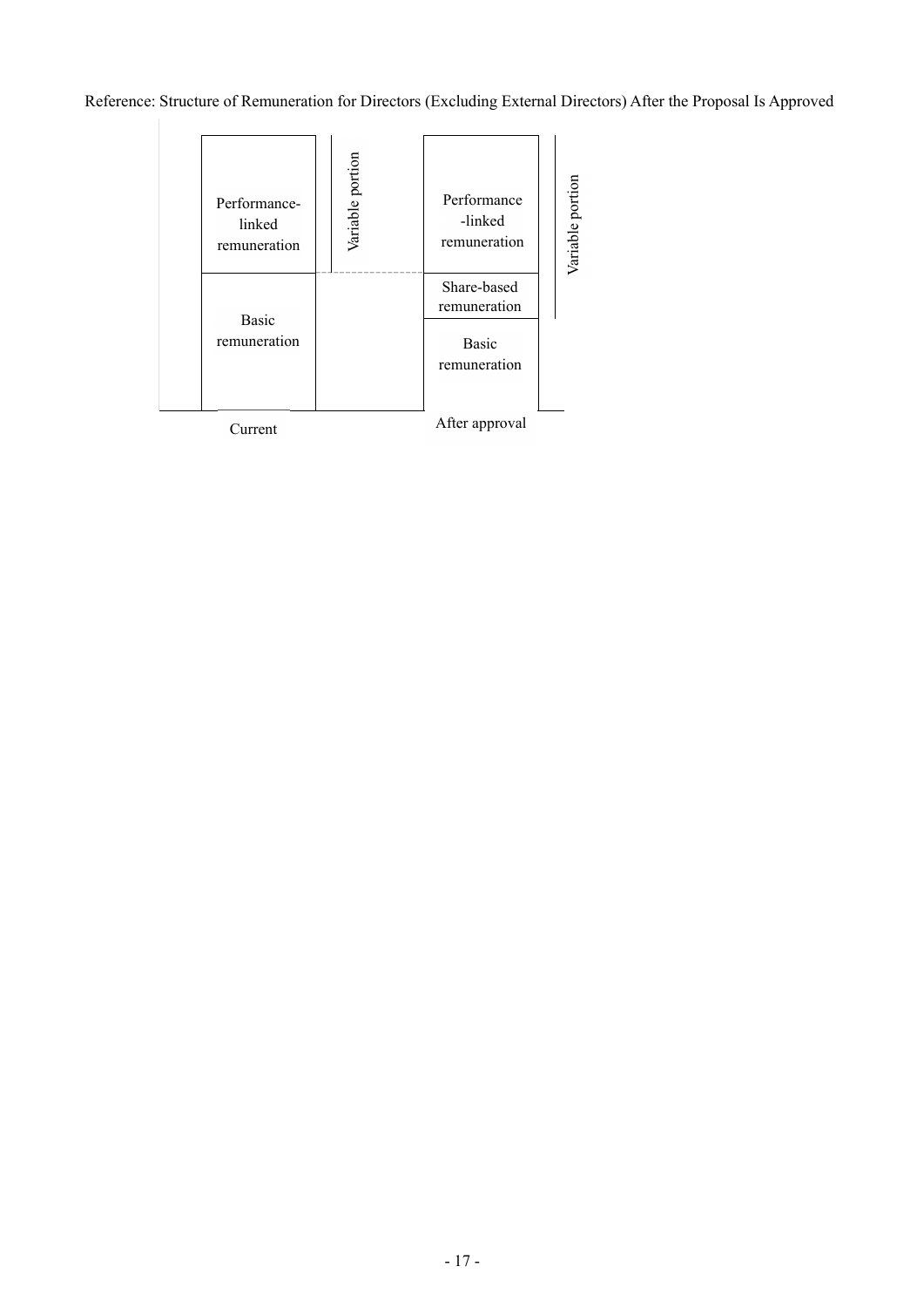### **Business Report**

(From April 1, 2021 to March 31, 2022)

#### **1. Current status of the corporate group**

(1) Business progress and achievement

During the fiscal year ended March 31, 2022, the global economy saw a shift to a recovery trend as the apparent easing of restrictions on socioeconomic activities normalized social life against the backdrop of market recovery due to coexistence with the novel coronavirus disease (COVID-19) with the successful progress on vaccinations, although the emergence of new variants of COVID-19 repeatedly protracted the pandemic and continued to restrict movement and production activities. However, particularly in China, economic activity remained stagnant due to stricter movement restrictions as a result of the continued zero-COVID policy to prevent the spread of COVID-19. Moreover, geographical risks caused by the Russian invasion of Ukraine and other factors are increasingly weighing on the economy with rising resource and energy prices and so forth mainly in Europe and the U.S. Inflation is further accelerating due primarily to concerns about semiconductor supply and its deteriorating procurement environment. In Japan, while the number of newly infected patients, especially among young people, remains at a high level, demand for semiconductor-related and other products entered a recovery trend in the process of figuring out a way to coexist with COVID-19 and meeting overseas demand.

With regard to the business environment of the Company group (the "Group"), some of the Group's major clients including the automobile industry, were forced to make production adjustments in response to the implementation of measures against COVID-19 and parts supply disruptions. However, sales of parts and supplies, mainly for the electronics industry remained firm due to the strong performance in the semiconductor industry. Amid such an environment, orders received during the fiscal year under review totaled to ¥107,303 million, an increase of ¥18,852 million compared with those for the previous fiscal year (up 21.3% year on year). Meanwhile, net sales amounted to ¥99,247 million, an increase of ¥16,703 million (up 20.2% year on year), and backlog of orders amounted to ¥44,389 million, an increase of ¥3,813 million (up 9.4% year on year).

As to earnings, operating profit amounted to ¥2,606 million, an increase of ¥887 million (up 51.7% year on year) due to a positive effect on revenues, ordinary profit amounted to ¥4,478 million, an increase of ¥1,408 million (up 45.9% year on year), and profit attributable to owners of the parent amounted to ¥2,835 million, an increase of ¥2,229 million (up 367.5% year on year).

Note: All monetary values in this report have been rounded down to the nearest unit, and ratios and per-unit values have been rounded to the nearest unit.

The Group's products are sold across various businesses, and the following description and table show the details and results of net sales and operating profit by business segment for the fiscal year under review.

Net sales by business segment are the figures prior to intersegment eliminations.

#### Surface Treatment Business

Net sales totaled to ¥41,306 million, an increase of ¥7,203 million (up 21.1% year on year) due to firm sales of surface treatment equipment in the infrastructure, construction machinery and spring industries and due to an increase in sales of parts and supplies resulting from strong demand for semiconductors for electronics-related applications and a recovery in production activities in various industries including the automobile industry which had been stagnant because of the impact of COVID-19. Operating profit amounted to ¥2,658 million, an increase of ¥495 million (up 22.9% year on year) due to a positive effect on revenues of supplies and parts. Orders received totaled to ¥41,918 million, an increase of ¥8,166 million (up 24.2% year on year), and backlog of orders amounted to ¥6,019 million, an increase of ¥625 million (up 11.6% year on year).

#### Foundry Business

Net sales amounted to ¥34,041 million, an increase of ¥8,507 million (up 33.3% year on year) as large plant projects remained firm and acceptance inspection in overseas projects progressed on a steady note due to utilization of online technology and an alternative method instead of dispatching instructors locally to overseas bases. Operating loss amounted to ¥17 million (loss of ¥1,079 million in the previous fiscal year) due to reduction in deficit accompanying the increase in revenues, despite the impact of rising raw material and energy costs. Orders received totaled to ¥38,137 million, an increase of ¥5,707 million (up 17.6% year on year), and backlog of orders amounted to ¥25,926 million, an increase of ¥3,576 million (up 16.0% year on year).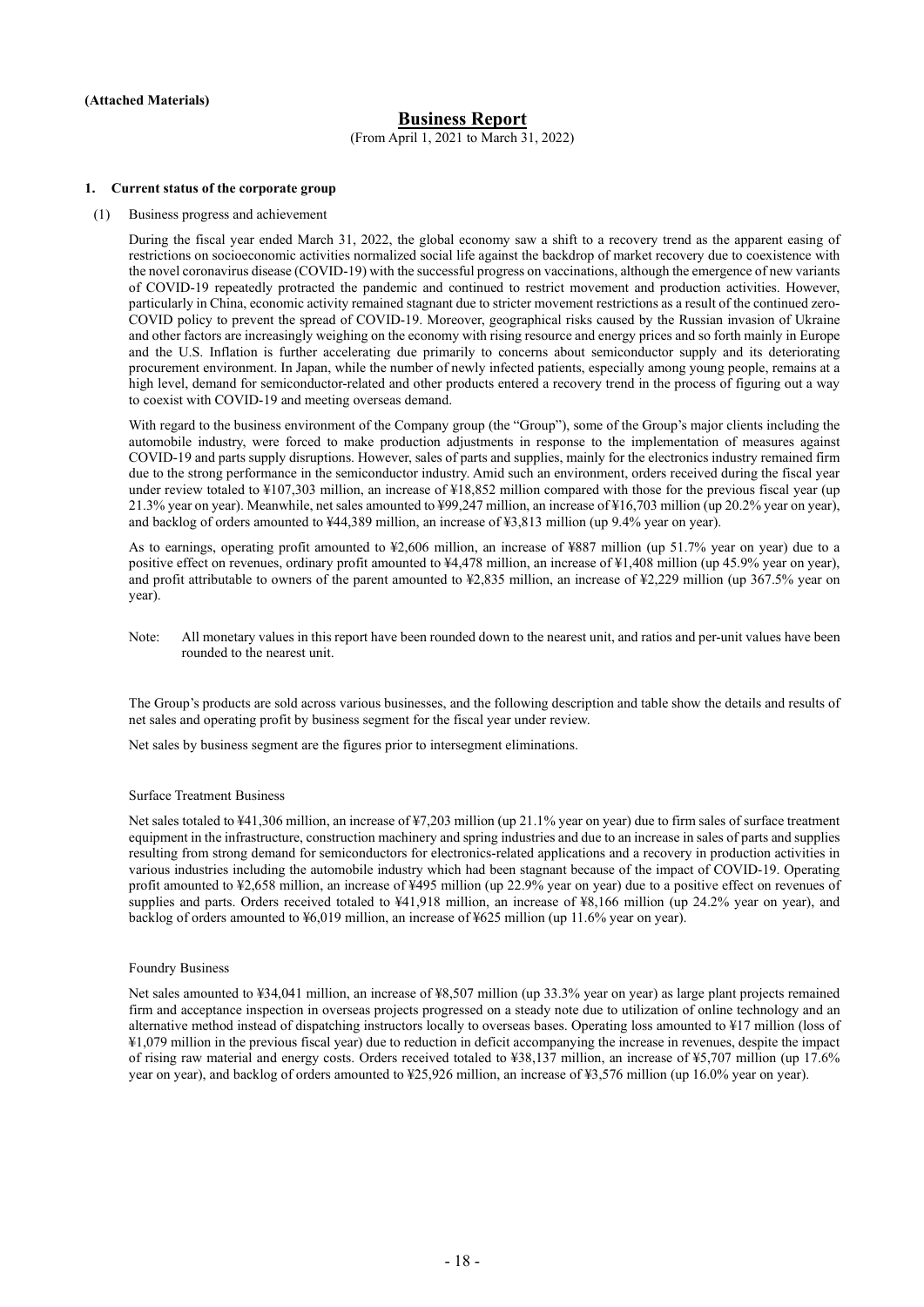#### Environment Business

Net sales amounted to ¥10,851 million, a decrease of ¥289 million (down 2.6% year on year) due to the impact of declines in sales of large equipment such as dust collecting systems, exhaust gas purifier, and water treatment systems, despite increases in sales of general-purpose dust collectors, maintenance services and parts. Operating profit amounted to ¥901 million, a decrease of ¥538 million (down 37.4% year on year) due to a negative effect on revenues as well as soaring raw material prices and higher procurement costs for electronic components and other items. Orders received totaled to ¥11,234 million, an increase of ¥1,186 million (up 11.8% year on year) by closing deals of new large-scale foundry projects with dust collectors attached, and backlog of orders amounted to ¥4,489 million, an increase of ¥576 million (up 14.7% year on year).

#### Material Handling Business

Net sales totaled to ¥6,079 million, a decrease of ¥315 million (down 4.9% year on year) due to a decline in sales of logistics transport systems. Operating profit amounted to ¥607 million, a decrease of ¥432 million (down 41.6% year on year). This was largely due to the impact of semiconductor shortages, the Russian-Ukraine incident and other factors on the demand for products for the automobile and machine tool industries. Meanwhile, e-commerce demand for conveyors for the logistics industry remained strong. Orders received totaled to ¥6,473 million, an increase of ¥355 million (up 5.8% year on year), and backlog of orders amounted to ¥2,055 million, an increase of ¥428 million (up 26.3% year on year).

#### Special Equipment Business

Net sales came to ¥7,694 million, an increase of ¥1,638 million (up 27.1% year on year) due to strong sales of new high-pressure roll press machines for the automotive secondary battery market. Operating loss amounted to ¥386 million (loss of ¥820 million in the previous fiscal year) due to reduction in deficit accompanying the increase in revenues.

Orders received totaled to ¥9,375 million, an increase of ¥3,421 million (up 57.5% year on year), and backlog of orders amounted to ¥5,897 million, a decrease of ¥1,394 million (down 19.1% year on year).

| Fiscal Year<br>Category           | 125th Term<br>(Fiscal year under review)<br>April 1, 2021 to March 31, 2022 |               | 124th Term<br>(Previous fiscal year)<br>April 1, 2020 to March 31, 2021 | Year-on-year<br>changes |               |
|-----------------------------------|-----------------------------------------------------------------------------|---------------|-------------------------------------------------------------------------|-------------------------|---------------|
|                                   | Millions of yen                                                             | $\frac{0}{0}$ | Millions of yen                                                         | $\frac{0}{0}$           | $\frac{0}{0}$ |
| <b>Surface Treatment Business</b> | 41,292                                                                      | 41.6          | 34,097                                                                  | 41.3                    | 21.1          |
| <b>Foundry Business</b>           | 33,459                                                                      | 33.7          | 25,028                                                                  | 30.3                    | 33.7          |
| <b>Environment Business</b>       | 10,658                                                                      | 10.7          | 10,948                                                                  | 13.3                    | (2.7)         |
| <b>Material Handling Business</b> | 6,045                                                                       | 6.1           | 6,373                                                                   | 7.7                     | (5.1)         |
| Special Equipment Business        | 7,628                                                                       | 7.7           | 5,947                                                                   | 7.2                     | 28.3          |
| <b>Other Business</b>             | 163                                                                         | 0.2           | 149                                                                     | 0.2                     | 9.3           |
| Total                             | 99,247                                                                      | 100.0         | 82,544                                                                  | 100.0                   | 20.2          |
| Overseas sales                    | 40,161                                                                      | 40.5          | 32,130                                                                  | 38.9                    | 25.0          |

#### Status of net sales by business segment of the corporate group

Note: The above amounts are the figures after intersegment eliminations.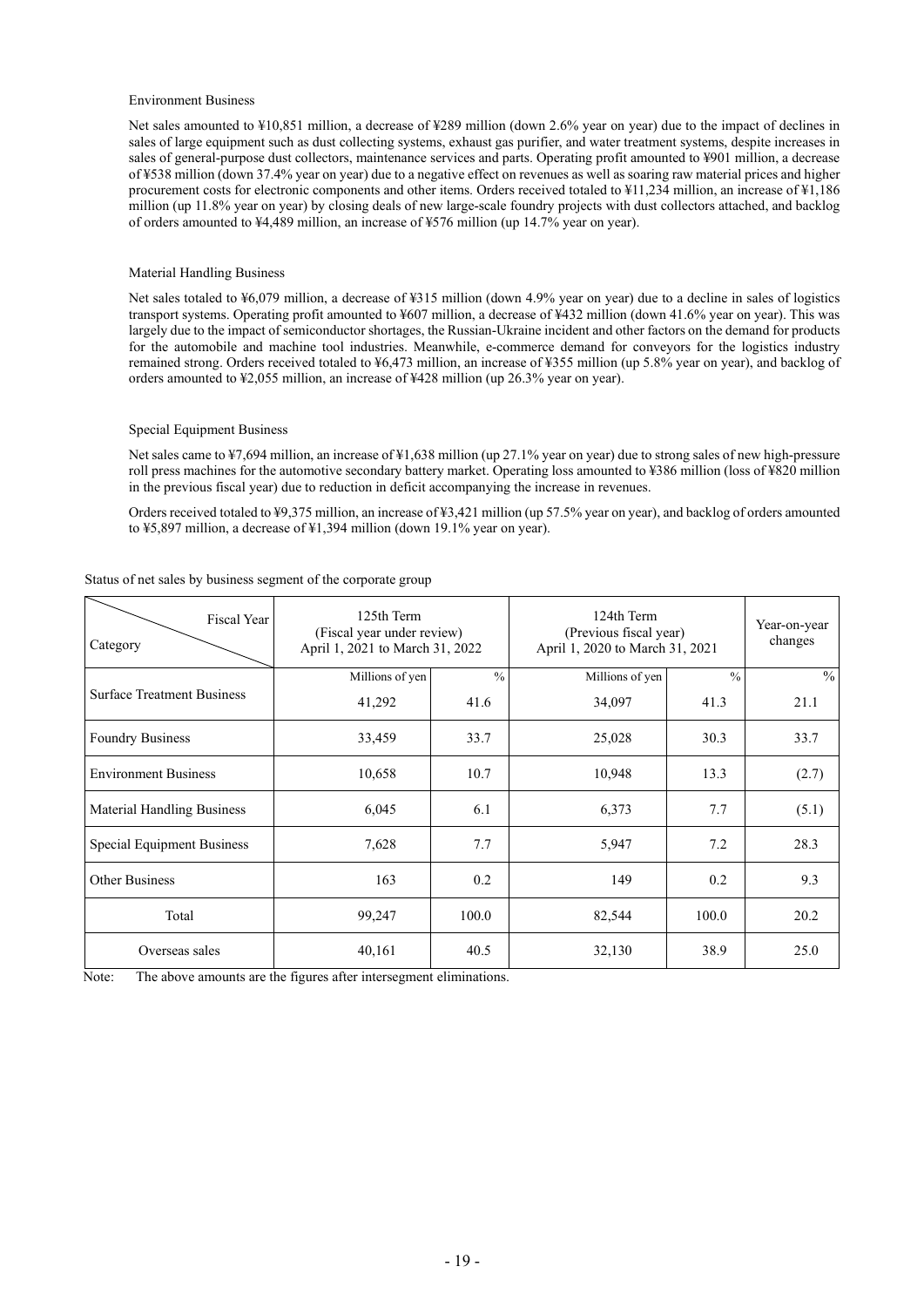#### (2) Status of capital investments

In the fiscal year under review, the total amount of capital investments made by the Group was ¥3,571 million, and the main components thereof are as follows.

| <b>Foundry Business</b>           | Construct a new plant in Brazil following the relocation of the foundry |  |
|-----------------------------------|-------------------------------------------------------------------------|--|
| <b>Material Handling Business</b> | Renovate the plant building of MEIKIKOU Corporation                     |  |
| Special Equipment Business        | Construct a new plant at Shinshiro Works                                |  |

#### (3) Issues to be addressed

Since our establishment in 1934, the Group has been refining its skills, pursuing world-class technologies, and building relationships of trust with its customers through technology, based on its hopes of cherishing the heart of manufacturing and contributing to society. We strive to offer new value to our customers and to build bonds of trust, always keeping their manufacturing needs in mind. To such ends, we set our sights on our number of customers, which serves as a key performance indicator. We will persist with our aim of serving as a company that is consistently chosen by customers generation after generation, as we deepen our bonds with everyone around us while valuing each and every customer.

**•** Growth strategy

Given that we are operating in a business environment that is undergoing unprecedented change more rapidly and extensive than ever before, we will seek to flexibly address such change by bolstering investment geared to creating partnerships for the sake of actively tapping into external resources and jointly opening a pathway to the future.

We will furthermore set the stage for making growth-oriented investment by holding shares as cross-shareholdings and selling shares as necessary, taking a medium- to long-term perspective for increasing our corporate value upon comprehensively taking into account our business strategy and professional relationships with our business partners.

Key issues (materiality)

We have set three realms as the aims of our vision, consisting of (i) an environmentally friendly recycling-oriented society, (ii) a safe, secure, and abundant society through manufacturing, and (iii) a society where people are able to experience inspiration, growth, and happiness. In achieving such aims, we have selected the five categories of the environment, human capital, technological development and manufacturing, stakeholders, and business infrastructure as key issues, and will address such key issues.

• Environmental initiatives

We consider the impact of climate change on our business to be a key issue and accordingly manage such risk in a manner that particularly involves paying close attention to how our profits are affected by flood damage and rising energy costs, as well as surging prices of raw materials and difficulty in obtaining them due to increasingly stringent regulations.

• Human capital initiatives

Generally, local nationals serve as top management of our overseas bases and we assess maintenance skills of the Company's products on the basis of universal evaluation standards. We will also accelerate efforts to promote women's empowerment.

• Business infrastructure initiatives

The Group identifies, evaluates, and visually depicts risk associated with its business activities based on its basic policy for addressing risk, established by the Risk Management Committee under the direct control of the Board of Directors. We will have the Risk Management Committee report results of its activities to the Board of Directors in seeking to further strengthen our risk management structure.

We would like to ask our shareholders for your continued support and cooperation.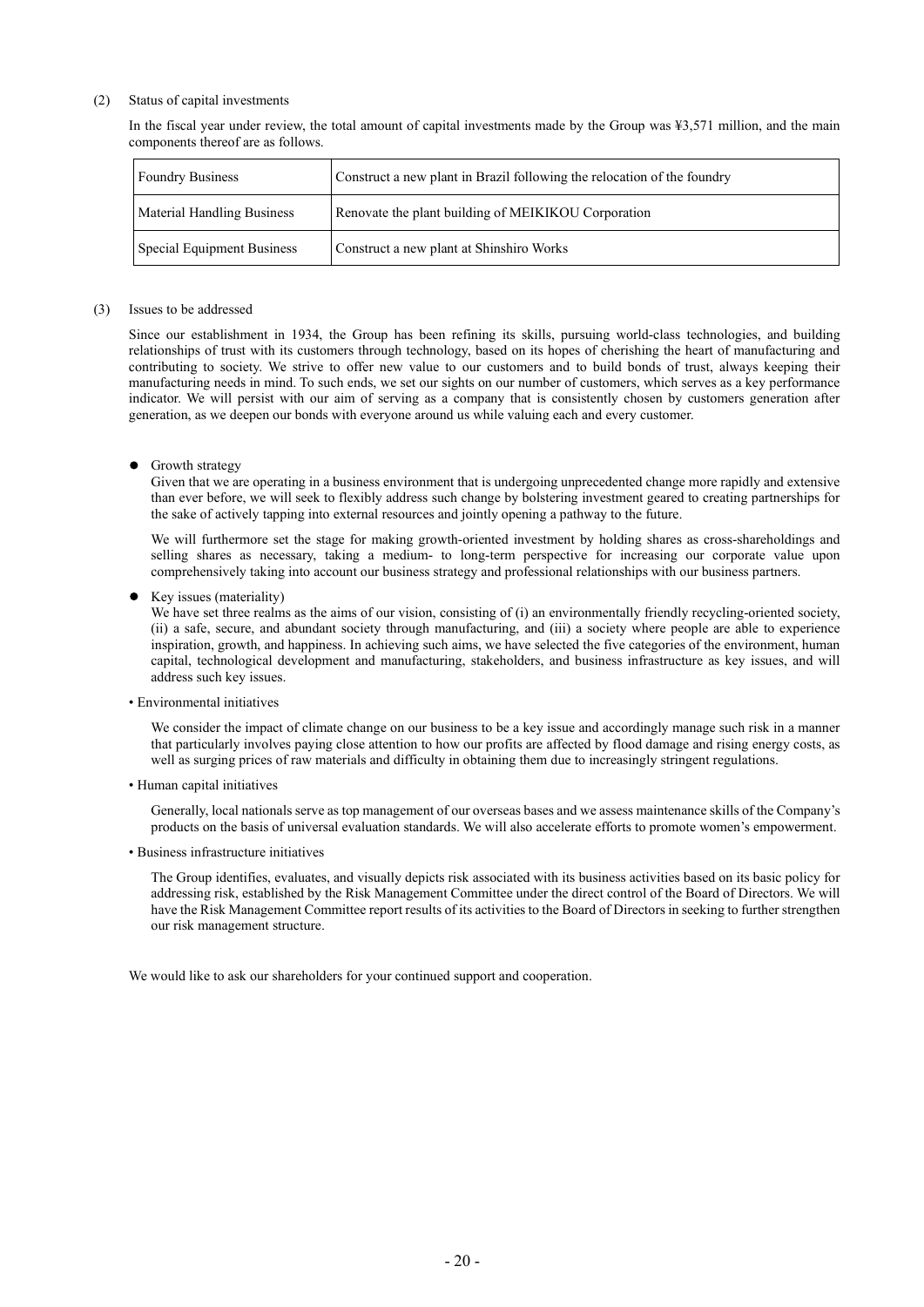## (4) Trends in assets and profit and loss

| Fiscal Year<br>Category          | 122nd Term<br>April 1, 2018 to<br>March 31, 2019 | 123rd Term<br>April 1, 2019 to<br>March 31, 2020 | 124th Term<br>April 1, 2020 to<br>March 31, 2021 | 125th Term<br>(Fiscal year under<br>review)<br>April 1, 2021 to<br>March 31, 2022 |
|----------------------------------|--------------------------------------------------|--------------------------------------------------|--------------------------------------------------|-----------------------------------------------------------------------------------|
| Net sales                        | Millions of yen                                  | Millions of yen                                  | Millions of yen                                  | Millions of yen                                                                   |
|                                  | 110,076                                          | 102,703                                          | 82,544                                           | 99,247                                                                            |
| Profit attributable to owners of | Millions of yen                                  | Millions of yen                                  | Millions of yen                                  | Millions of yen                                                                   |
| parent                           | 5,412                                            | 2,879                                            | 606                                              | 2,835                                                                             |
|                                  | Yen                                              | Yen                                              | Yen                                              | Yen                                                                               |
| Basic earnings per share         | 101.66                                           | 54.10                                            | 11.39                                            | 53.28                                                                             |
|                                  | Millions of yen                                  | Millions of yen                                  | Millions of yen                                  | Millions of yen                                                                   |
| Total assets                     | 164,986                                          | 156,461                                          | 164,201                                          | 168,586                                                                           |
|                                  | Millions of yen                                  | Millions of yen                                  | Millions of yen                                  | Millions of yen                                                                   |
| Net assets                       | 101,465                                          | 99,849                                           | 104,124                                          | 109,641                                                                           |

# (5) Status of principal subsidiaries

| Company name                       | Share capital              | Equity ownership of<br>the Company | Principal lines of business                                                       |
|------------------------------------|----------------------------|------------------------------------|-----------------------------------------------------------------------------------|
|                                    | Millions of yen            | $\%$                               | Manufacture and sale of transportation                                            |
| MEIKIKOU Corporation               | 200                        | 83.7                               | machines, material handling machines and<br>robots                                |
|                                    | Millions of yen            |                                    | Manufacture and sale of precision                                                 |
| SINTO S-PRECISION, LTD.            | 90                         | 100.0                              | measuring instruments                                                             |
|                                    | Thousands of euro          |                                    |                                                                                   |
| Sinto Europe GmbH                  | 49,645                     | 100.0                              | Management of subsidiaries in Europe                                              |
| Heinrich Wagner Sinto              | Thousands of euro          |                                    | Manufacture and sales of facilities and                                           |
| Maschinenfabrik GmbH               | 0.0<br>2,200<br>(100.0)    |                                    | machines for foundries in Europe                                                  |
|                                    | Thousands of U.S. dollar   |                                    |                                                                                   |
| Sinto America, Inc.                | 60                         | 100.0                              | Management of subsidiaries in the U.S.                                            |
|                                    | Thousands of U.S. dollar   |                                    | Manufacture and sales of foundry                                                  |
| Roberts Sinto Corporation          | 2,000                      | 0.0<br>(100.0)                     | equipment, material handling equipment and<br>sand coating facilities in the U.S. |
|                                    | Millions of yuan           |                                    | Manufacture and sales of foundry                                                  |
| Qingdao Sinto Machinery Co., Ltd.  | 129                        | 95.0                               | equipment, surface treatment equipment and<br>abrasives in China                  |
|                                    | Millions of Brazilian real |                                    | Manufacture and sales of foundry                                                  |
| Sinto Brasil Produtos Limitada     | 42                         | 99.0                               | equipment, surface treatment equipment and<br>abrasives in Brazil                 |
| Sinto Bharat Manufacturing Private | Millions of Indian rupee   |                                    | Manufacture and sales of foundry                                                  |
| Limited                            | 670                        | 74.0                               | equipment and surface treatment equipment<br>in India                             |

Note: The numbers in parentheses indicates the ownership ratio through indirect holdings.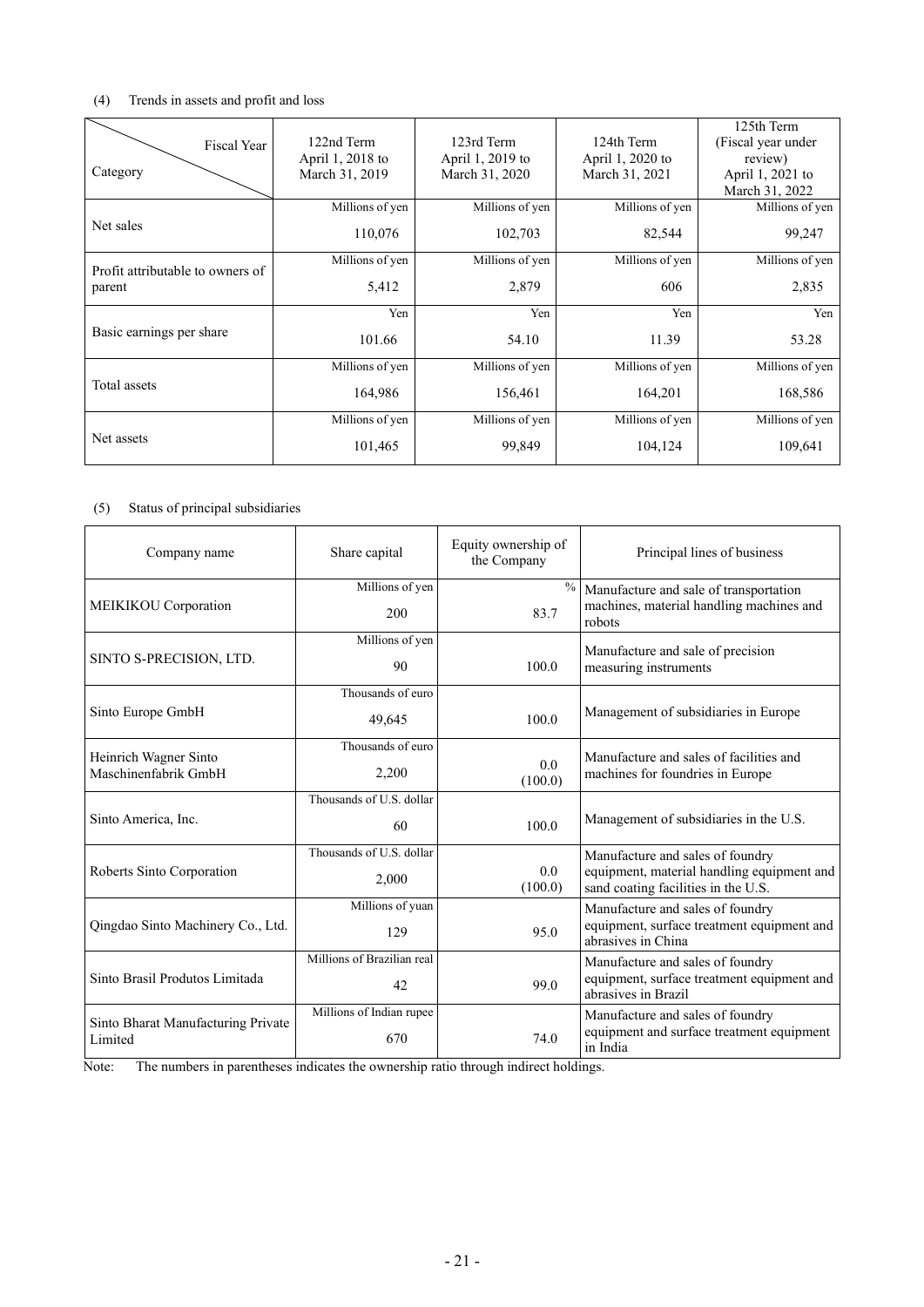#### (6) Status of important business combinations

- (i) Sinto Pressenge Máquinas Limitada was made a wholly-owned subsidiary upon acquisition by the Company's subsidiary Sinto Brasil Produtos Limitada of an additional 40% stake in Sinto Pressenge Máquinas Limitada, a subsidiary that manufactures and sells surface treatment equipment and parts.
- (ii) The Company made the decision to merge with and absorb its wholly-owned subsidiary Daito Kihan Co., Ltd., effective April 2022, with the aims of effectively developing bases, sharing expertise, streamlining sales activities, strengthening the sales and services structure, and creating a new business platform in the West Japan area.

| Category of business              | Details of main products                                                                                                                                                                                                                                                                                                                                                                                                                                                                                                                                                                         |  |  |
|-----------------------------------|--------------------------------------------------------------------------------------------------------------------------------------------------------------------------------------------------------------------------------------------------------------------------------------------------------------------------------------------------------------------------------------------------------------------------------------------------------------------------------------------------------------------------------------------------------------------------------------------------|--|--|
| <b>Surface Treatment Business</b> | Shot blasting machines, air blasting machines, shot peening machines, barrel polishing equipment,<br>precision brushing equipment, ultra-precision microprocessing equipment, surface evaluation<br>equipment, surface treatment contract processing, surface treatment-related parts, abrasives,<br>polishing media, etc.                                                                                                                                                                                                                                                                       |  |  |
| <b>Foundry Business</b>           | Casting production equipment, V-process molding equipment, core molding equipment, casting<br>sand treatment equipment, automated pouring equipment, sand coating facilities, casting-related<br>parts, powder & granule treatment equipment, wear-resistant castings, etc.                                                                                                                                                                                                                                                                                                                      |  |  |
| <b>Environment Business</b>       | Dust collectors, deodorization equipment, wastewater treatment equipment, volatile organic<br>compounds (VOC) gas purifier, environment-related parts, etc.                                                                                                                                                                                                                                                                                                                                                                                                                                      |  |  |
| <b>Material Handling Business</b> | Lifting devices, steplifts, gravity conveyors, material handling systems, etc.                                                                                                                                                                                                                                                                                                                                                                                                                                                                                                                   |  |  |
| <b>Special Equipment Business</b> | Organic electroluminescent panel assembly equipment, automated line processes thereof<br>(including supply and material handling equipment), material handling robots, servo cylinders,<br>inspection and measurement equipment, precision measuring instruments, precision press<br>processing equipment, disperizers, battery material supply equipment, 3D printers, ceramic<br>products, foaming machines, automotive door assembly equipment, magnetic metal powder,<br>sterile isolator for sterile conditioning, special equipment-related parts, nursing care and welfare<br>tools, etc. |  |  |
| <b>Other Business</b>             | Machinery design, welfare businesses, etc.                                                                                                                                                                                                                                                                                                                                                                                                                                                                                                                                                       |  |  |

## (7) Principal lines of business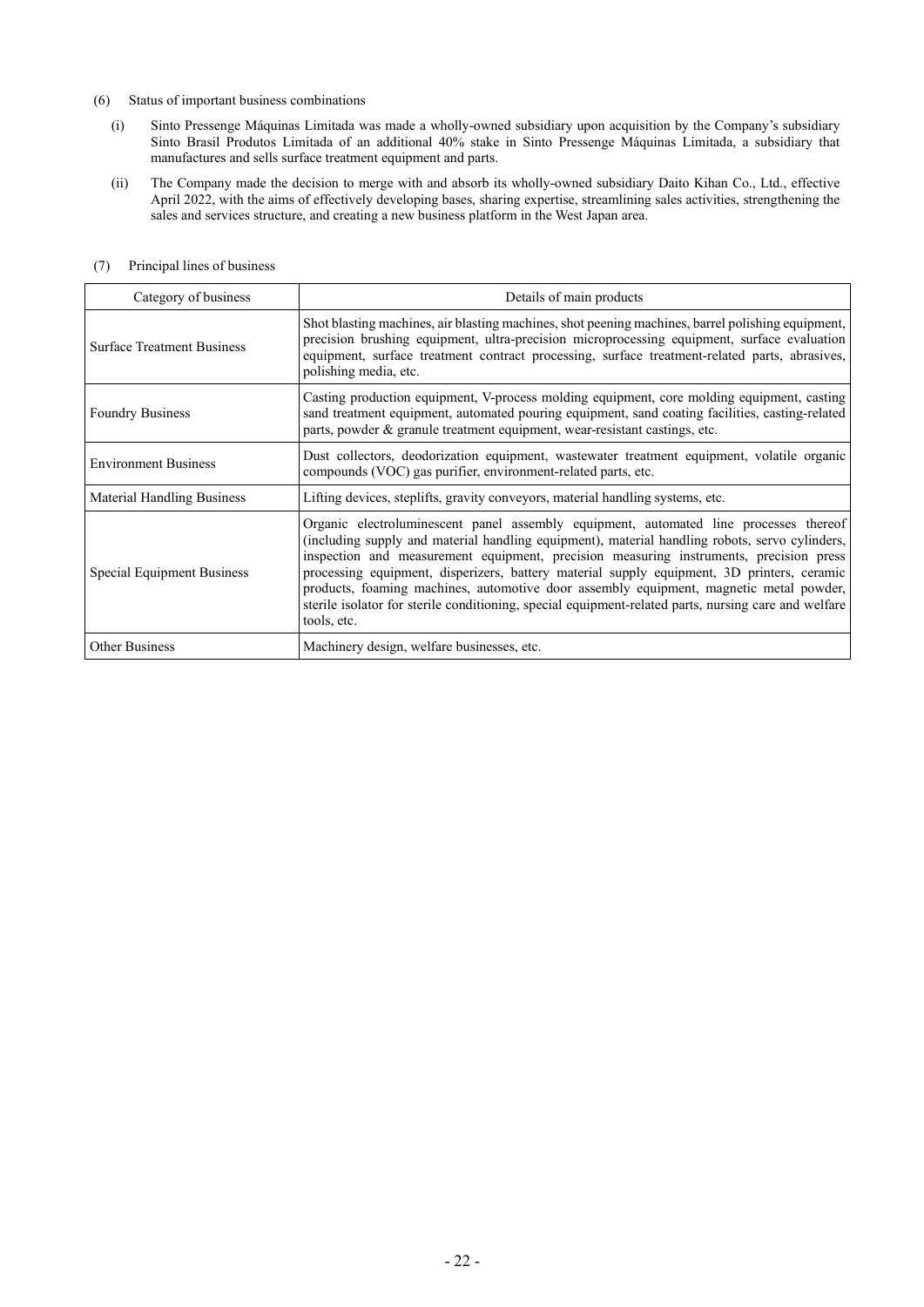## (8) Major offices and factories

## (i) The Company

| Headquarters (Nagoya City)                                                                                                                                                                                                                                                                                                                         |  |
|----------------------------------------------------------------------------------------------------------------------------------------------------------------------------------------------------------------------------------------------------------------------------------------------------------------------------------------------------|--|
| Tokyo Branch (Kawaguchi City, Saitama)<br>Chubu Branch (Oharu-cho, Ama-gun, Aichi)<br>Osaka Branch (Osaka City)                                                                                                                                                                                                                                    |  |
| Toyokawa Works (Toyokawa City, Aichi)<br>Ichinomiya Works (Toyokawa City, Aichi)<br>Osaki Works (Toyokawa City, Aichi)<br>Shinshiro Works (Shinshiro City, Aichi)<br>Koda Works (Kota-cho, Nukata-gun, Aichi)<br>Oharu Works (Oharu-cho, Ama-gun, Aichi)<br>Kyushu Works (Kurate-cho, Kurate-gun, Fukuoka)<br>Atsugi Works (Atsugi City, Kanagawa) |  |
|                                                                                                                                                                                                                                                                                                                                                    |  |

## (ii) Subsidiaries

| Domestic | MEIKIKOU Corporation (Aichi)<br>SINTO S-PRECISION, LTD. (Kanagawa)                                                                                                                 |  |
|----------|------------------------------------------------------------------------------------------------------------------------------------------------------------------------------------|--|
| Overseas | Heinrich Wagner Sinto Maschinenfabrik GmbH (Germany)<br>Roberts Sinto Corporation (U.S.A.)<br>Qingdao Sinto Machinery Co., Ltd. (China)<br>Sinto Brasil Produtos Limitada (Brazil) |  |
|          | Sinto Bharat Manufacturing Private Limited (India)                                                                                                                                 |  |

## (9) Employees

| Category            | Jomestic | <b>J</b> verseas | Total |
|---------------------|----------|------------------|-------|
| Number of employees | 2,241    | ,801             | 4.042 |

Note: The number of employees of the Company is 1,772.

## (10) Major creditors

| Creditor             | Balance of borrowings     |
|----------------------|---------------------------|
| Syndicate loan       | $\text{\#}11,300$ million |
| Resona Bank, Limited | $\text{\#3,700}$ million  |
| MUFG Bank, Ltd.      | $\text{\#}1,975$ million  |

Note: Syndicated loan is a joint-financing instrument with MUFG Bank, Ltd. as a lead bank.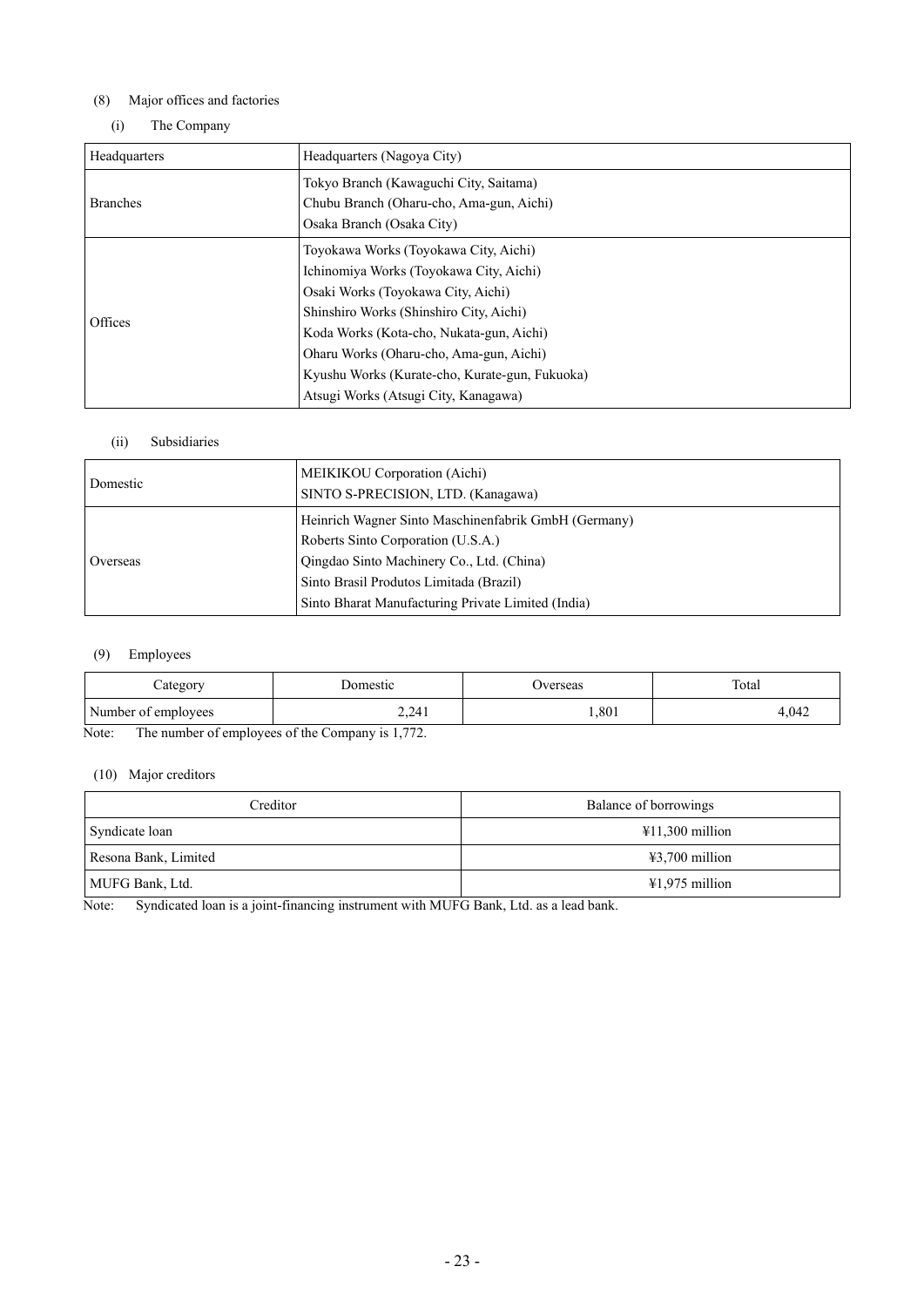## **2. Matters relating to the Company's shares**

(1) Total number of authorized shares: 230,476,000

(3) Number of shareholders: 21,702

(2) Total number of issued shares: 54,580,928 (including 1,203,084 treasury shares)

(4) Top ten shareholders

| Name                                                                        | Number of shares held        | Shareholding ratio     |
|-----------------------------------------------------------------------------|------------------------------|------------------------|
| The Master Trust Bank of Japan, Ltd. (trust account)                        | Thousands of shares<br>5,957 | $\frac{0}{0}$<br>11.17 |
| Custody Bank of Japan, Ltd. (trust account)                                 | 2,913                        | 5.46                   |
| MUFG Bank, Ltd.                                                             | 2,289                        | 4.29                   |
| Meiji Yasuda Life Insurance Company                                         | 2,276                        | 4.26                   |
| Resona Bank, Limited                                                        | 1,668                        | 3.12                   |
| The NAGAI Foundation for Science & Technology                               | 1,405                        | 2.63                   |
| Sinto Employee Stock Ownership                                              | 1,215                        | 2.27                   |
| Sinto Supplier Stock Ownership                                              | 1,070                        | 2.00                   |
| NORTHERN TRUST CO. (AVFC) RE U.S. TAX EXEMPTED<br>PENSION FUNDS SEC LENDING | 1,039                        | 1.94                   |
| Tokio Marine & Nichido Fire Insurance Co., Ltd.                             | 909                          | 1.70                   |

Notes: 1. Although the Company holds 1,203,084 treasury shares, it is excluded from the list of top ten shareholders.

2. The shareholding ratio was calculated based on the total number of issued shares less treasury shares and was rounded down to the nearest unit.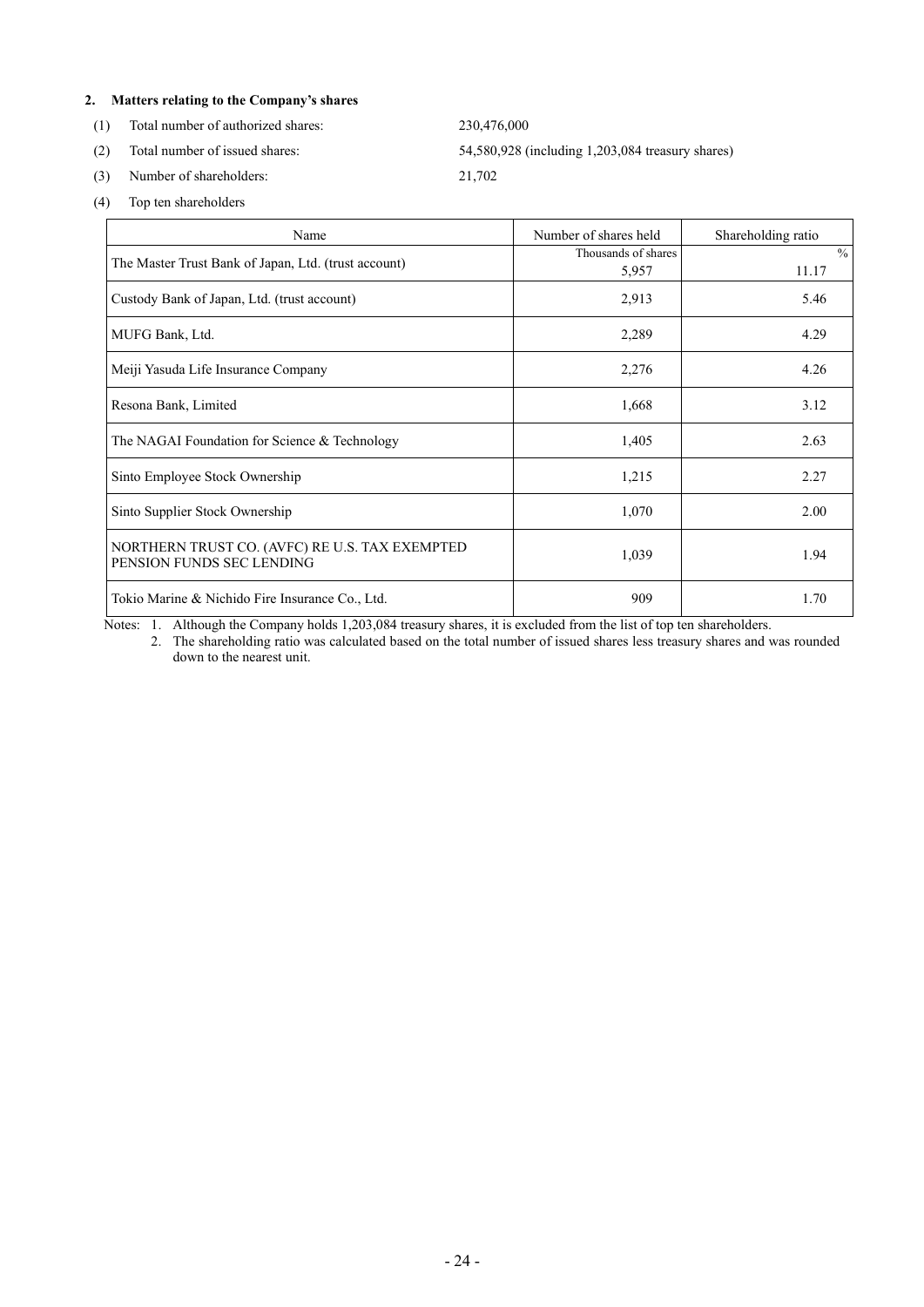#### (Reference)

Policy on shares held as cross-shareholding

The Company holds shares as cross-shareholdings taking a medium- to long-term perspective for increasing its corporate value upon comprehensively taking into account its business strategy and professional relationships with its business partners. Accordingly, the Company successively sells shares subject to diminished significance of equity ownership.

In addition, the Board of Directors, on an annual basis, confirms compatibility with its purpose of share ownership and furthermore confirms the appropriateness of share ownership across its entire portfolio of listed shares held as cross-shareholding, which involves comparing benefits of ownership (operating revenue, dividends, capital gains, etc.) against risks of ownership including cost of capital. Shares subject to divestiture are to be successively sold to set the stage for growth investment.

Moreover, the Company is currently developing networks of construction contractors who handle work that includes installation, remodeling, and test runs at customer factories (hereinafter referred to as "SSV Companies"). The Company is proceeding with holdings of shares of SSV Companies based on its business strategy, partially for the sake of outsourcing to achieve operational streamlining, and also given that such construction contractors are able to provide support tailored to customers in close proximity to their locations of business.



 $*$ The bar chart depicts valuations of shares held as cross-shareholding (black = listed shares; gray = unlisted shares)

\*The line chart depicts the number of issues held (black solid line = number of issues excluding SSV; gray dotted line = number of listings including SSV)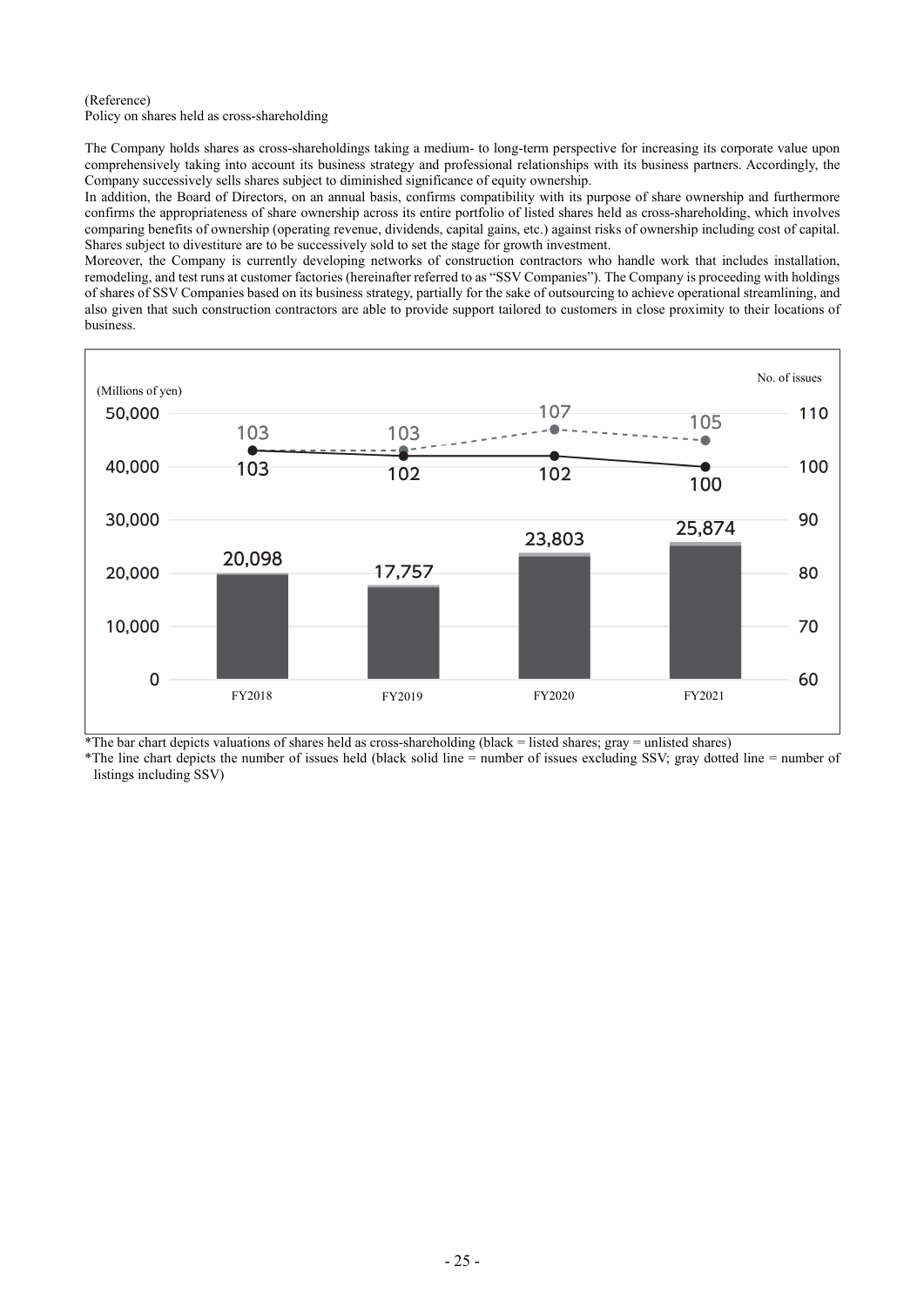### **3. Matters relating to the Company officers**

#### (1) Name, etc. of Directors and Auditors

| Position            | Name                | Responsibility and significant concurrent positions outside the<br>Company                                                                                                                      |  |
|---------------------|---------------------|-------------------------------------------------------------------------------------------------------------------------------------------------------------------------------------------------|--|
| Chairman            | Yoshiki Ueda        | [Significant concurrent positions outside the Company]<br>Outside Director (Audit and Supervisory Committee Member) of<br>THK CO., LTD.                                                         |  |
| President           | Atsushi Nagai       | [Significant concurrent positions outside the Company]<br>Representative Director of Heinrich Wagner Sinto<br>Maschinenfabrik GmbH<br>Director of Sinto America, Inc.                           |  |
| Managing Director   | Tsuneyasu Kuno      | System and Engineering                                                                                                                                                                          |  |
| Managing Director   | Yatsuka Taniguchi   | General Administration                                                                                                                                                                          |  |
| Director            | Toshikazu Morishita | Sales, General Manager of Sales Division                                                                                                                                                        |  |
| Director            | Shigeru Ishida      | Manufacturing, General Manager of the Production Division and<br>Manager of Toyokawa Works                                                                                                      |  |
| Director            | Kenichi Nakamichi   | International Operations, General Manager of Overseas Business<br><b>Division</b>                                                                                                               |  |
| Director            | Hiromitsu Uchiyama  | Business Development, General Manager of Development<br>Division                                                                                                                                |  |
| Director            | Masatoshi Ozawa     | [Significant concurrent positions outside the Company]<br>Outside Director of Okuma Corporation                                                                                                 |  |
| Director            | Yasuhito Yamauchi   |                                                                                                                                                                                                 |  |
| Director            | Yukako Uchinaga     | [Significant concurrent positions outside the Company]<br>Board Chair of Japan Women's Innovative Network (J-Win)<br>Outside Director of HOYA CORPORATION<br>Outside Director of Teijin Limited |  |
| Auditor (Full Time) | Tsuyoshi Goto       |                                                                                                                                                                                                 |  |
| Auditor (Full Time) | Yuji Okubo          |                                                                                                                                                                                                 |  |
| Auditor             | Toshiro Kojima      | [Significant concurrent positions outside the Company]<br>Executive Officer of Kyodo News Digital Co., Ltd.                                                                                     |  |
| Auditor             | Kazuhiko Hasegawa   | [Significant concurrent positions outside the Company]<br>Outside Director (Audit and Supervisory Committee Member) of<br>The Takigami Steel Construction Co., Ltd.                             |  |

Notes: 1. At the 124th Ordinary General Meeting of Shareholders held on June 22, 2021, Hiromitsu Uchiyama and Yukako Uchinaga were elected as Directors and assumed the office.

2. At the end of the 124th Ordinary General Meeting of Shareholders held on June 22, 2021, Masaaki Hibi and Yasumasa Karaki retired from their positions as Director.

3. Directors Yoshiki Ueda, Masatoshi Ozawa, Yasuhito Yamauchi, and Yukako Uchinaga are External Directors.

4. Auditors Toshiro Kojima and Kazuhiko Hasegawa are External Auditors.

5. External Directors Yoshiki Ueda, Masatoshi Ozawa, Yasuhito Yamauchi and Yukako Uchinaga, and External Auditors Toshiro Kojima and Kazuhiko Hasegawa are Independent Officers, which are required to be put in place by the Tokyo Stock Exchange, Inc. and Nagoya Stock Exchange, Inc. for the protection of general shareholders.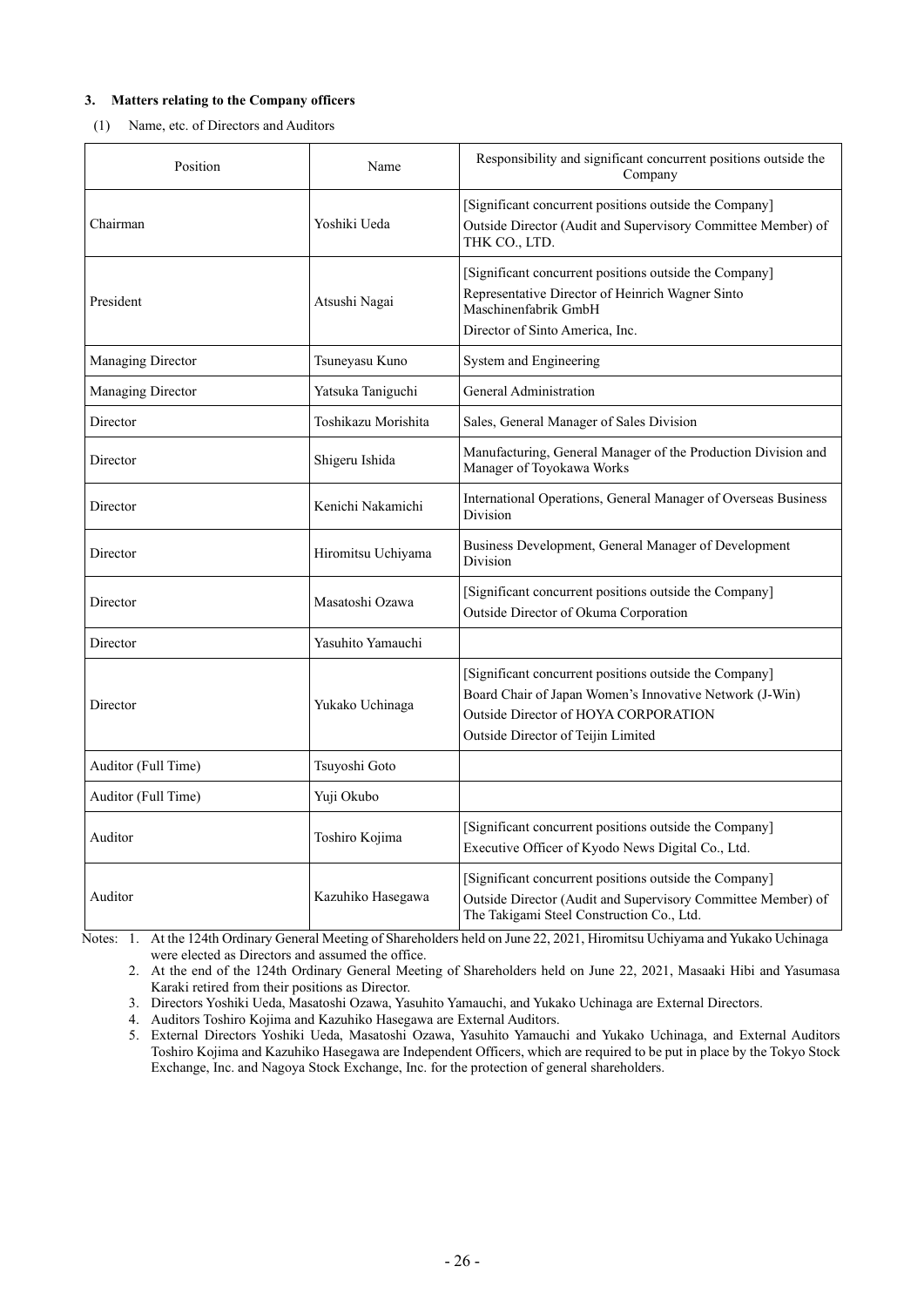- (2) Amount of remuneration, etc. for Directors and Auditors
	- (i) Policy on determining the remuneration, etc. for Directors
		- The Company has established the Nomination and Compensation Committee, which is composed of four External Directors and attended by two External Auditors, for the purpose of enhancing transparency with regard to remuneration, etc. for Directors. The Committee deliberates and determines from an objective and fair perspective upon the structure and level of remuneration, etc., and the evaluation, etc. of each Director.
		- While remuneration for Directors is based on job title and position, performance-linked remuneration, etc., has been introduced with a view to further improving corporate performance and sharing value with shareholders.
		- $\ddot{\phantom{0}}$ Based on data from surveys conducted by outside professional organizations, the Company will set remuneration levels that are appropriate to the size of the Company and the duties and responsibilities that officers should fulfill.
		- a. Structure of remuneration
		- It consists of a basic remuneration portion according to the job title and position (including a portion subject to contribution to the Officer Stock Ownership), Directors' bonuses, and medium- to long-term incentive remuneration (share-based remuneration). Composition ratios of performance-linked Directors' bonuses and medium- to long-term incentive remuneration with respect to total remuneration increase as Directors rise in rank.
		- b. Performance-linked remuneration
		- Under the concept of profit sharing, the amount of bonuses for Directors are determined by taking into account the amount paid in the past and other various factors, based on the amount of operating profit, which indicates the Company's earnings, and other indicators.
		- Medium- to long-term incentive remuneration (share-based remuneration) is a system under which the Company's shares are provided in proportion to the degree to which performance targets (indicator: consolidated ordinary profit margin) are exceeded and the degree to which capital efficiency (indicator: consolidated return on equity) is improved for the period of the medium-term management plan, according to the position. Both indicators are adopted as significant factors that lead to enhancement of corporate and shareholder value. While this system was introduced in 2015, no payment has been made as the set targets have not been achieved.
		- c. Remuneration determination process
		- The Company has established the voluntary Nomination and Compensation Committee, which deliberates and determines on the election of candidates for Directors and Auditors, the remuneration system for Directors, the evaluation of each Director, the amount of bonuses for Directors and so forth.
		- Decisions on the amount of bonus for Directors reflect results of evaluations performed by the Nomination and Compensation Committee taking into account the standard amount specified for each position and based on the amount resolved at the Board of Directors meeting and the General Meeting of Shareholders.
		- $\ddot{\phantom{0}}$ Decisions on the amount of basic remuneration reflect results of the evaluation of Directors performed by the Nomination and Compensation Committee and other factors, based on the standard amount specified for each position.

|                |                                            | Amount of remuneration, etc. by type (Thousands of yen) |                                 |                             |                                 |
|----------------|--------------------------------------------|---------------------------------------------------------|---------------------------------|-----------------------------|---------------------------------|
| Classification | Number of eligible<br>officers<br>(Person) | <b>Basic</b><br>remuneration                            | Performance-linked remuneration |                             | Amount of<br>remuneration, etc. |
|                |                                            |                                                         | <b>Bonuses</b>                  | Share-based<br>remuneration | (Thousands of yen)              |
| Director       | 13                                         | 167,295                                                 | 30,000                          | $\theta$                    | 197,295                         |
| Auditor        | 4                                          | 50,400                                                  |                                 |                             | 50,400                          |
| Total          | 17                                         | 217,695                                                 | 30,000                          | $\theta$                    | 247,695                         |

(ii) Total amount of remuneration, etc. by officer category, total amount of remuneration, etc. by type of remuneration, etc., and number of eligible officers

Notes: 1. The amount of remuneration, etc. paid to five External Directors and two External Auditors is ¥67,200 thousand and is included in the aforementioned amount of remuneration, etc.

2. The maximum amount of remuneration for Directors was resolved at the 112th Ordinary General Meeting of Shareholders held on June 26, 2009 to be ¥37,000 thousand on a monthly basis (excluding the employee salary portion). The number of eligible Directors was 11, according to the resolution.

3. The maximum amount of remuneration for Auditors was resolved at the 109th Ordinary General Meeting of Shareholders held on June 28, 2006 to be ¥4,500 thousand on a monthly basis.

4. The amount of remuneration, etc. includes the amount paid during the term of office of two Directors who retired at the end of the 124th Ordinary General Meeting of Shareholders held on June 22, 2021.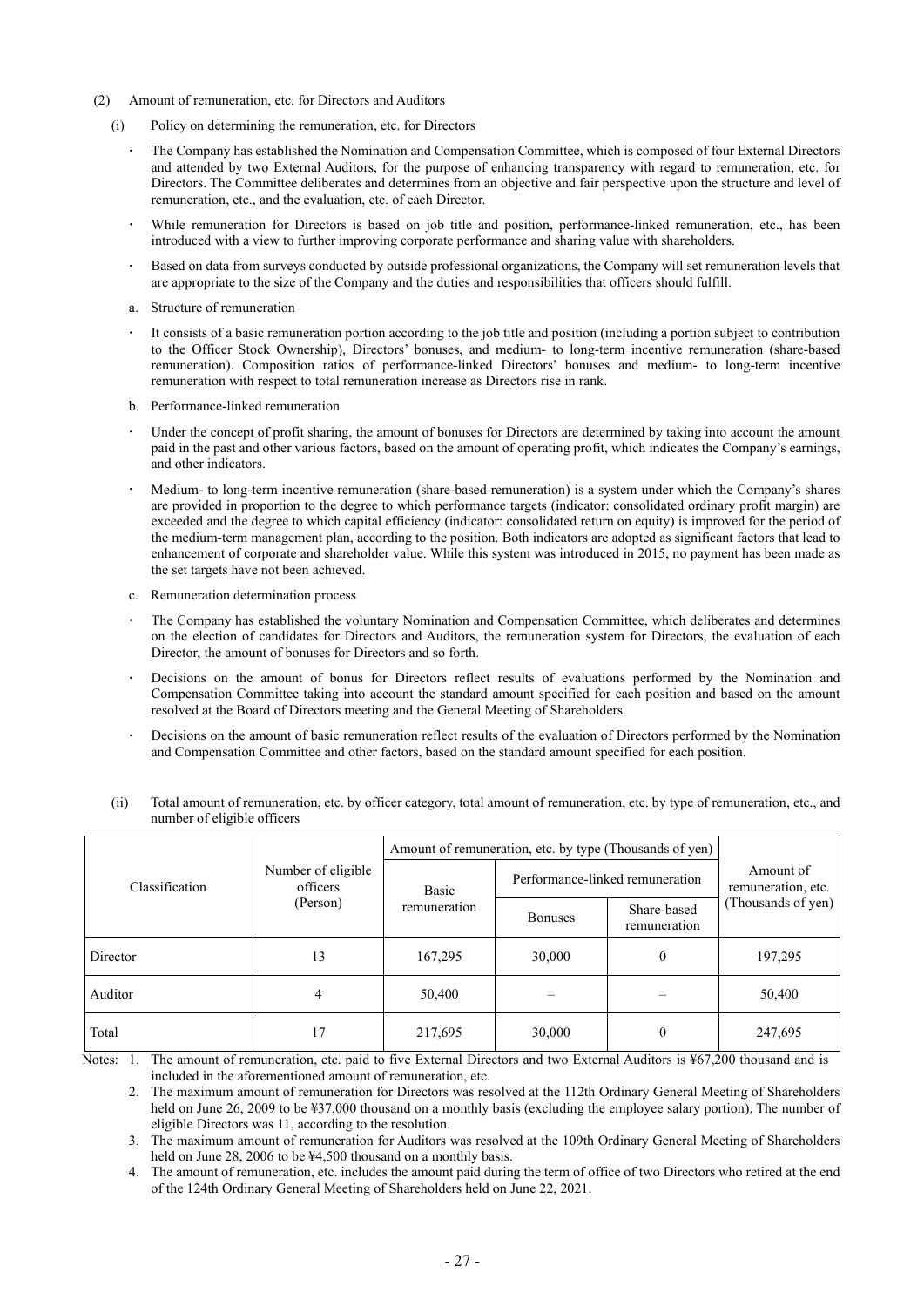- (3) Overview of the content of directors and officers liability insurance policy
	- (i) Scope of the insured

All Directors, Auditors, Executive Officers, and managerial employees of the Company and the Company

(ii) Summary of the insurance policy

This insurance policy covers damages, litigation expenses, etc. to be borne by the insured in the event of claims arising from actions taken (or inaction) in their role as an officer, etc. of the company, listed in (i). However, measures are taken so that the appropriateness of the execution of duties by an officer, etc. is not impaired by excluding the damages, etc. of officers themselves who engaged in bribery or other criminal acts or intentionally committed illegal acts from the scope of coverage. The insurance premiums are all paid by the Company.

- (4) External Officers
	- (i) Significant concurrent positions at other organizations and relationships between the Company and such other organizations
		- Director Yoshiki Ueda serves concurrently as Outside Director (Audit and Supervisory Committee Member) of THK CO., LTD. There are no special relationships between the Company and THK CO., LTD.
		- Director Masatoshi Ozawa serves currently as Outside Director of Okuma Corporation. There are no special relationships between the Company and Okuma Corporation.
		- Director Yukako Uchinaga serves currently as Board Chair of Japan Women's Innovative Network (J-Win), Outside Director of HOYA CORPORATION and Outside Director of Teijin Limited. There are no special relationships between the Company and each company.
		- Auditor Toshiro Kojima serves currently as Executive Officer of Kyodo News Digital Co., Ltd. There are no special relationships between the Company and Kyodo News Digital Co., Ltd.
		- Auditor Kazuhiko Hasegawa serves currently as Outside Director (Audit and Supervisory Committee Member) of The Takigami Steel Construction Co., Ltd. There are no special relationships between the Company and The Takigami Steel Construction Co., Ltd.

| Classification | Name              | Attendance at<br>Board of Directors meetings | Attendance at<br>Board of Auditors meetings |
|----------------|-------------------|----------------------------------------------|---------------------------------------------|
| Director       | Yoshiki Ueda      | 16/16                                        |                                             |
| Director       | Masatoshi Ozawa   | 15/16                                        |                                             |
| Director       | Yasuhito Yamauchi | 15/16                                        |                                             |
| Director       | Yukako Uchinaga   | 11/11                                        |                                             |
| Auditor        | Toshiro Kojima    | 16/16                                        | 17/17                                       |
| Auditor        | Kazuhiko Hasegawa | 16/16                                        | 17/17                                       |

- (ii) Major activities during the fiscal year
	- a) Attendance at Board of Directors meetings and Board of Auditors meetings

- b) Statements at the meeting and summary of duties performed pertaining to the role expected as External Director
	- Director Yoshiki Ueda provides advice and recommendations to ensure the adequacy and appropriateness of the decisions made by the Board of Directors with his extensive practical experience and knowledge as a senior executive of a general trading company and a manager of a specialized trading company.
	- Director Masatoshi Ozawa provides advice and recommendations to ensure the adequacy and appropriateness of the decisions made by the Board of Directors with his extensive experience and knowledge as a corporate manager.
	- Director Yasuhito Yamauchi provides advice and recommendations to ensure the adequacy and appropriateness of the decisions made by the Board of Directors with his extensive business experience and knowledge of manufacturing as a manager of automobile manufacturers and automobile parts manufacturers.
	- Director Yukako Uchinaga provides advice and recommendations to ensure the adequacy and appropriateness of the decisions made by the Board of Directors with her extensive practical experience in the management of business involving telecommunications, education, and manufacturing, in addition to her extensive knowledge in the information technology field and deep understanding of diversity.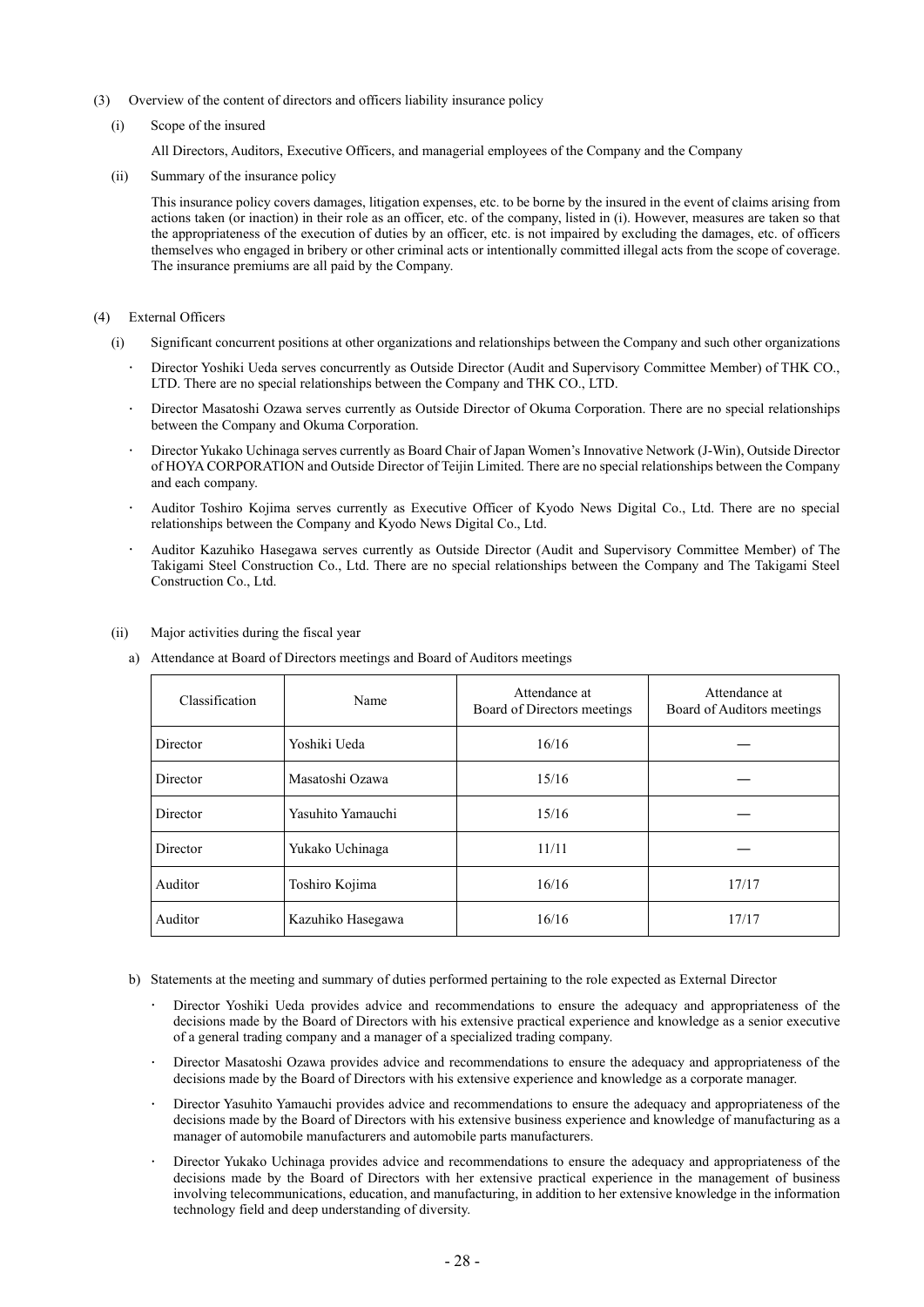- Auditor Toshiro Kojima makes statements from an objective perspective to ensure the appropriateness of the decisions  $\ddot{\phantom{0}}$ made by the Board of Directors with his extensive business experience and expertise in risk control. In addition, he makes statements at the Board of Auditors meetings as deemed necessary.
- Auditor Kazuhiko Hasegawa makes statements from an objective perspective to ensure the appropriateness of the  $\bullet$ decisions made by the Board of Directors with his extensive practical experience in the management of listed companies and educational institution in addition to his broad knowledge gained in financial-related operations. In addition, he makes statements at the Board of Auditors meetings as deemed necessary.
- (iii) Summary of details of limited liability agreement

The Company has entered into a limited liability agreement pursuant to Article 427, paragraph 1 of the Companies Act with each External Director and External Auditor. Under the terms of the limited liability agreement, their liability will be limited to a minimum amount stipulated by applicable laws and regulations.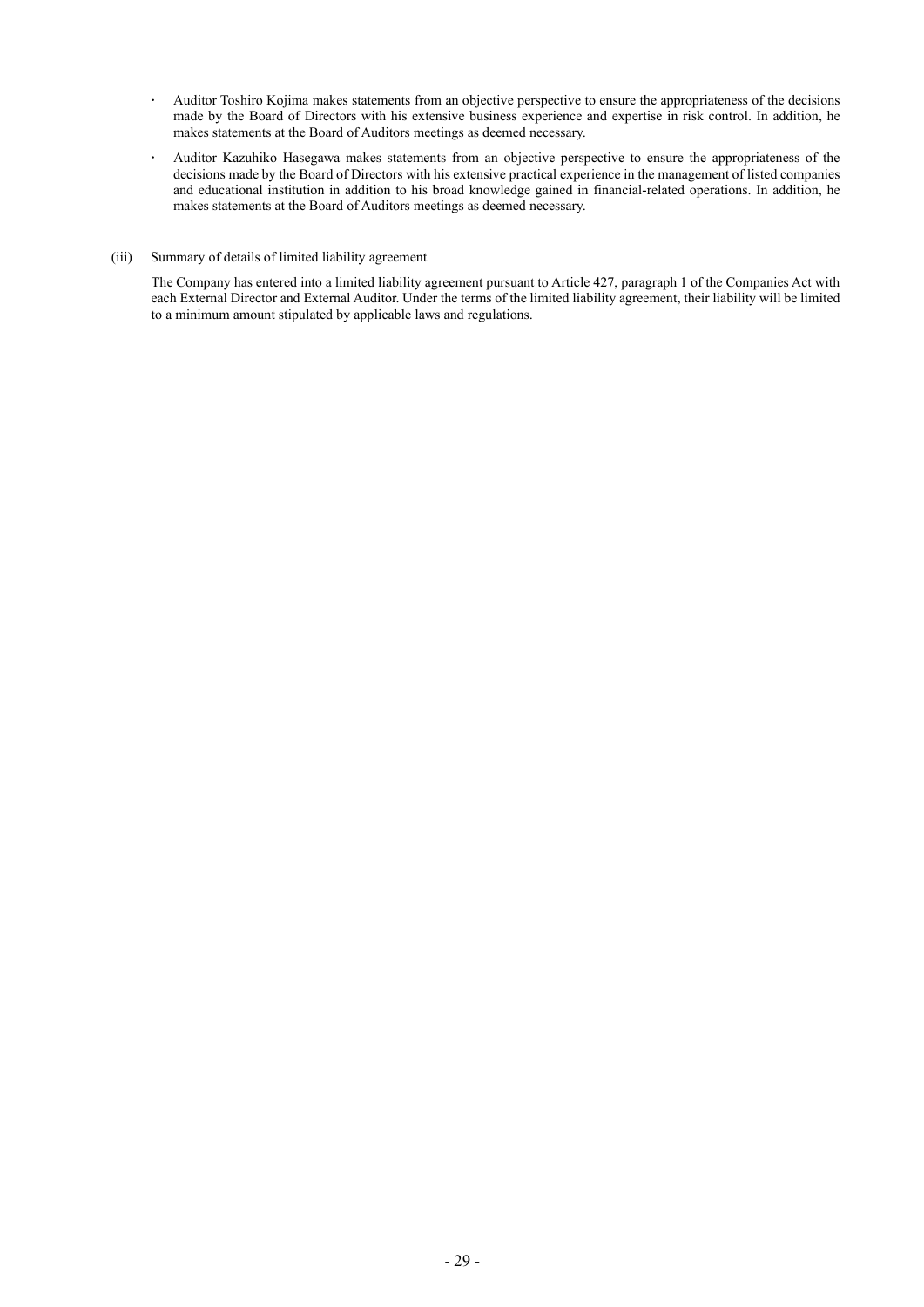#### **4. Accounting Auditor**

- (1) Name of the Accounting Auditor Deloitte Touche Tohmatsu LLC
- (2) Amount of remuneration for the Accounting Auditor for the fiscal year
	- (i) Amount of remuneration for the Accounting Auditor for the fiscal year ¥44,000 thousand (ii) Total amount of money and other economic benefits to be paid by the Company and its subsidiaries to the Accounting Auditor  $\text{\#44,000}$  thousand
	- Notes: 1. In the audit contract between the Company and its Accounting Auditor, amount of remuneration paid for audits by an Accounting Auditor under the Companies Act and amount of remuneration paid for audits by an Accounting Auditor under the Financial Instruments and Exchange Act are not clearly distinguished or practically separable. Therefore, the total amount of these payments is shown in (i) Amount of remuneration listed above.
		- 2. The Board of Auditors verified and reviewed the validity of the results of audit, the contents of audit plan, the performance status of duties of the Accounting Auditor, the basis for the calculation of the estimated amount of remuneration, and other factors in the previous fiscal year using the "Practical Guidelines for Cooperation with Accounting Auditors" released by the Japan Audit & Supervisory Board Members Association as a guide. As a result, the Board of Auditors has provided its consent regarding the amount of remuneration for the Accounting Auditor, pursuant to Article 399, paragraph 1 of the Companies Act.
- (3) Policy on decisions of dismissal or non-reappointment of Accounting Auditor

In the event that an Accounting Auditor is found to fall under any of the items of Article 340, paragraph 1 of the Companies Act, the Board of Auditors shall dismiss the Accounting Auditor with the unanimous consent of the Auditors. In this case, the Auditor selected by the Board of Auditors shall report such dismissal and the reason for such dismissal to the first General Meeting of Shareholders convened after the dismissal.

In addition to the above, the Board of Auditors shall propose not to reappoint the Accounting Auditor to the General Meeting of Shareholders in the event that the Accounting Auditor is deemed to be unable to carry out its duties appropriately due to the occurrence of an event that impairs its qualifications or independence.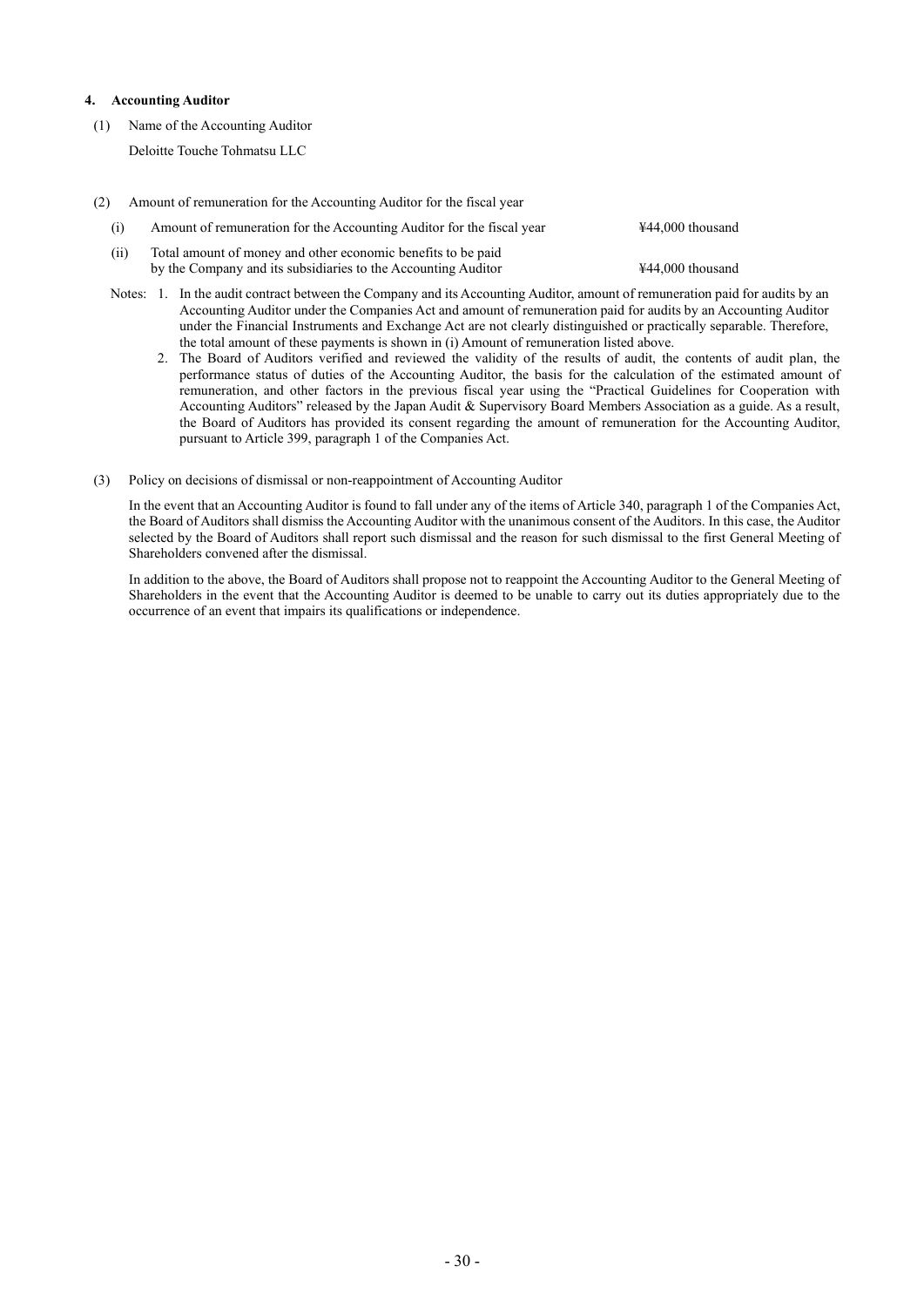#### **5. Corporate structure and policies**

(1) Basic policy on internal controls and its operational status

The Company has established the basic policy on internal controls by resolution of the Board of Directors. The basic policy on internal controls and its operational status have been posted on the Company's website on the Internet (https://www.sinto.co.jp/).

[Basic policy on internal controls (outline)]

- 1. Retention and management of information in relation to the execution of duties
- (1) Minutes of the Board of Directors meetings shall be prepared, retained and managed in accordance with the retention period.
- (2) Important documents regarding business execution shall be retained and managed in accordance with the retention period.
- (3) The retention and management of documents shall be stipulated in the Document Management Rules.
- 2. Management of risk of loss
- (1) The department in charge and the officer in charge of major risks shall be clearly identified and be responsible for the management of these risks.
- (2) The Company is to establish the "Risk Management Committee" which shall visualize the major risks on a risk map, and treat, evaluate and monitor these risks.
- (3) The Company shall establish Risk Management Rules.
- (4) The Company shall prepare a Code of Conduct and manuals, and provide training programs and education.
- (5) The Company shall formulate a business continuity plan (BCP), conduct drills, and take measures such as stockpiling.
- 3. Ensuring the efficient execution of duties
- (1) Systems for managing business plans
	- (i) The Company shall formulate a management philosophy, basic policy, and medium-term and annual management plans. In order to achieve the accompanying management goals and strategies, the Company shall incorporate them into the plans and goals of each division and carry out business operations through a linkage of these goals.
	- (ii) The Board of Directors shall review the progress of management plans, deliberate and decide on necessary actions.
- (2) Systems for managing business execution
	- (i) The Board of Directors shall deliberate and make decisions in accordance with the Rules of the Board of Directors.
	- (ii) The Executive Officer system shall be enhanced to streamline and expedite business execution processes and clarify where responsibility lies.
	- (iii) Authority and responsibilities shall be appropriately delegated in accordance with the Rules on Delegation of Authority and the Rules on Division of Duties.
- 4. Ensuring the compliance with laws and regulations and the Articles of Incorporation in the execution of duties
- (1) The Company shall set forth and disseminate "Sinto Corporate Code of Conduct and Ethics."
- (2) The Company shall establish and operate the "Nomination and Compensation Committee" consisting solely of Independent External Officers (with Independent External Directors serving as committee members and Independent External Auditors accompanying them at meetings).
- (3) The Company shall establish and operate the "Sustainability Committee" and "Compliance Committee."
- (4) The Company shall establish the Audit Group to periodically audit the operational status of internal controls within the Company.
- (5) The Company shall set up and operate an internal whistle-blowing system.
- (6) The Company shall take a firm stand against antisocial forces.
- (7) The Company shall provide education by rank and job category.
- 5. Ensuring appropriate business activities

• Ensure the above 1 to 4 in the Group companies

- 6. Employees assigned to assist with the duties of Auditors
- 7. Reporting to Auditors
- 8. Ensuring that persons are not treated disadvantageously for making such report as described in the preceding article
- 9. Expenses, etc. arising with regard to the execution of Auditors' duties
- 10. Ensuring the effective audit performance by Auditors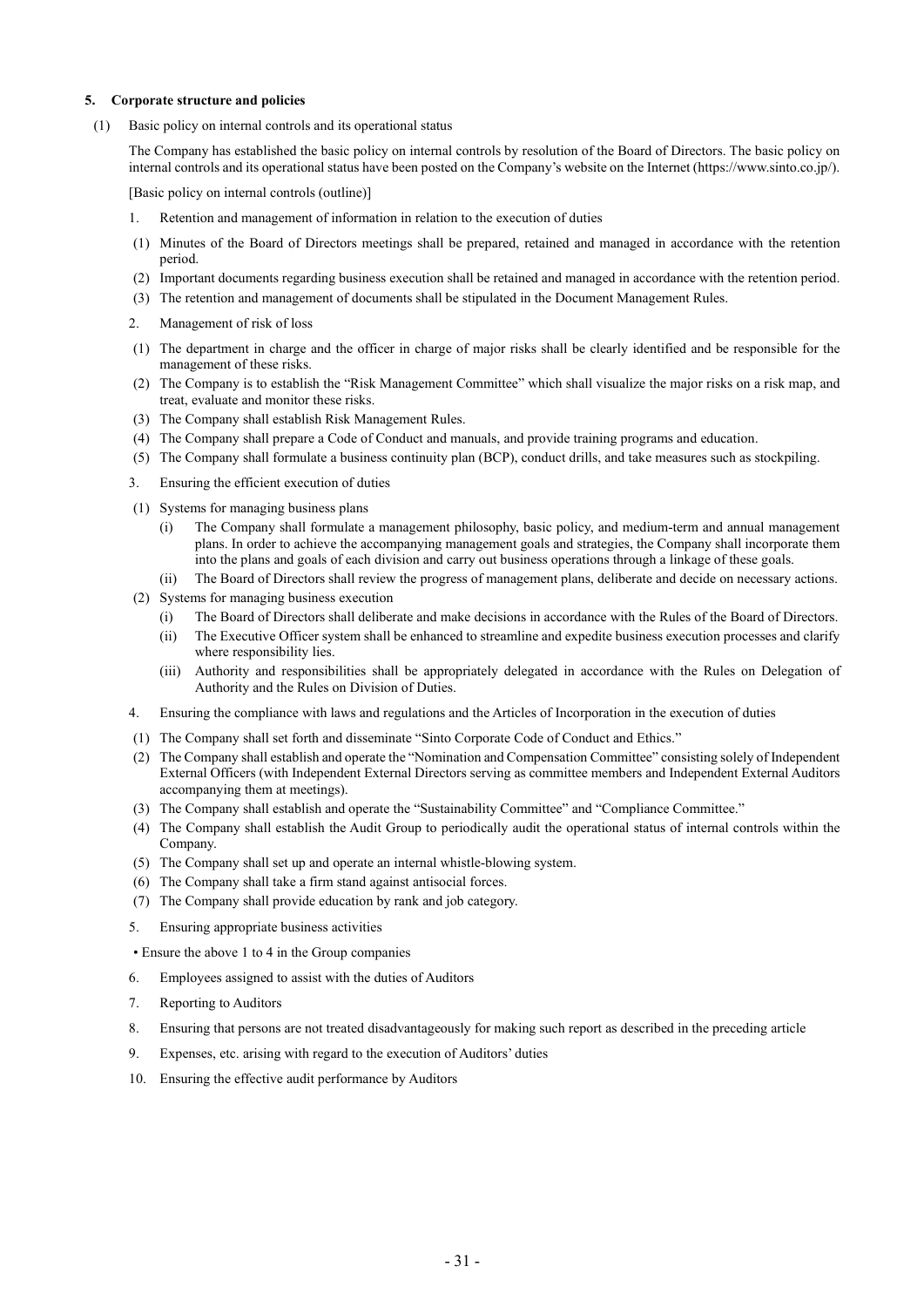(2) Policy on decisions on dividends and other appropriation of surplus

With the recognition that distribution of profit to shareholders is one of its important management issues, the Company will strive to maintain stable and continuous dividend payments at a certain level and expand them by comprehensively taking into account its financial position and profit level, while considering strengthening its financial structure and management base from a medium- to long-term perspective.

With that in mind, the Company is determined to make effective use of internal reserves to strengthen its management structure and return profits to shareholders, as well as to prioritize investments in business domains where global business development and growth are expected from a medium- to long-term perspective.

With regard to the appropriation of surplus for the fiscal year under review, a year-end dividend will be ¥13 per share (date of commencement of payment: June 6, 2022) as resolved at the Board of Directors meeting held on May 23, 2022. As a result, the amount of annual dividend, including the interim dividend of ¥13 per share (date of commencement of payment: December 9, 2021), will be ¥26 per share, an increase of ¥2 year on year.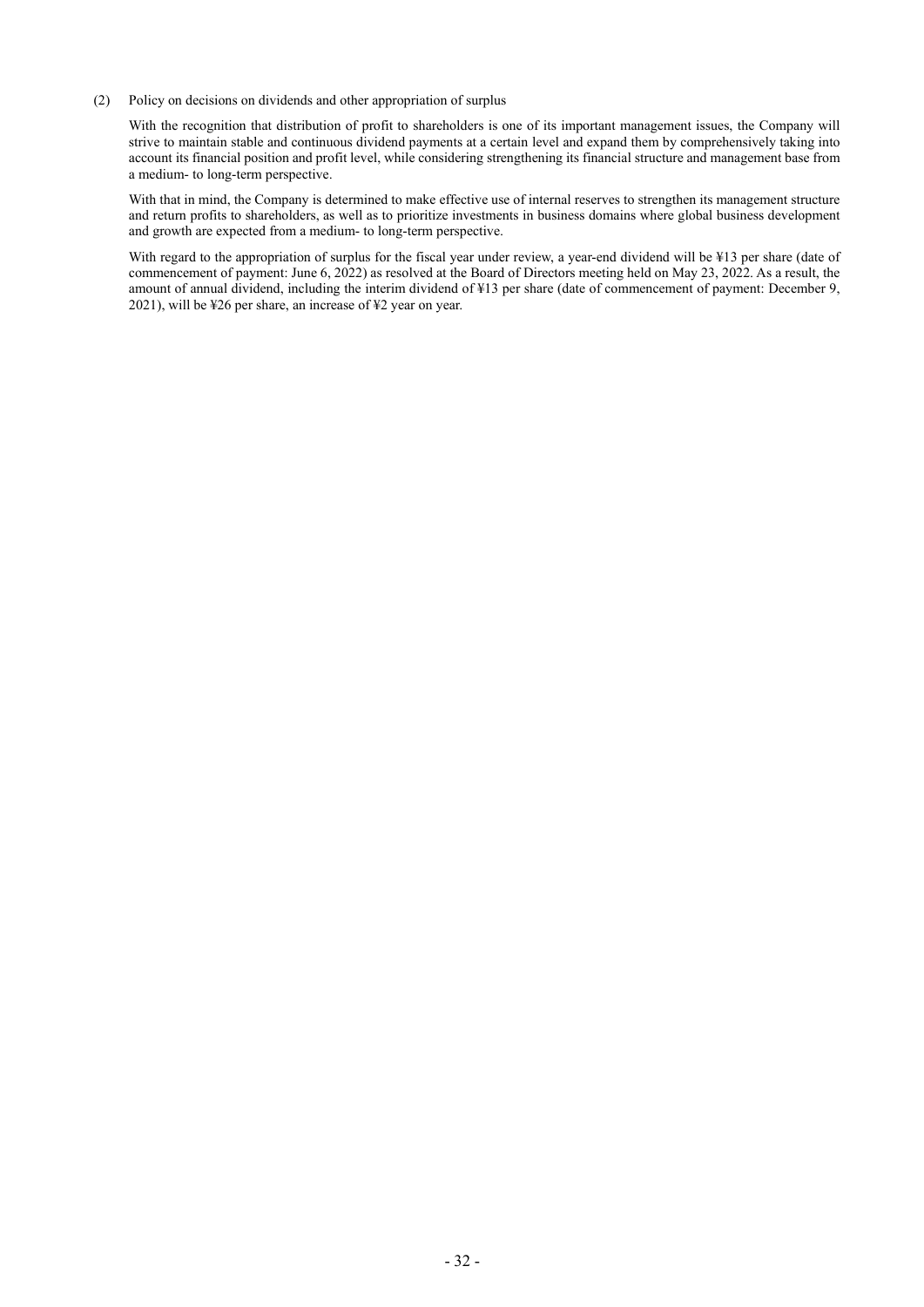# **Consolidated Balance Sheet**

(As of March 31, 2022)

(Millions of yen with fractional amounts discarded)

| Account                             | Amount  | Account                                                  | Amount  |
|-------------------------------------|---------|----------------------------------------------------------|---------|
| <b>Assets</b>                       |         | <b>Liabilities</b>                                       |         |
| <b>Current assets</b>               | 96,828  | <b>Current liabilities</b>                               | 42,539  |
| Cash and deposits                   | 33,736  | Notes and accounts payable - trade                       | 15,480  |
| Notes receivable - trade            | 10,058  | Short-term borrowings                                    | 12,264  |
| Accounts receivable - trade         | 17,535  | Lease liabilities                                        | 132     |
| Contract assets                     | 7,319   | Income taxes payable                                     | 328     |
| Securities                          | 10,799  | Provision for bonuses                                    | 1,676   |
| Finished goods                      | 4,427   | Provision for bonuses for directors (and                 | 102     |
| Work in process                     | 5,091   | other officers)                                          |         |
| Raw materials and supplies          | 4,895   | Provision for product warranties                         | 354     |
| Other                               | 3,229   | Provision for loss on orders received                    | 278     |
| Allowance for doubtful accounts     | (264)   | Contract liabilities                                     | 7,287   |
|                                     |         | Other                                                    | 4,633   |
| <b>Non-current assets</b>           | 71,757  | <b>Non-current liabilities</b>                           | 16,405  |
| Property, plant and equipment       | 28,398  | Long-term borrowings                                     | 7,222   |
| Buildings and structures            | 12,711  | Lease liabilities                                        | 164     |
| Machinery, equipment and vehicles   | 4,917   | Deferred tax liabilities                                 | 7,158   |
| Land                                | 7,794   | Provision for retirement benefits for                    | 417     |
| Leased assets                       | 249     | directors (and other officers)                           |         |
| Construction in progress            | 1,951   | Retirement benefit liability                             | 926     |
| Other                               | 773     | Asset retirement obligations                             | 17      |
| <b>Intangible assets</b>            | 1,961   | Other                                                    | 497     |
| Goodwill                            | 232     | <b>Total liabilities</b>                                 | 58,944  |
| Leased assets                       | 31      | <b>Net assets</b>                                        |         |
| Other                               | 1,697   | Shareholders' equity                                     | 90,183  |
| <b>Investments and other assets</b> | 41,397  | Share capital                                            | 5,752   |
| Investment securities               | 33,957  | Capital surplus                                          | 6,310   |
| Deferred tax assets                 | 526     | Retained earnings                                        | 79,622  |
| Retirement benefit asset            | 3,310   | Treasury shares                                          | (1,501) |
| Other                               | 3,642   | Accumulated other comprehensive income                   | 13,910  |
| Allowance for doubtful accounts     | (40)    | Valuation difference on available-for-sale<br>securities | 12,697  |
|                                     |         | Foreign currency translation adjustment                  | 300     |
|                                     |         | Remeasurements of defined benefit plans                  | 912     |
|                                     |         | Non-controlling interests                                | 5,547   |
|                                     |         | <b>Total net assets</b>                                  | 109,641 |
| <b>Total assets</b>                 | 168,586 | <b>Total liabilities and net assets</b>                  | 168,586 |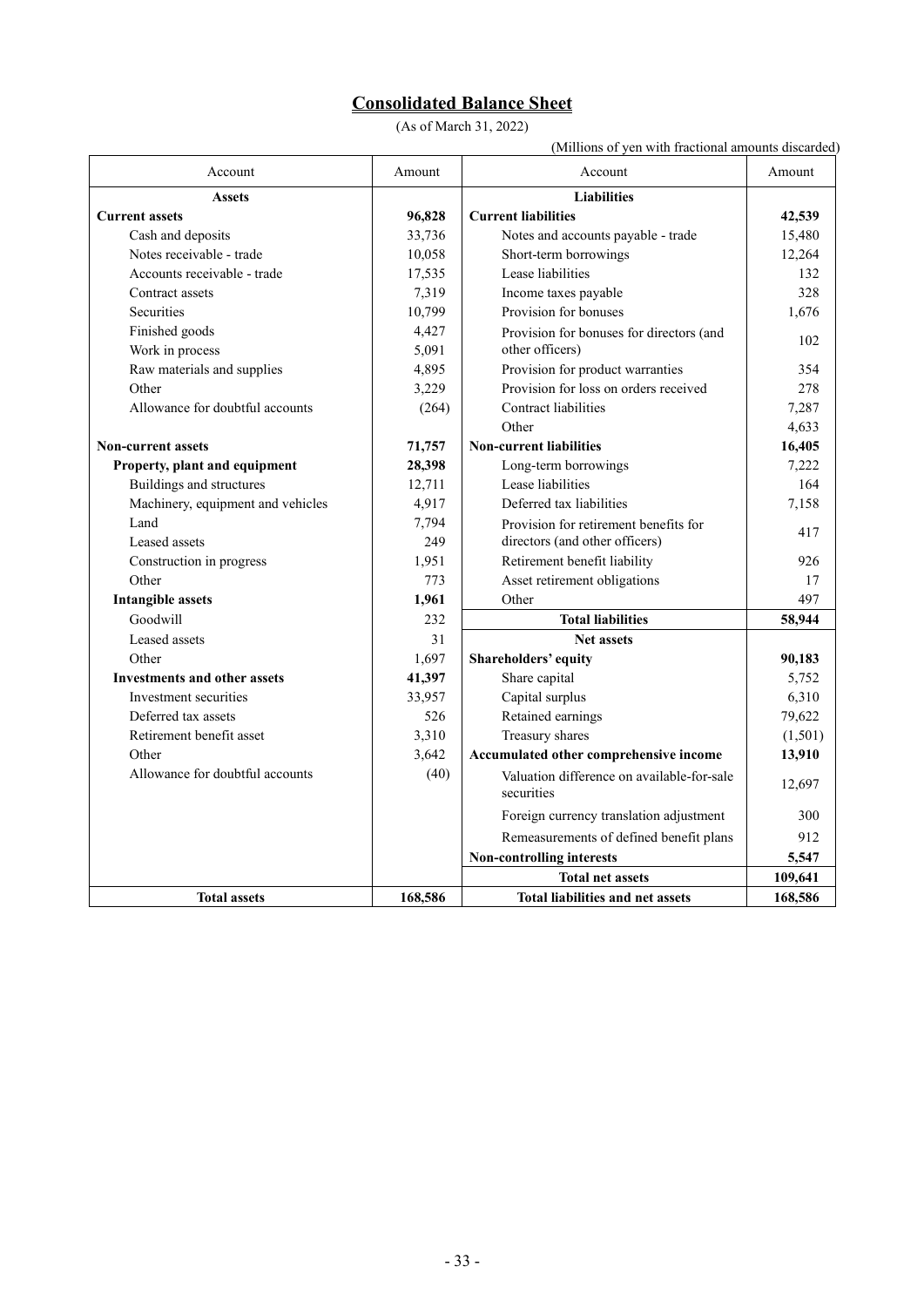## **Consolidated Statement of Income**

(From April 1, 2021 to March 31, 2022)

(Millions of yen with fractional amounts discarded) Account Amount Net sales 50 and 2008 the same state of the same state of the same state of the same state of the same state of the same state of the same state of the same state of the same state of the same state of the same state of th Cost of sales 71,815 **Gross profit 27,431** Selling, general and administrative expenses 24,825 **Operating profit** 2,606 Non-operating income Interest income 223 Dividend income 628 Share of profit of entities accounted for using equity method 628 Foreign exchange gains 182 Other 2,230 Non-operating expenses Interest expenses 139 Donations 68 Other  $149$   $149$   $357$ **Ordinary** profit 4,478 Extraordinary income Gain on sale of non-current assets 83 Gain on sale of investment securities 52 135 Extraordinary losses Loss on sale of non-current assets 22 Loss on disposal of non-current assets 21 Loss on valuation of investment securities 230 Other 280 **Profit before income taxes 4,333** Income taxes - current 1,008 Income taxes - deferred 1,313 Profit  $\qquad \qquad 3,020$ Profit attributable to non-controlling interests 185 **Profit attributable to owners of parent 2,835**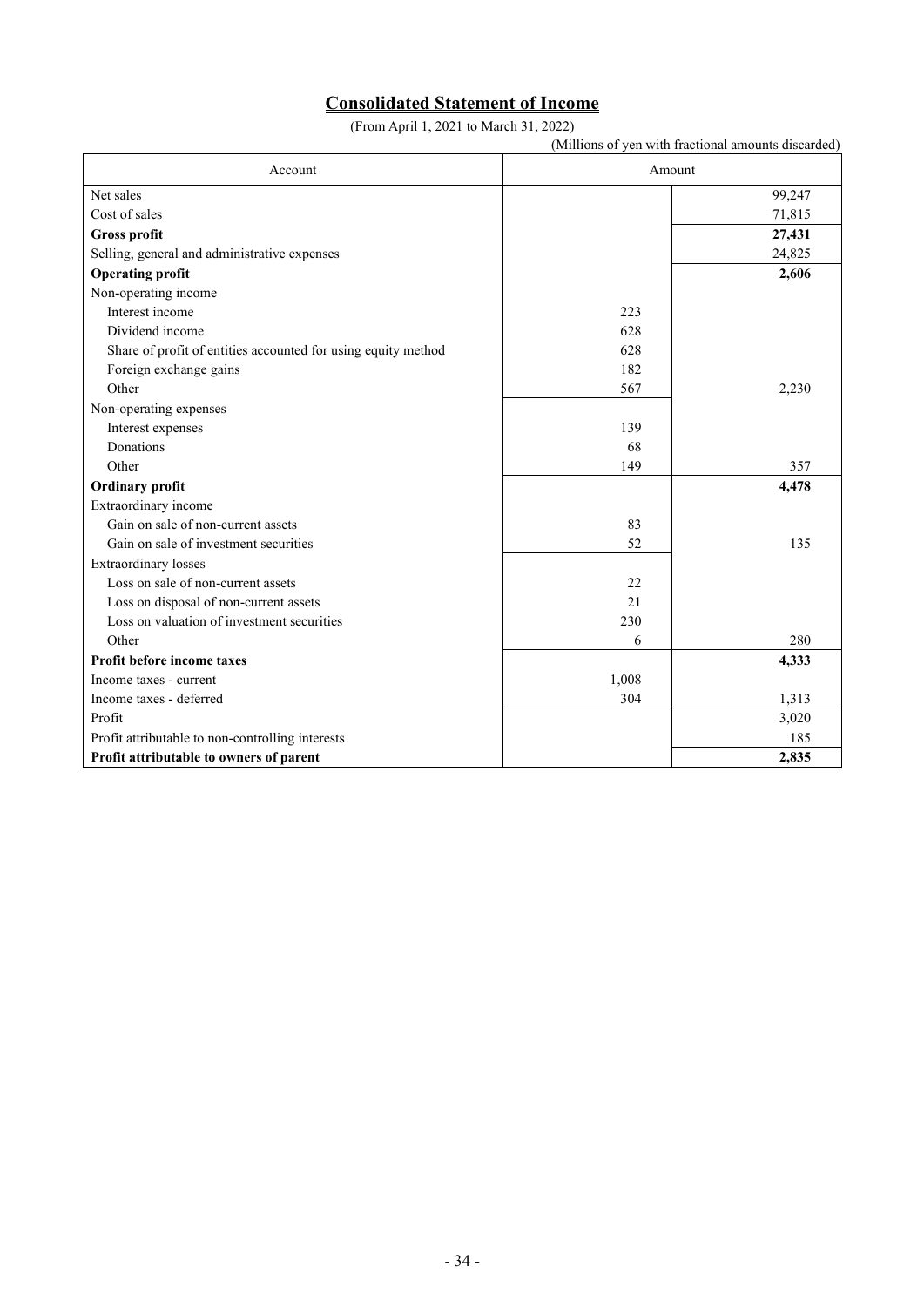# **Consolidated Statement of Changes in Equity**

(From April 1, 2021 to March 31, 2022)

|                                                                                                 |                      | (From April 1, 2021 to March 31, 2022) |                      |                 |                                  |  |  |  |
|-------------------------------------------------------------------------------------------------|----------------------|----------------------------------------|----------------------|-----------------|----------------------------------|--|--|--|
| (Millions of yen with fractional amounts discarded)                                             |                      |                                        |                      |                 |                                  |  |  |  |
|                                                                                                 | Shareholders' equity |                                        |                      |                 |                                  |  |  |  |
|                                                                                                 | Share capital        | Capital surplus                        | Retained<br>earnings | Treasury shares | Total<br>shareholders'<br>equity |  |  |  |
| Balance at beginning of period                                                                  | 5,752                | 6,278                                  | 78,018               | (1,485)         | 88,563                           |  |  |  |
| Cumulative effects of changes in<br>accounting policies                                         |                      |                                        | 103                  |                 | 103                              |  |  |  |
| Restated balance                                                                                | 5,752                | 6,278                                  | 78,121               | (1,485)         | 88,666                           |  |  |  |
| Changes during period                                                                           |                      |                                        |                      |                 |                                  |  |  |  |
| Dividends of surplus                                                                            |                      |                                        | (1, 334)             |                 | (1, 334)                         |  |  |  |
| Profit attributable to owners of<br>parent                                                      |                      |                                        | 2,835                |                 | 2,835                            |  |  |  |
| Change in ownership interest<br>of parent due to transactions<br>with non-controlling interests |                      | 32                                     |                      |                 | 32                               |  |  |  |
| Purchase of treasury shares                                                                     |                      |                                        |                      | (15)            | (15)                             |  |  |  |
| Net changes in items other than<br>shareholders' equity                                         |                      |                                        |                      |                 |                                  |  |  |  |
| Total changes during period                                                                     |                      | 32                                     | 1,500                | (15)            | 1,517                            |  |  |  |
| Balance at end of period                                                                        | 5,752                | 6,310                                  | 79,622               | (1,501)         | 90,183                           |  |  |  |

|                                                                                                 |                                                                 | Accumulated other comprehensive income           |                                                    |                                                          |                                  |                     |
|-------------------------------------------------------------------------------------------------|-----------------------------------------------------------------|--------------------------------------------------|----------------------------------------------------|----------------------------------------------------------|----------------------------------|---------------------|
|                                                                                                 | Valuation<br>difference on<br>available-for-<br>sale securities | Foreign<br>currency<br>translation<br>adjustment | Remeasure-<br>ments of<br>defined<br>benefit plans | Total<br>accumulated<br>other<br>comprehensive<br>income | Non-<br>controlling<br>interests | Total net<br>assets |
| Balance at beginning of period                                                                  | 11,300                                                          | (1,678)                                          | 733                                                | 10,355                                                   | 5,206                            | 104,124             |
| Cumulative effects of changes in<br>accounting policies                                         |                                                                 |                                                  |                                                    |                                                          |                                  | 103                 |
| Restated balance                                                                                | 11,300                                                          | (1,678)                                          | 733                                                | 10,355                                                   | 5,206                            | 104,227             |
| Changes during period                                                                           |                                                                 |                                                  |                                                    |                                                          |                                  |                     |
| Dividends of surplus                                                                            |                                                                 |                                                  |                                                    |                                                          |                                  | (1, 334)            |
| Profit attributable to owners of<br>parent                                                      |                                                                 |                                                  |                                                    |                                                          |                                  | 2,835               |
| Change in ownership interest<br>of parent due to transactions<br>with non-controlling interests |                                                                 |                                                  |                                                    |                                                          |                                  | 32                  |
| Purchase of treasury shares                                                                     |                                                                 |                                                  |                                                    |                                                          |                                  | (15)                |
| Net changes in items other than<br>shareholders' equity                                         | 1,397                                                           | 1,978                                            | 178                                                | 3,554                                                    | 341                              | 3,901               |
| Total changes during period                                                                     | 1,397                                                           | 1,978                                            | 178                                                | 3,554                                                    | 341                              | 5,418               |
| Balance at end of period                                                                        | 12,697                                                          | 300                                              | 912                                                | 13,910                                                   | 5,547                            | 109,641             |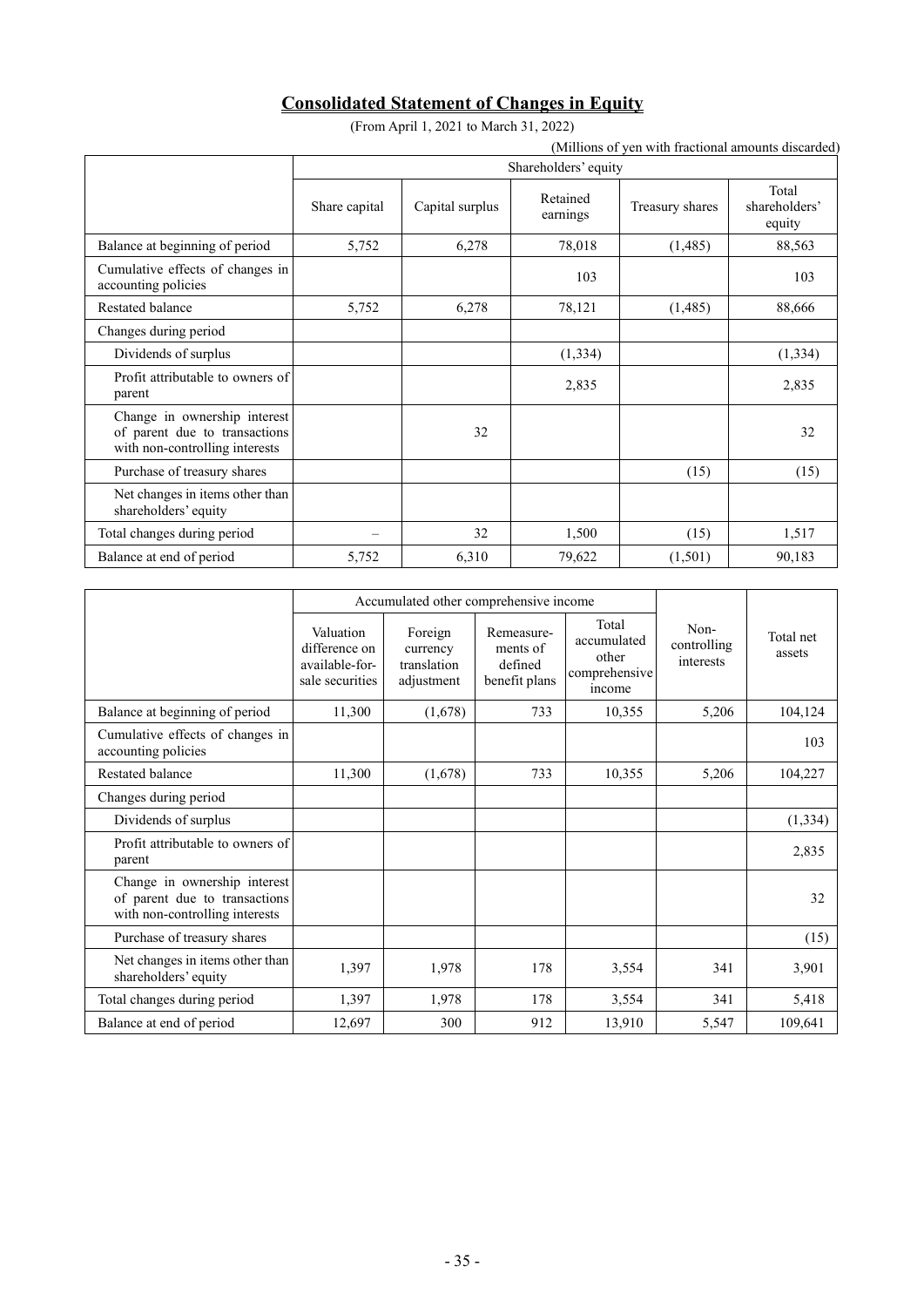# **Non-consolidated Balance Sheet**

(As of March 31, 2022)

(Millions of yen with fractional amounts discarded)

| Account                                   | Amount         | Account                                                     | Amount  |
|-------------------------------------------|----------------|-------------------------------------------------------------|---------|
| <b>Assets</b>                             |                | <b>Liabilities</b>                                          |         |
| <b>Current assets</b>                     | 57,853         | <b>Current liabilities</b>                                  | 27,864  |
| Cash and deposits                         | 16,130         | Notes payable - trade                                       | 650     |
| Notes receivable - trade                  | 3,245          | Electronically recorded obligations -                       | 6,017   |
| Electronically recorded monetary claims - | 4,449          | operating                                                   |         |
| operating                                 |                | Accounts payable - trade                                    | 4,587   |
| Accounts receivable - trade               | 9,883          | Short-term borrowings                                       | 11,200  |
| Contract assets                           | 4,670          | Lease liabilities                                           | 78      |
| Securities                                | 10,799         | Accounts payable - other                                    | 232     |
| Finished goods                            | 1,463          | Accrued expenses                                            | 1,506   |
| Work in process                           | 2,184          | Income taxes payable                                        | 122     |
| Raw materials and supplies                | 1,407          | Contract liabilities                                        | 1,843   |
| Other                                     | 4,593          | Provision for bonuses                                       | 1,178   |
| Allowance for doubtful accounts           | (972)          | Provision for bonuses for directors (and<br>other officers) | 30      |
|                                           |                | Provision for product warranties                            | 263     |
|                                           |                | Provision for loss on orders received                       | 105     |
|                                           |                | Other                                                       | 48      |
| <b>Non-current assets</b>                 | 60,879         | <b>Non-current liabilities</b>                              | 13,189  |
| Property, plant and equipment             | 16,070         | Long-term borrowings                                        | 7,792   |
| <b>Buildings</b>                          | 7,139          | Lease liabilities                                           | 111     |
| <b>Structures</b>                         | 343            | Deferred tax liabilities                                    | 4,940   |
| Machinery and equipment                   | 2,657          | Asset retirement obligations                                | 17      |
| Vehicles                                  | $\overline{2}$ | Other                                                       | 327     |
| Tools, furniture and fixtures             | 363            | <b>Total liabilities</b>                                    | 41,053  |
| Land                                      | 3,821          | <b>Net assets</b>                                           |         |
| Leased assets                             | 142            | Shareholders' equity                                        | 65,187  |
| Construction in progress                  | 1,599          | Share capital                                               | 5,752   |
| <b>Intangible assets</b>                  | 670            | Capital surplus                                             | 6,195   |
| Software                                  | 564            | Legal capital surplus                                       | 6,195   |
| Leased assets                             | 31             | Retained earnings                                           | 54,741  |
| Other                                     | 73             | Legal retained earnings                                     | 1,438   |
| <b>Investments and other assets</b>       | 44,138         | Other retained earnings                                     | 53,303  |
| Investment securities                     | 28,598         | Reserve for tax purpose reduction                           |         |
| Shares of subsidiaries and associates     | 11,942         | entry of non-current assets                                 | 221     |
| Long-term loans receivable                | 1,914          | Reserve for cancellation of shares                          | 1,600   |
| Prepaid pension costs                     | 1,148          | General reserve                                             | 36,500  |
| Other                                     | 570            | Retained earnings brought forward                           | 14,981  |
| Allowance for doubtful accounts           | (36)           | Treasury shares                                             | (1,501) |
|                                           |                | Valuation and translation adjustments                       | 12,491  |
|                                           |                | Valuation difference on available-for-sale<br>securities    | 12,491  |
|                                           |                | <b>Total net assets</b>                                     | 77,679  |
| <b>Total assets</b>                       | 118,733        | <b>Total liabilities and net assets</b>                     | 118,733 |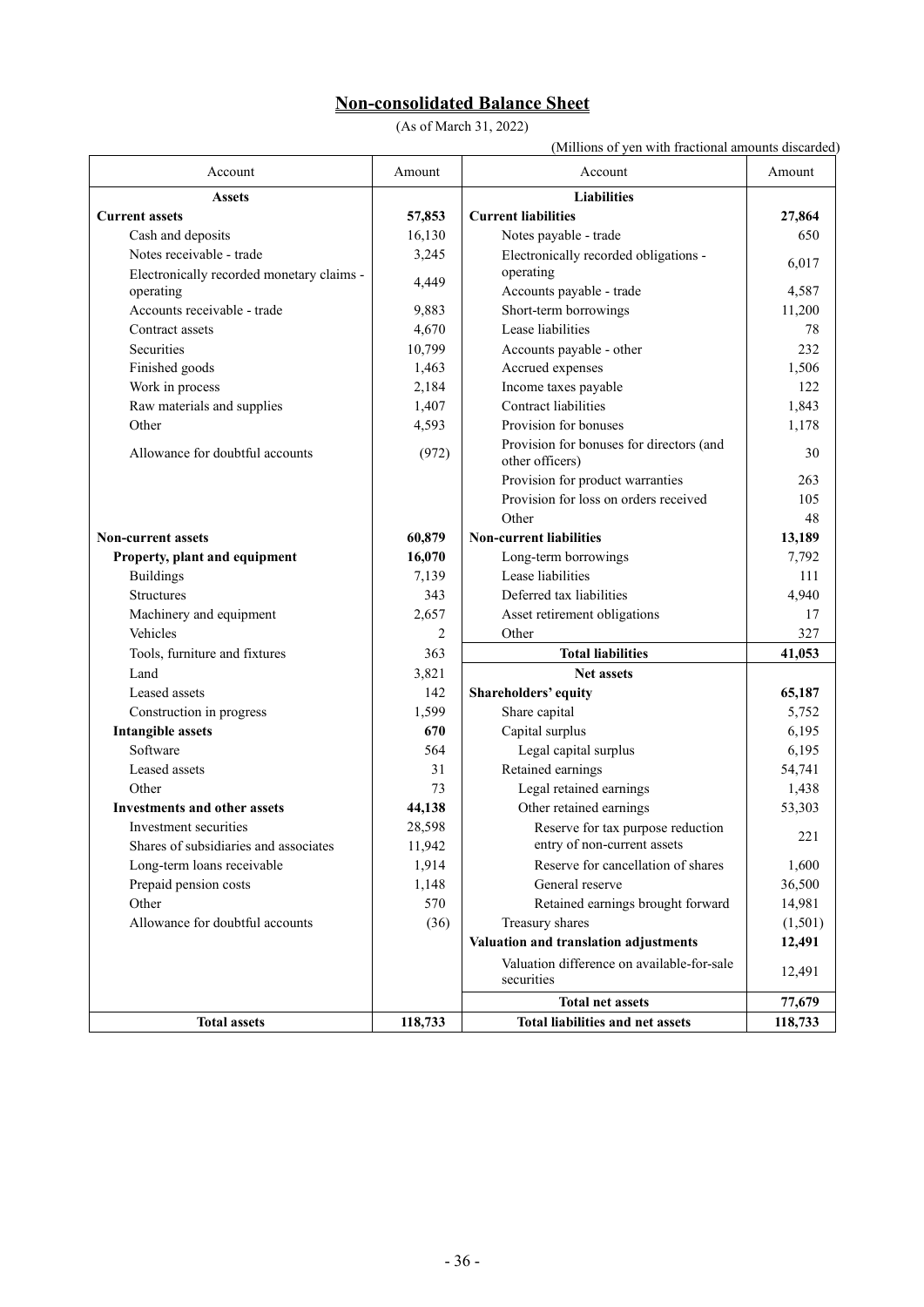# **Non-consolidated Statement of Income**

(From April 1, 2021 to March 31, 2022)

|                                                            |              | (Millions of yen with fractional amounts discarded) |  |  |  |
|------------------------------------------------------------|--------------|-----------------------------------------------------|--|--|--|
| Account                                                    |              | Amount                                              |  |  |  |
| Net sales                                                  |              | 58,457                                              |  |  |  |
| Cost of sales                                              |              | 43,238                                              |  |  |  |
| Gross profit                                               |              | 15,218                                              |  |  |  |
| Selling, general and administrative expenses               |              | 14,499                                              |  |  |  |
| <b>Operating profit</b>                                    |              | 719                                                 |  |  |  |
| Non-operating income                                       |              |                                                     |  |  |  |
| Interest income                                            | 56           |                                                     |  |  |  |
| Dividend income                                            | 1,240        |                                                     |  |  |  |
| Rental income                                              | 134          |                                                     |  |  |  |
| Other                                                      | 230          | 1,660                                               |  |  |  |
| Non-operating expenses                                     |              |                                                     |  |  |  |
| Interest expenses                                          | 38           |                                                     |  |  |  |
| Donations                                                  | 83           |                                                     |  |  |  |
| Rental costs                                               | 53           |                                                     |  |  |  |
| Other                                                      | 33           | 209                                                 |  |  |  |
| Ordinary profit                                            |              | 2,170                                               |  |  |  |
| Extraordinary income                                       |              |                                                     |  |  |  |
| Gain on sale of non-current assets                         | $\mathbf{0}$ |                                                     |  |  |  |
| Gain on sale of investment securities                      | 52           | 52                                                  |  |  |  |
| <b>Extraordinary</b> losses                                |              |                                                     |  |  |  |
| Loss on sale of non-current assets                         | $\mathbf{0}$ |                                                     |  |  |  |
| Loss on disposal of non-current assets                     | 10           |                                                     |  |  |  |
| Loss on valuation of investment securities                 | 227          |                                                     |  |  |  |
| Loss on valuation of shares of subsidiaries and associates | 153          | 392                                                 |  |  |  |
| Profit before income taxes                                 |              | 1,830                                               |  |  |  |
| Income taxes - current                                     | 320          |                                                     |  |  |  |
| Income taxes - deferred                                    | 155          | 475                                                 |  |  |  |
| Profit                                                     |              | 1,355                                               |  |  |  |